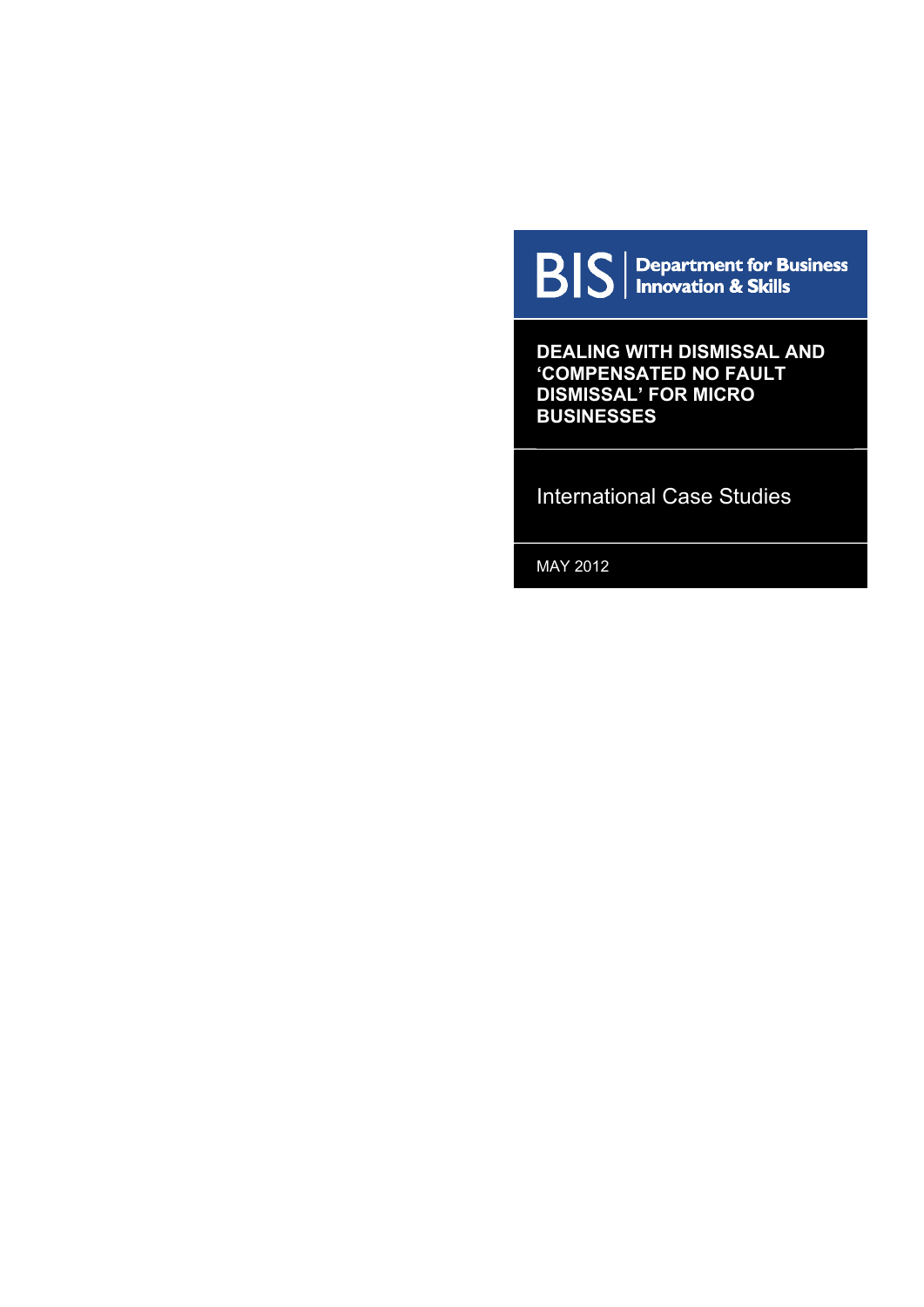# **Contents**

| 4- Severance payment and its impact on firing/hiring decisions  8   |  |
|---------------------------------------------------------------------|--|
|                                                                     |  |
|                                                                     |  |
|                                                                     |  |
|                                                                     |  |
|                                                                     |  |
|                                                                     |  |
|                                                                     |  |
|                                                                     |  |
|                                                                     |  |
| 2.2 Notification of dismissal procedure and probationary period  16 |  |
|                                                                     |  |
|                                                                     |  |
|                                                                     |  |
|                                                                     |  |
|                                                                     |  |
|                                                                     |  |
|                                                                     |  |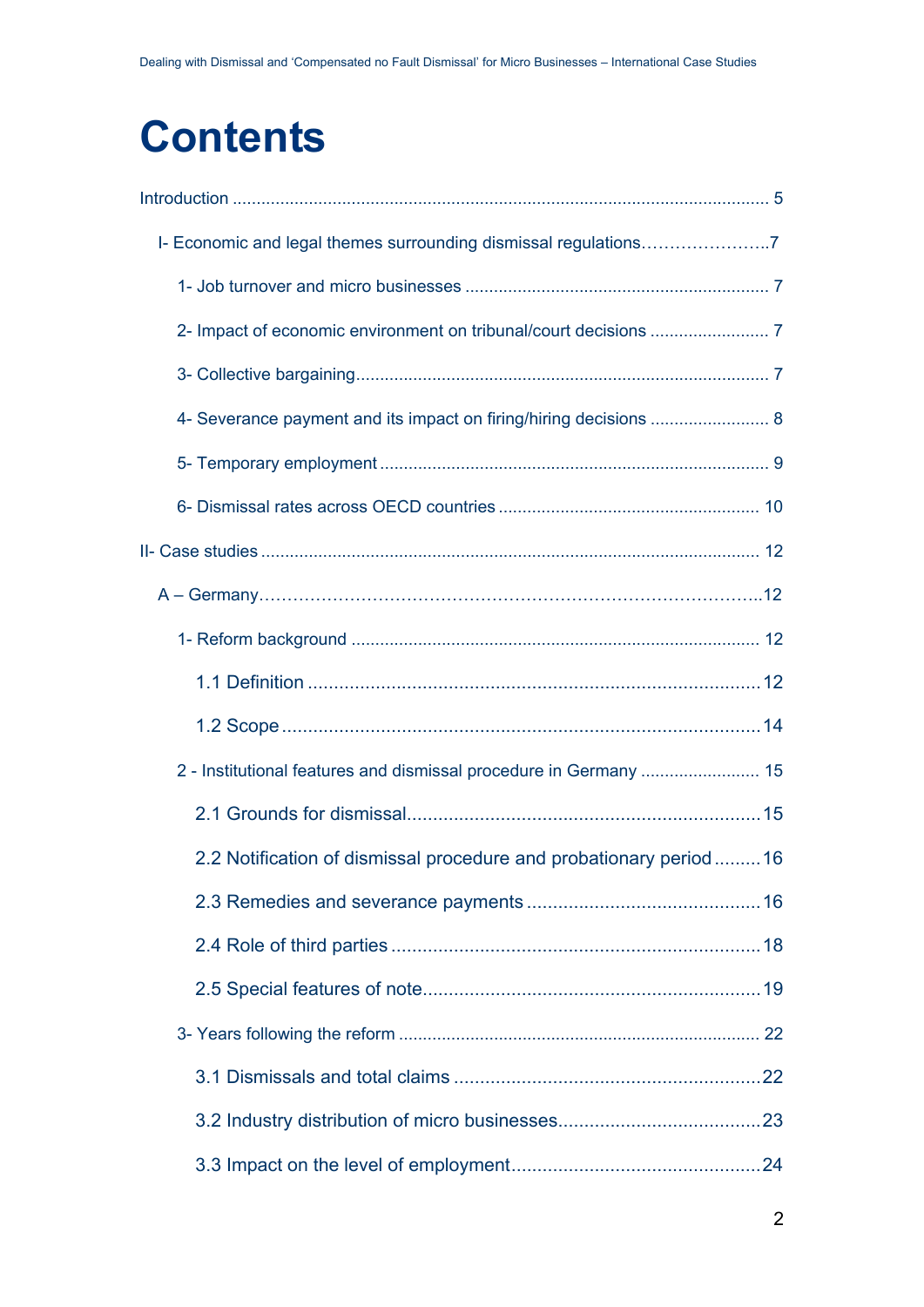| 3.4 Unintended consequences of the reform: deregulation focuses    |  |
|--------------------------------------------------------------------|--|
|                                                                    |  |
|                                                                    |  |
| 1.1                                                                |  |
| 1.2                                                                |  |
|                                                                    |  |
|                                                                    |  |
| 2.2 Notification of dismissal procedure and probationary period29  |  |
|                                                                    |  |
|                                                                    |  |
|                                                                    |  |
|                                                                    |  |
| 3.1 Trends in unfair dismissal claims and tribunal outcomes 32     |  |
| 3.2 Business perceptions: The Fair Work Act survey report 201238   |  |
| 3.3 Unintended consequences of the reform: political acceptance of |  |
|                                                                    |  |
|                                                                    |  |
| 1.1                                                                |  |
| 1.2                                                                |  |
|                                                                    |  |
|                                                                    |  |
| 2.1 Notification of dismissal procedure and probationary period44  |  |
|                                                                    |  |
|                                                                    |  |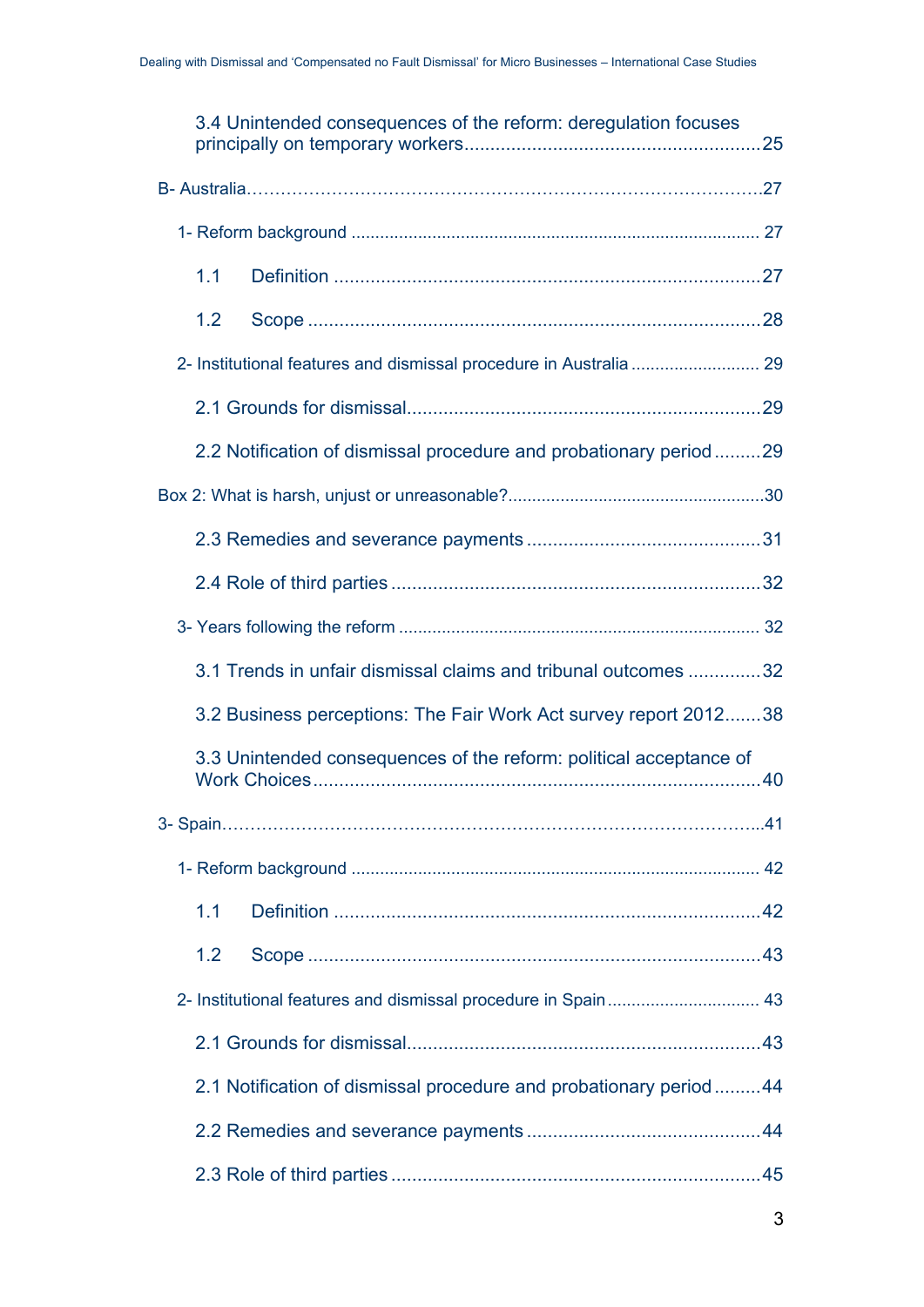| 3.1 Trends in compensated 'unfair' dismissals and total dismissals46 |  |
|----------------------------------------------------------------------|--|
| 3.2 Unintended consequences of the reform: reliance on disciplinary  |  |
|                                                                      |  |
|                                                                      |  |
|                                                                      |  |
|                                                                      |  |
| Annex 3: Collective bargaining coverage and level of negotiation54   |  |
|                                                                      |  |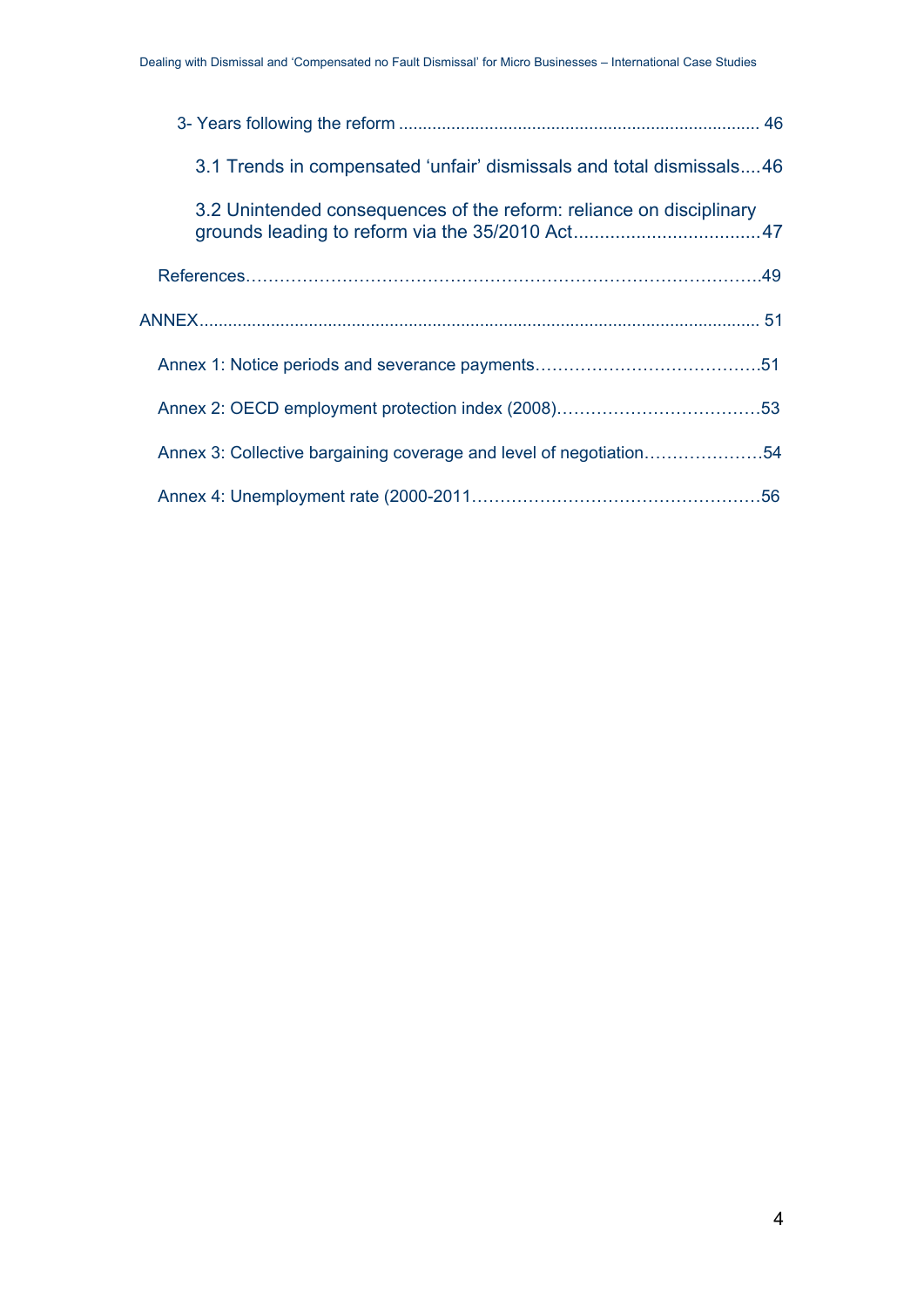# <span id="page-4-0"></span>**Introduction**

A flexible labour market is a crucial component of a growing and prosperous economy. Though the UK has a competitive employment framework by international standards, the Government believes that steps can be taken to improve it. Through the Employment Law Review, the Government is pursuing an ambitious programme of reforms to develop the framework to encourage firms to take on staff and grow. As part of this work, BIS recently issued a call for evidence seeking views on the issue of dismissing staff. The call seeks views in particular on the concept of 'compensated no-fault dismissal' for businesses with fewer than 10 employees, which would allow these employers to dismiss an employee where no fault is identified, provided a set amount of compensation is paid.

The aim of such a reform would be to allow small businesses to have the right number of people at the right time. Uninformed economic reform, however, can have adverse and unintended consequences. The Government is therefore seeking to understand the potential economic impact, including the wider impact on both employer and employee confidence, of no-fault dismissal. Bearing this in mind, BIS undertook a study of international labour market regulation. Following an initial assessment of international data BIS identified three countries with particularly relevant features to the no-fault dismissal proposal: Germany, Australia and Spain.

This paper therefore presents case studies of the dismissal procedures in those three countries. Germany and Australia were chosen as each exempts small businesses from certain unfair dismissal regulations, while Spain has recently implemented a reform akin to compensated no-fault dismissal. Though each country must be considered in context, we believe that valuable information can be gleaned from the example of each: in particular, the consequences of reform, whether unanticipated, adverse, or beneficial. We stress, however, that each country has a unique system, and throughout the case studies attempt to highlight some of the key distinctions. Though a flexible labour market is key motivating factor in the UK, in other countries, as we shall see, this is not necessarily the case.

This article will proceed in the following manner: first, some general themes are discussed, as initial concepts to bear in mind while reading the case studies. Then, each of the three countries is presented in turn, with a description of the most recent relevant reforms, followed by background, including broader international statistics, to frame the context of the discussed reforms. Each case study concludes with statistical analysis of subsequent labour market trends to give the reader a sense of what has happened since.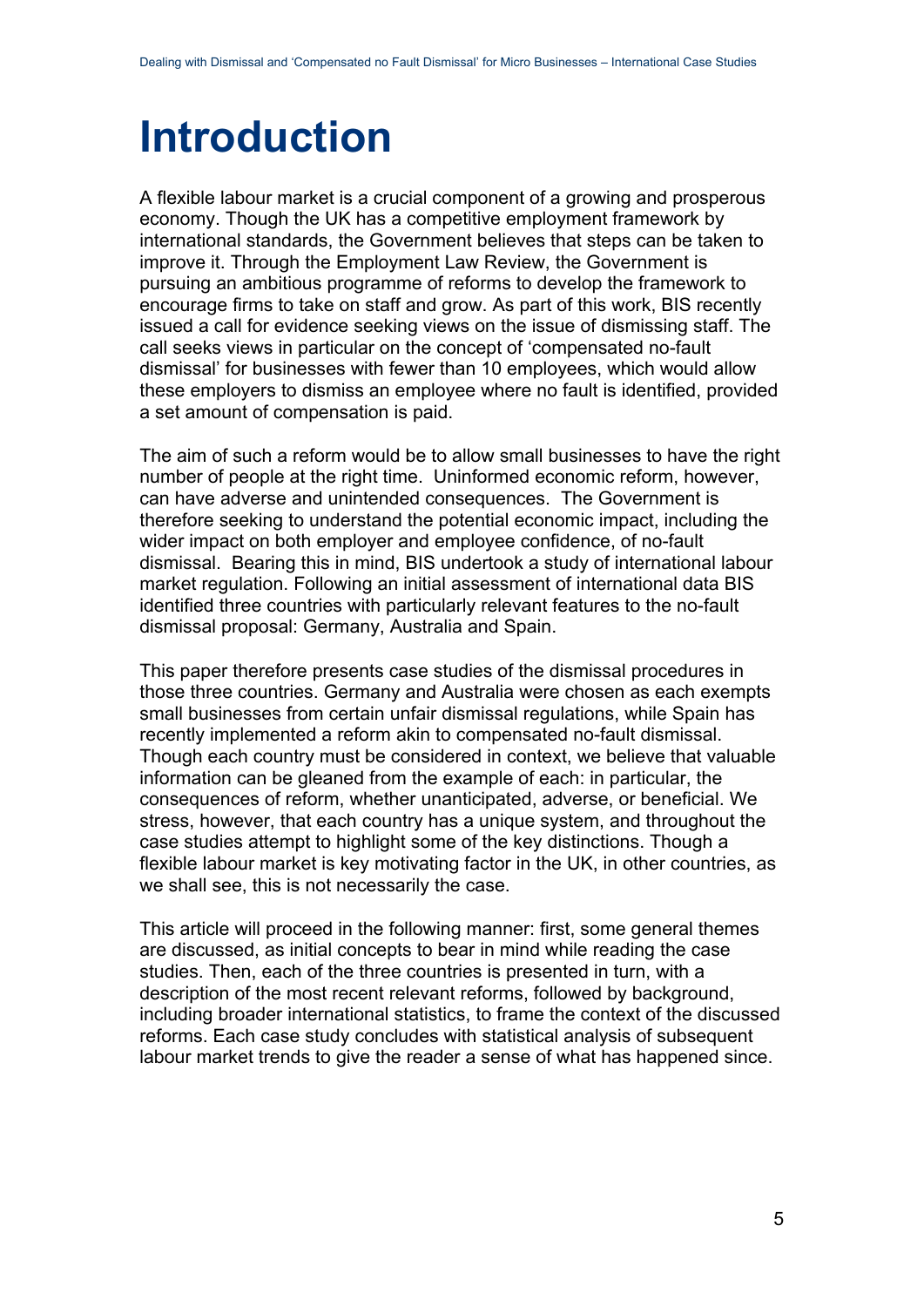The presented results are intended to stimulate reflection and debate about the UK's dismissal processes. The case studies represent our best efforts at assessing the current situation in each, with full awareness that there is room for further input and clarification. We invite readers to share any additional knowledge of these or other relevant systems in addition to commenting on these studies as presented. These views should be fed into BIS through its call for evidence on dismissal. Details of this are available at:

[http://www.bis.gov.uk/assets/biscore/employment-matters/docs/d/12-626](http://www.bis.gov.uk/assets/biscore/employment-matters/docs/d/12-626-dismissal-for-micro-businesses-call.pdf) [dismissal-for-micro-businesses-call.pdf](http://www.bis.gov.uk/assets/biscore/employment-matters/docs/d/12-626-dismissal-for-micro-businesses-call.pdf)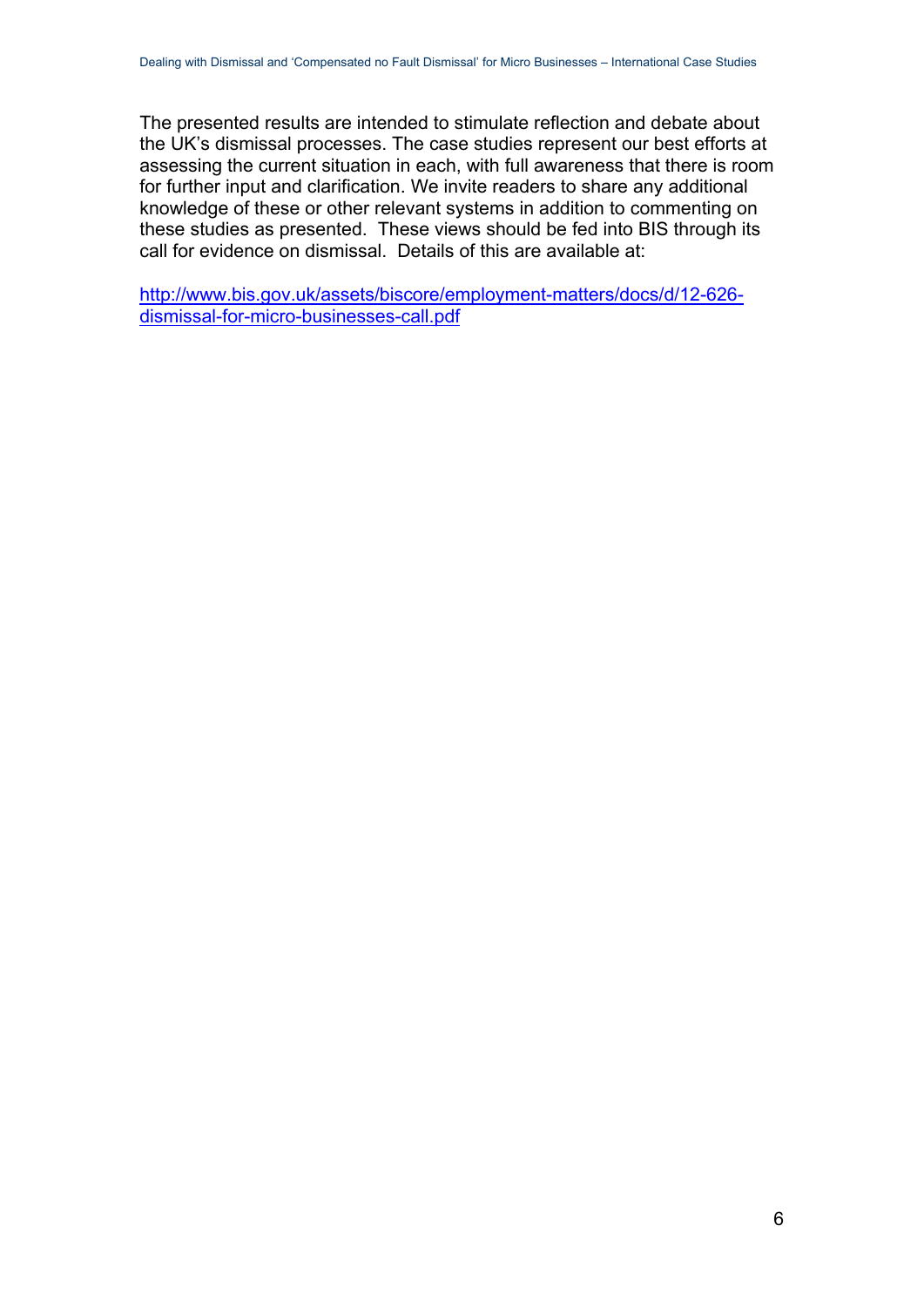# <span id="page-6-0"></span>**I- Economic and legal themes surrounding dismissal regulations**

## <span id="page-6-1"></span>**1- Job turnover and micro businesses**

It is generally accepted that micro businesses have the greatest rate of job turnover. Most countries tend to show a negative correlation between size of firm and job reallocation (OECD *Employment Outlook*, 2009).

Several studies highlight the impact of employment protection on job and worker flows and its indirect consequences on the economy. They demonstrate that less employee protection generally tends to increase labour inflow (hiring) and outflow (firing), although the general effect on level of employment is indeterminate. In turn, this leads to greater labour reallocation efficiency and reduces job tenure and unemployment duration (Lazear, 1990; Bassinini 2011).

## <span id="page-6-2"></span>**2- Impact of economic environment on tribunal/court decisions**

Although the degree of employee protection significantly influences the level and outcome of tribunal/court claims, previous evidence has shown that economic conditions also have an impact. In particular, tribunals/courts are more likely to find in favour of the employee for unfair dismissal cases when the economic environment is unfavourable (Polo and Rettore, 2003; Cho and Lee, 2007; Marinescu, 2007).

## <span id="page-6-3"></span>**3- Collective bargaining**

The consideration of dismissal costs need not be restricted to costs stipulated by legislation. Often, collective agreements on employment conditions provide greater employee protection, most notably in terms of longer notice periods and/or higher severance payments. In addition, whether the agreement exists at the national, industry, or company level matters since the degree of flexibility and negotiation between employees and employers may differ significantly across these levels.

The level of coverage differs significantly across countries (see Annex 3): in Spain 80% of the workforce is included, while Australia and Germany have a more moderate level at around 60%, with most at the company and industry levels, respectively. In the United Kingdom, on the other hand, coverage is 35%.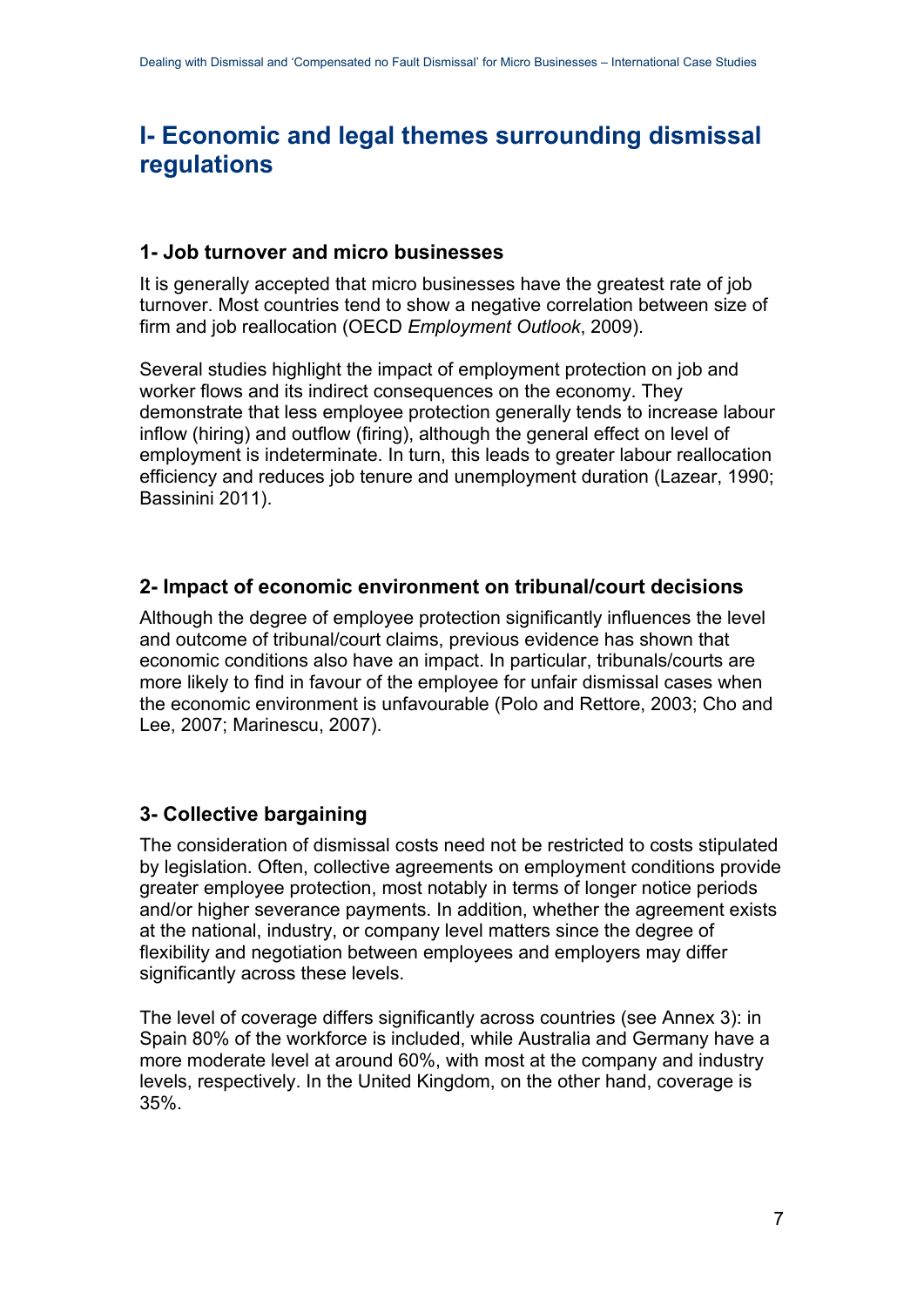## <span id="page-7-0"></span>**4- Severance payment and its impact on firing/hiring decisions**

Dismissal costs significantly impact firing and hiring decisions. Theoretical considerations posit that a firm's decisions arise from a strict comparison between the cost of dismissal and the net benefit of employing the worker (wage-output gap). In Annex AA.1 we present statutory severance payments for a large range of countries.

We can see that severance payments vary considerably across countries. In particular, severance payments tend to be greater in European countries. With no statutory severance payments, the United States is a uniquely developed country which provides no guaranteed compensation to employees in the case of (unfair) dismissal. In the meantime, the United Kingdom and Canada are two of the least *generous* countries in the sample with severance payment varying from 0.15 to 0.56 months of salary for 2 years of tenure, and from 1.3 to 4.4 months of salary for 20 years or more of tenure. For the same years of tenure, Germany offers greater compensation with an amount equal to 1 and 10 months of salary, respectively. Spain is one of the most *generous* countries in the sample (the most generous European country, in fact) with compensation going from 0.3 months of salary for 6 months of tenure to 1.5 months for 2 years of tenure and reaching a value of 12 months of salary after 20 years of continuous service.

Partially as a result of these differences, a change in firing costs is likely to generate different degrees of reaction from employers depending on which country is involved.

Also, it is likely that the administrative costs linked to a dismissal procedure have a significant impact on the employers' decisions to proceed effectively to the dismissal. Unfortunately, sources of information on these costs are generally difficult to find and thereby are absent from the analysis.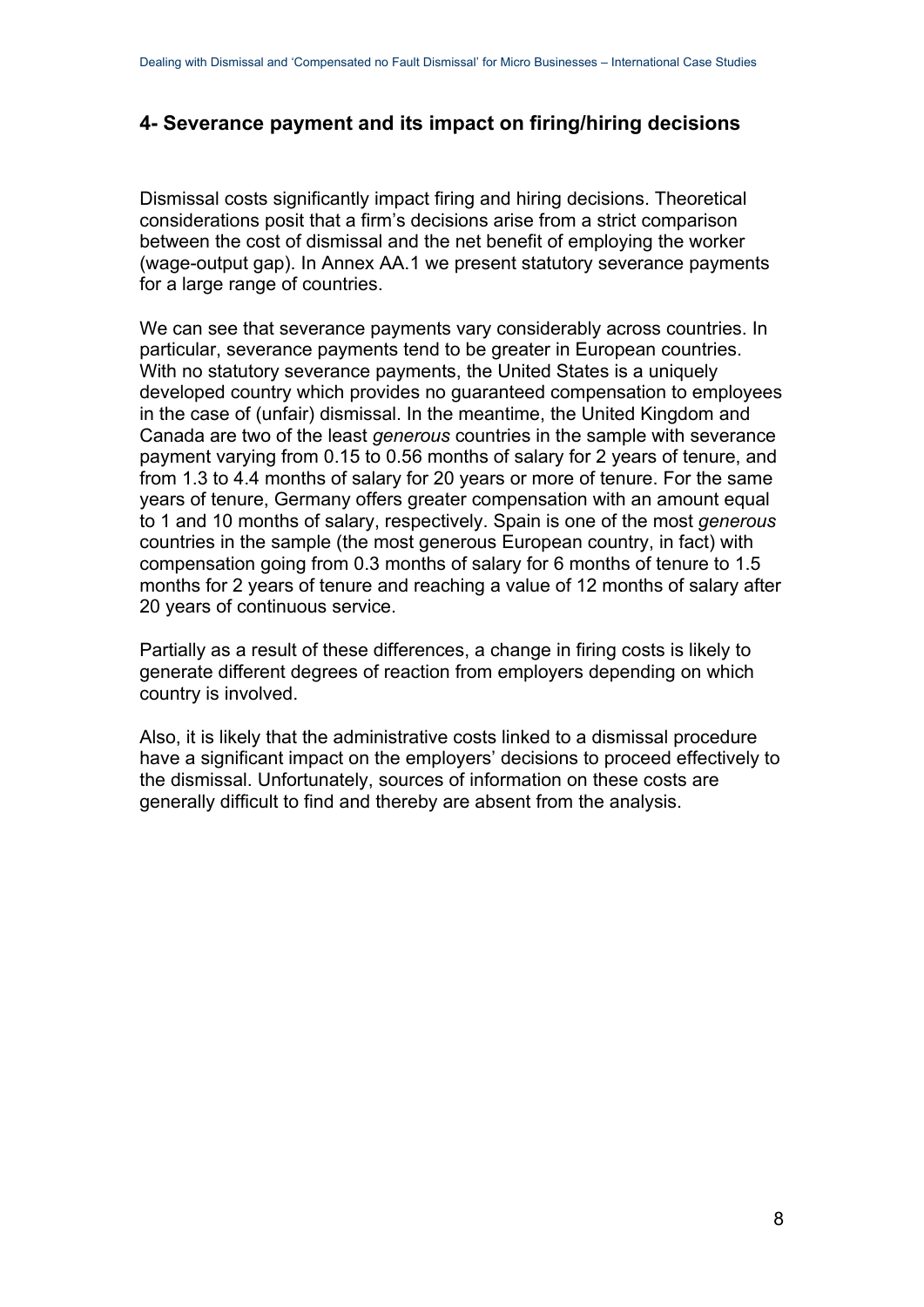## <span id="page-8-0"></span>**5- Temporary employment**

The interaction between permanent and temporary workers is an important aspect to consider in the analysis of unfair dismissal reform. A change in condition of employment for permanent workers will indirectly impact conditions for temporary workers.

Conditions for temporary employment vary significantly between countries. Although the specifics of employment conditions will be undertaken for each case study, we proceed in this section to a preliminary cross-country comparison of temporary employment. In Table A, we report the results from the OECD Employment Protection Index for 2008. This index is the most widely used indicator used to evaluate the stringency of employment legislation overall. Results indicate that regulation on temporary employment differs significantly between countries. Australia and United Kingdom are among the least regulated on the list, with an index of 0.79 and 0.29, respectively. On the other hand, Germany appears much more regulated with an index of 1.96, while Spain stands at the top of the ranking with an index of 3.83.

|                       | Regulation on temporary forms of<br>employment | <b>OECD employment protection</b><br>index |
|-----------------------|------------------------------------------------|--------------------------------------------|
| <b>Australia</b>      | 0.79                                           | 1.38                                       |
| <b>Belgium</b>        | 2.67                                           | 2.61                                       |
| <b>Denmark</b>        | 1.79                                           | 1.91                                       |
| <b>France</b>         | 3.75                                           | 3.00                                       |
| <b>Germany</b>        | 1.96                                           | 2.63                                       |
| <b>Italy</b>          | 2.54                                           | 2.58                                       |
| <b>Netherlands</b>    | 1.42                                           | 2.23                                       |
| <b>Spain</b>          | 3.83                                           | 3.11                                       |
| <b>Sweden</b>         | 0.71                                           | 2.06                                       |
| <b>United Kingdom</b> | 0.29                                           | 1.09                                       |
| <b>United States</b>  | 0.33                                           | 0.85                                       |

#### **Table A: OECD index of Employment Protection**

*Source*: OECD.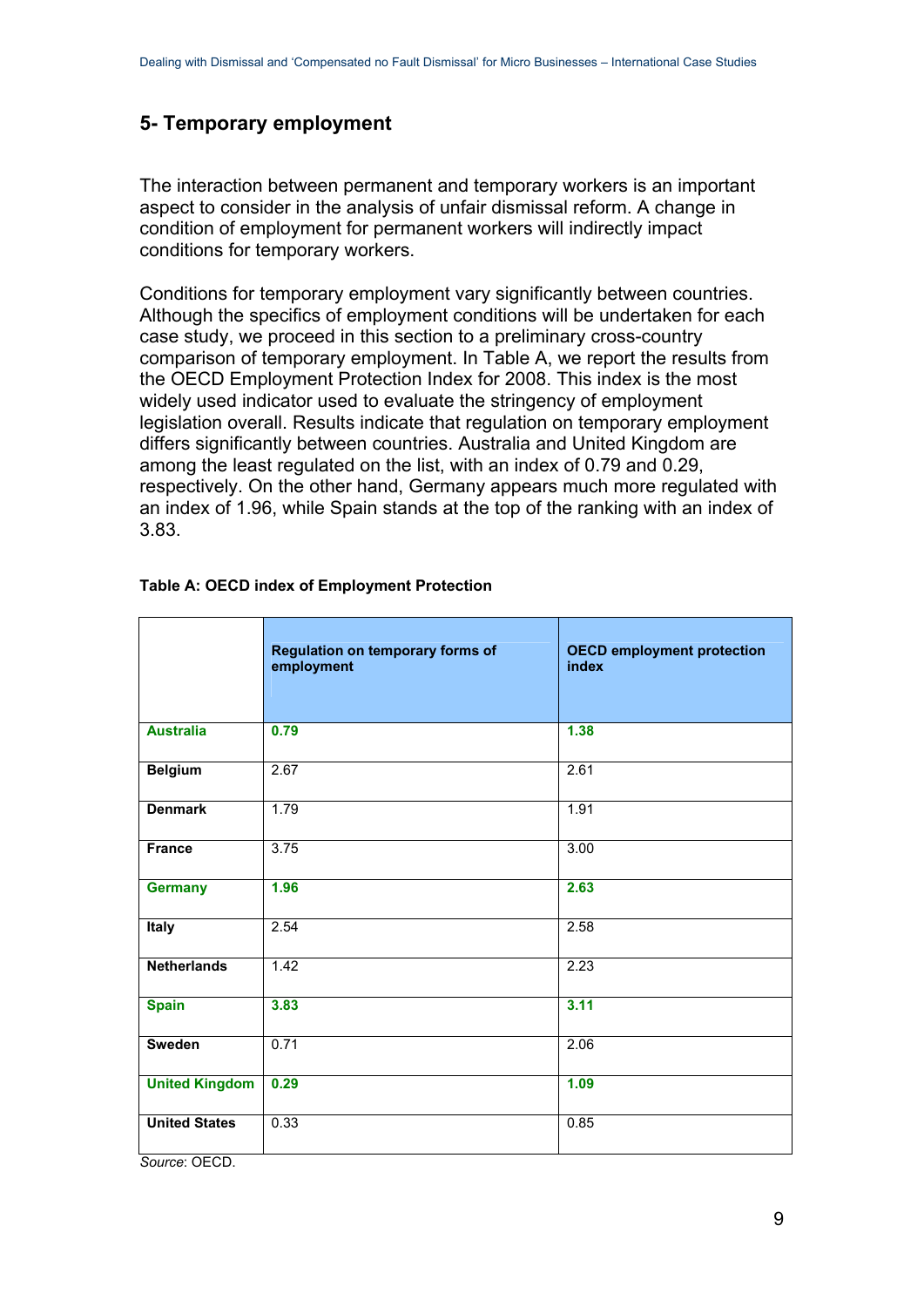## <span id="page-9-0"></span>**6- Dismissal rates across OECD countries**

A clear understanding of the structure of job separations within each country is fundamental for our analysis. Differences between voluntary separations (initiated by the employee) and involuntary separations (initiated by the employer) generally lead to different implications in terms of employment protection. It is often argued that relaxing dismissal regulations in a country relying mainly on involuntary separations has a greater impact on the labour market than a similar reform in an economy with lower involuntary separations.

Although accurate data on job separations are few in the literature, OECD provides an estimated comparison of average dismissal rates (a proxy for involuntary separations) for five countries: the United States, Australia, United Kingdom, France, and Germany. Graph [1](#page-9-1) below presents the results<sup>1</sup>:



#### **Graph 1: average dismissal rates for selected countries**

*Source:* OECD Employment Outlook (2009)

1

At 5%, the United States has the highest dismissal rate of the sample. The United Kingdom and Australia have similar rates at approximately 3.6%, while Germany and France have a lowest rate at 3%. No significant conclusions, however, should be drawn from this chart. The rate of dismissal should ideally be assessed in comparison with the proportion of voluntary separations (resignation, etc.). Unfortunately, we do not have any empirical data making such a cross-country comparison.

<span id="page-9-1"></span> $1$  Figures presented in the table are adjusted for industry composition.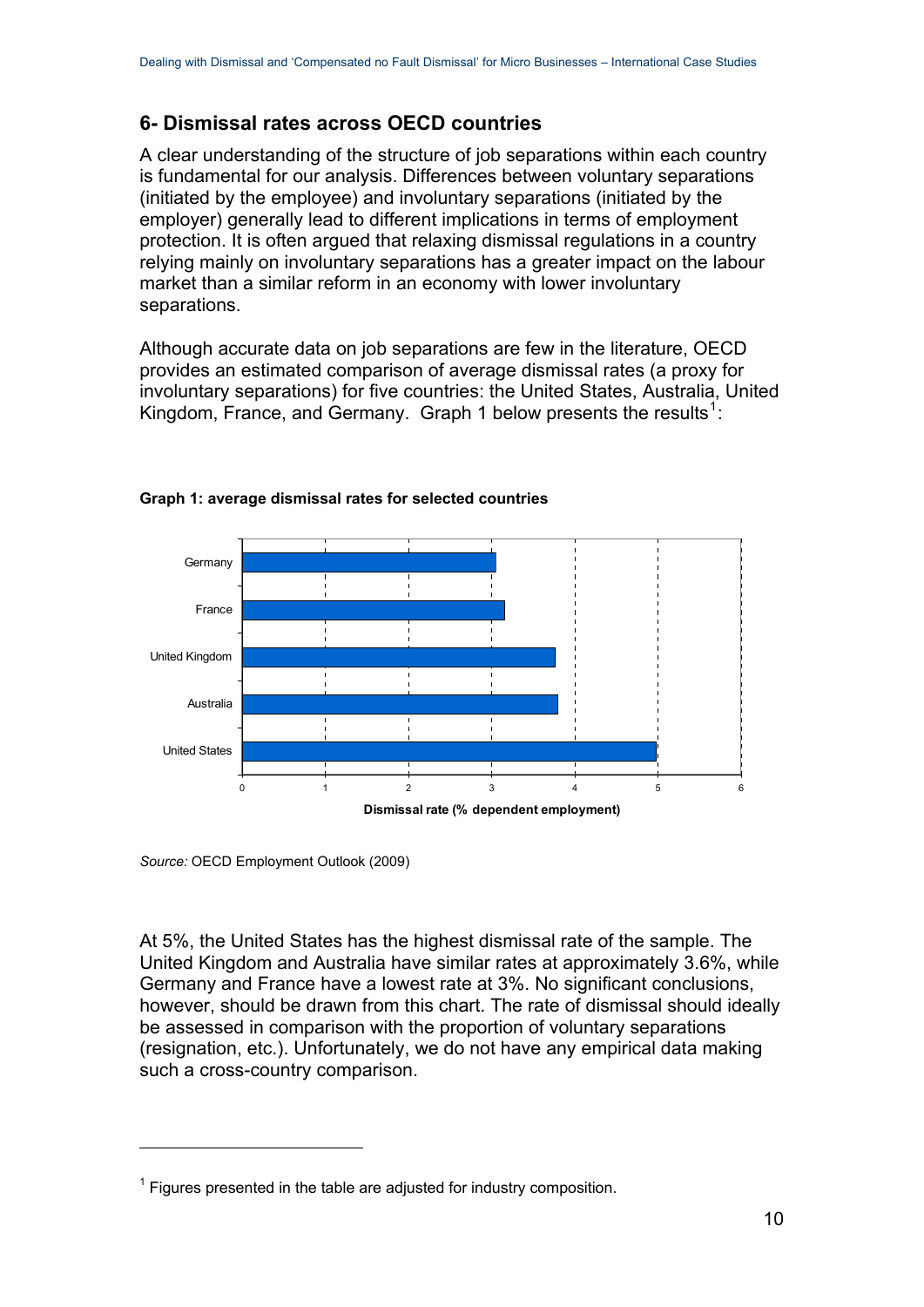Overall, the data presented in this section indicates that dismissals and hiring tend to be highly susceptible to country-specific factors. As we have seen in Table A, this influence partly results from differences in labour market regulations and temporary employment.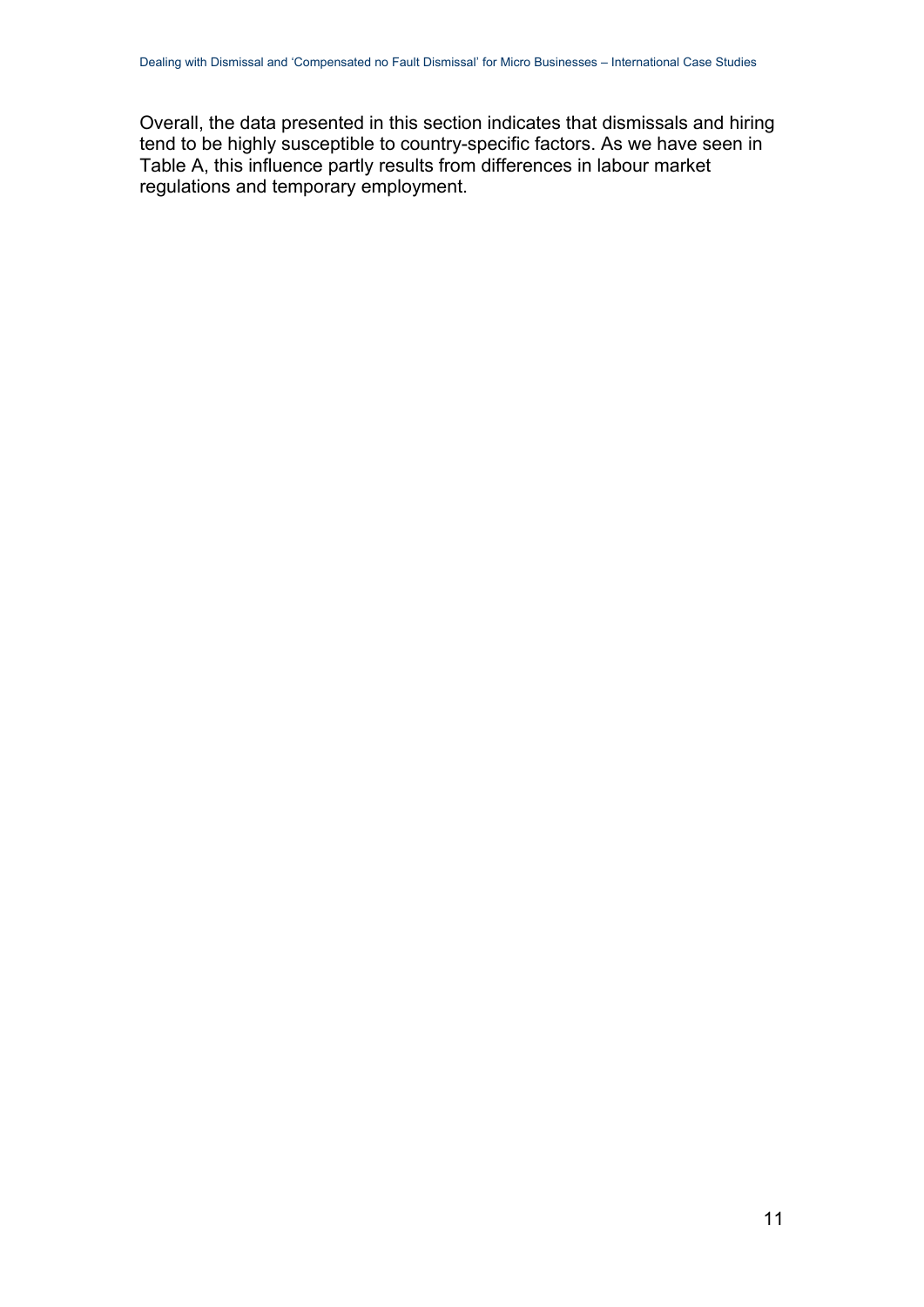# <span id="page-11-0"></span>**II- Case studies**

# <span id="page-11-1"></span>**A - Germany**

In 2004, the German government amended its small establishment exemption from unfair dismissal regulations to include any establishment with fewer than 10 employees. Previously, only businesses with fewer than five employees were excluded. This exemption was part of a set of reforms called AGENDA [2](#page-11-4)010, aimed at tackling the structural causes of unemployment<sup>2</sup> in Germany, which had remained worryingly high at around 8% over the previous decade (see Annex 4). By the time of the reform, the level of unemployment had reached 10% (OECD). Bear in mind, however, that as the threshold exemption has been in existence from some time, merely toggling between five and ten employees, this reform was a relatively small change.

## <span id="page-11-2"></span>**1- Reform background**

## <span id="page-11-3"></span>**1.1 Definition**

1

Statutory protection against dismissal in Germany is established by both the *German Civil Code* and the *Protection against Dismissal Act (PADA)*. [3](#page-11-5) The latter can be compared to the UK's *Employment Rights Act* enacted in 1996**.** Under *PADA* small establishments are exempted from unfair dismissal regulations.<sup>[4](#page-11-6)</sup> Initially, the threshold for a small establishment was set at five employees. In October 1996, the centre-right government changed the threshold to 10 employees. Then in January 1999, under a newly appointed centre-left government, regulation was tightened, and the threshold scaled back down to five employees. In January 2004, the government modified *PADA* again. The *Termination Protection Act,* a subsection which regulates conditions under which the employment relationship can be ended, was amended to exempt establishments<sup>[5](#page-11-7)</sup> with less than 10 employees from dismissal regulations. This threshold was previously in place between 1996 and 1999, but had been reduced to five employees.

 $2$  Causes of unemployment which do not rely on economic conjecture.

<span id="page-11-5"></span><span id="page-11-4"></span><sup>3</sup> PADA is called *Kündigungsschutzgesetz* in German, enacted 1969, last amended March 2008.

<span id="page-11-6"></span><sup>4</sup> Such employees still may seek redress via other routes, including filing a discrimination claim. Under the *Works Constitution Act*, the employer and the works council are obligated to ensure an employee is not discriminated against on the basis of race, creed, national origin, political or trade union activity, convictions, gender, or sexual identity.

<span id="page-11-7"></span>At this point, it is important to make a distinction between establishments and firms. A firm can exist in one location or have many locations while establishments generally refer to a single location. Therefore, a single firm often consists of many separate establishments.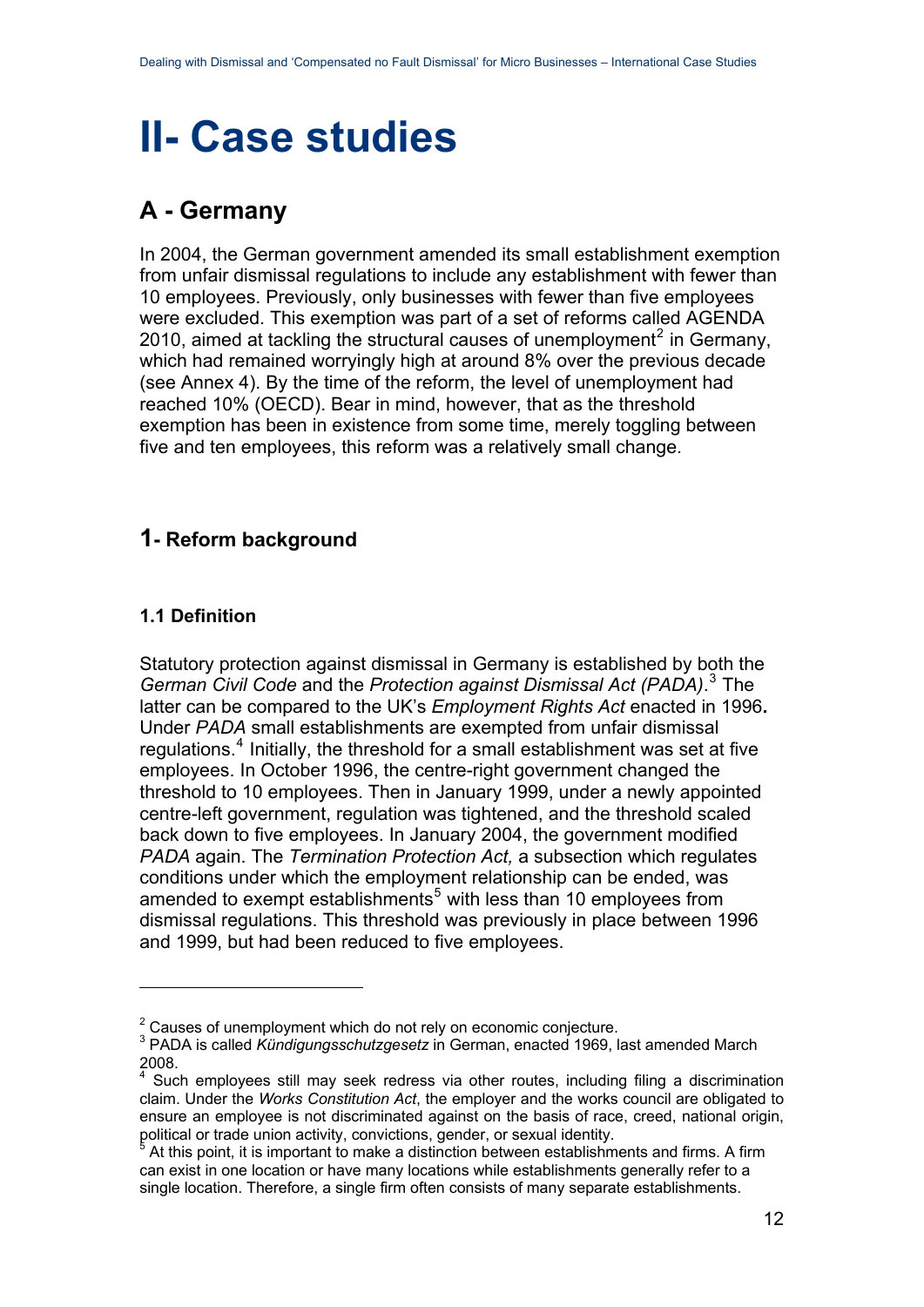Some groups are not covered by the dismissals regulations of PADA.<sup>[6](#page-12-0)</sup> In 2008, the percentage of the workforce covered was estimated to be 58.5%, meaning that slightly more than half of workers fell under its ambit.

<u>.</u>

<span id="page-12-0"></span><sup>6</sup> Including self-employed individuals, civil servants [regulated by *Bundesbeamtebgesetz*], members of the armed forces [regulated by *Soldatengesetz*], apprentices and temporary workers.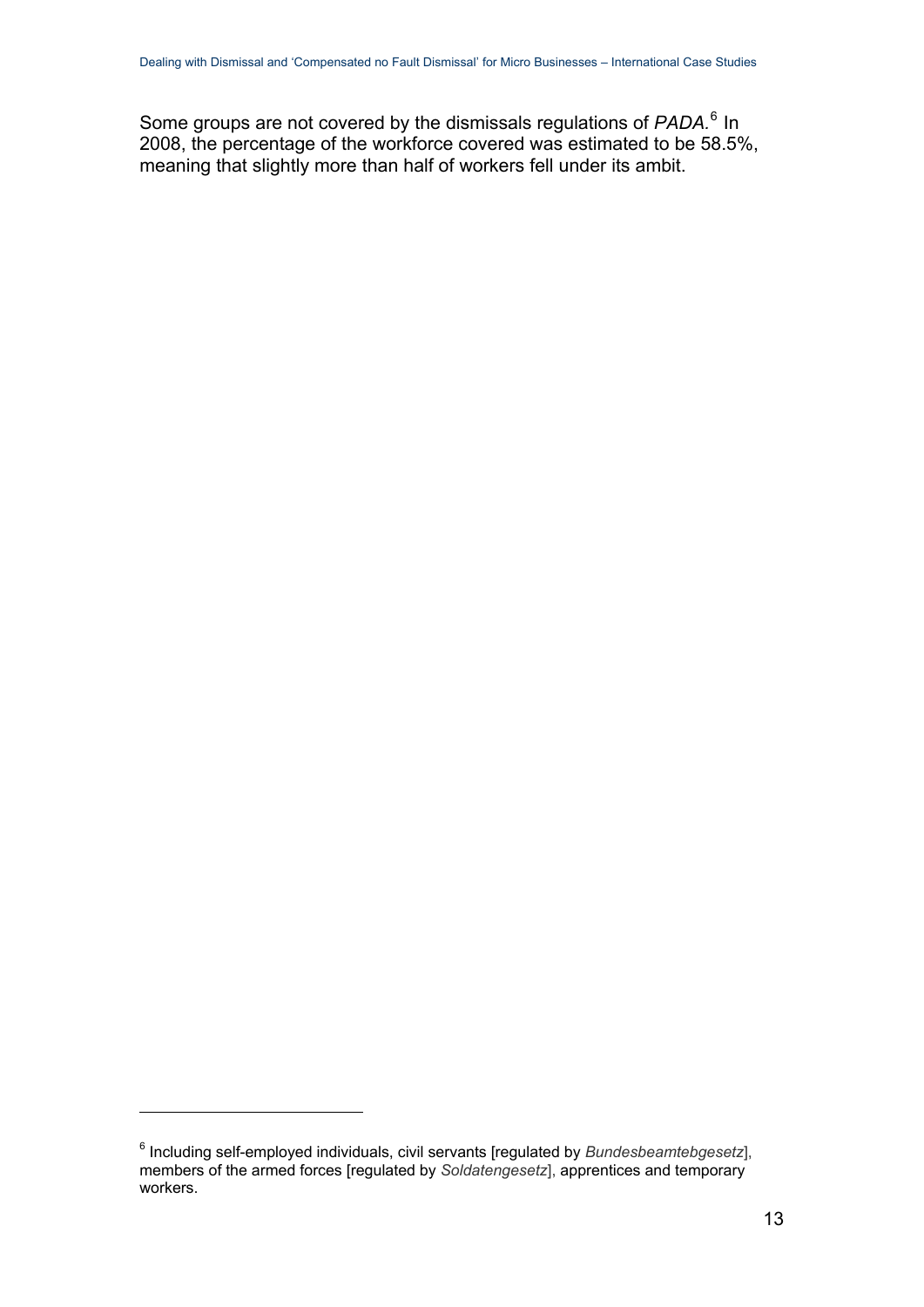## <span id="page-13-0"></span>**1.2 Scope**

The majority of German businesses are small and medium enterprises. There were 1,028,917 micro businesses in 2004, representing 82.4% of the total number of firms (see Table A.1 below). In addition, these firms employed 2,525,024 employees, or 16% of the total workforce. By way of comparison, the figures for the UK are as follows: the number of micro businesses is currently evaluated at 4,332,565, or 95.4% of all enterprises, and the number of employees was 3,651,000, equivalent to a proportion of 15.7% of the workforce.<sup>[7](#page-13-1)</sup>

These numbers do not reflect, however, some disparities across sectors. As reported in Table A.1, the construction and hotel-restaurant sectors were largely comprised of micro businesses (83% and 81.5%, respectively) while manufacturing relied on larger enterprises (60%).

|                  |         | Number of enterprises | Number of employees |               |  |
|------------------|---------|-----------------------|---------------------|---------------|--|
| Whole economy    | Number  | $\frac{0}{2}$         | Number              | $\frac{0}{2}$ |  |
| Micro businesses | 1028917 | 82.40                 | 2525024             | 16.01         |  |
| All businesses   | 1248756 | 100                   | 15771623            | 100           |  |
|                  |         |                       |                     |               |  |
| <b>Sector</b>    |         |                       |                     |               |  |
| Hotel restaurant | 138,193 | 84.0                  | 468,840             | 40.28         |  |
| Transport        | 70,536  | 77.1                  | 212,764             | 11.51         |  |
| Real estate      | 511,137 | 90.75                 | 1,052,359           | 26.45         |  |
| Manufacturing    | 119,652 | 60.0                  | 362,537             | 5.13          |  |
| Electricity      | 1,696   | 51.0                  | 5,483               | 1.93          |  |
| Construction     | 187,703 | 83.0                  | 423,041             | 29.60         |  |

|  |  | Table A.1: Proportion of micro businesses in total economy and by sector (2004) |
|--|--|---------------------------------------------------------------------------------|
|--|--|---------------------------------------------------------------------------------|

*Source:* Eurostat

<u>.</u>

<span id="page-13-1"></span><sup>7</sup> Figures taken from the *Business population estimates* survey for the UK. See [http://www.bis.gov.uk/assets/biscore/statistics/docs/b/bpe\\_2011\\_stats\\_release.pdf](http://www.bis.gov.uk/assets/biscore/statistics/docs/b/bpe_2011_stats_release.pdf) for more information, including the complete statistical release.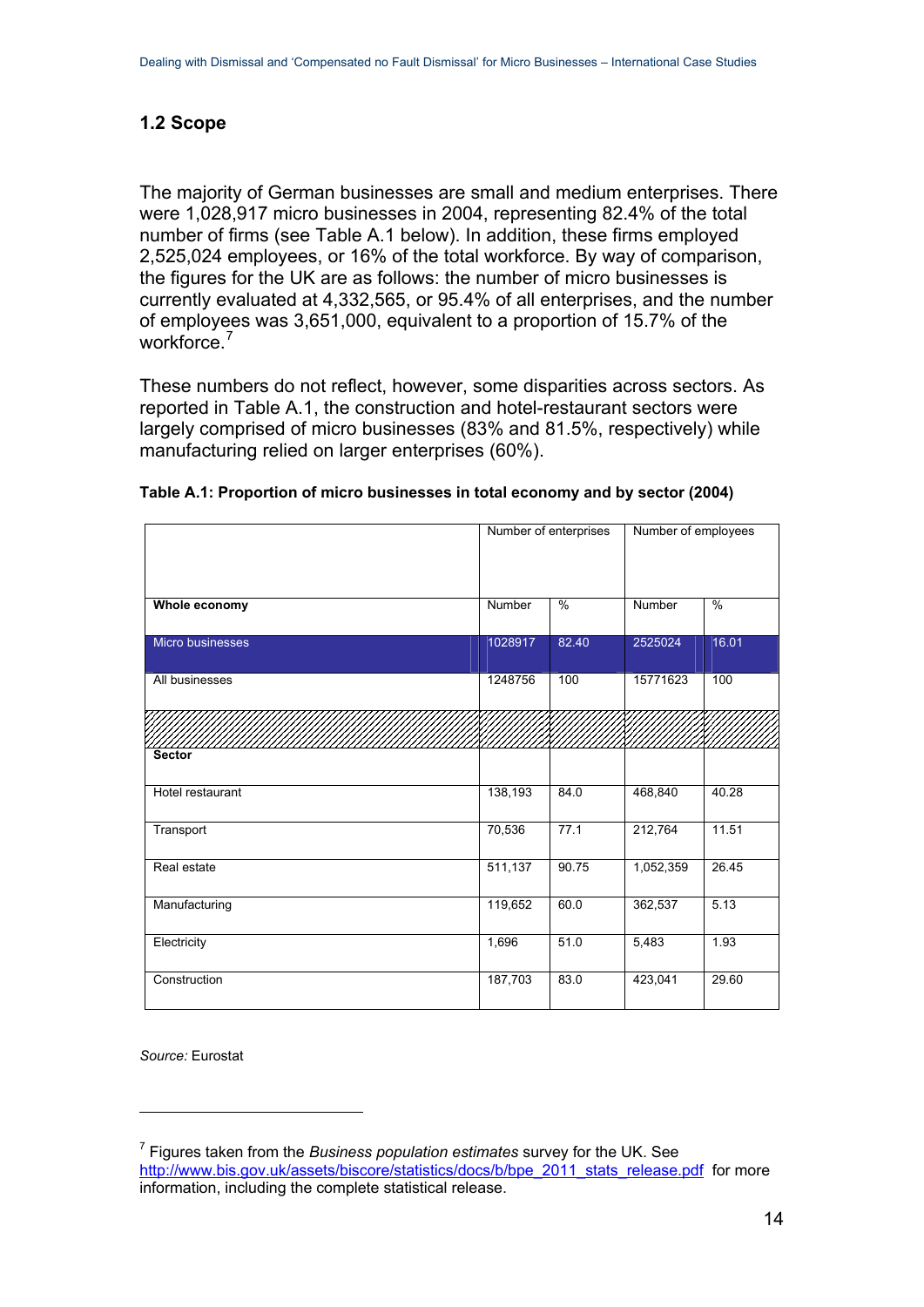## <span id="page-14-0"></span>**2 - Institutional features and dismissal procedure in Germany**

## <span id="page-14-1"></span>**2.1 Grounds for dismissal**

*PADA* stipulates that an employer may dismiss an employee if the reason is *socially justified* and the proper procedure is followed. Socially justified reasons include:

- a) Conduct: any breach of duty arising from the employment relationship where the employee is at fault.
- b) Urgent business requirements / operational reasons: where the role itself is abolished for reasons pertaining to the business, i.e., redundancy. A termination in this circumstance is only permissible where the employee cannot be employed elsewhere in the company.
- c) Other personal circumstances: reasons related to the employee's circumstances, such as frequent absence due to illness.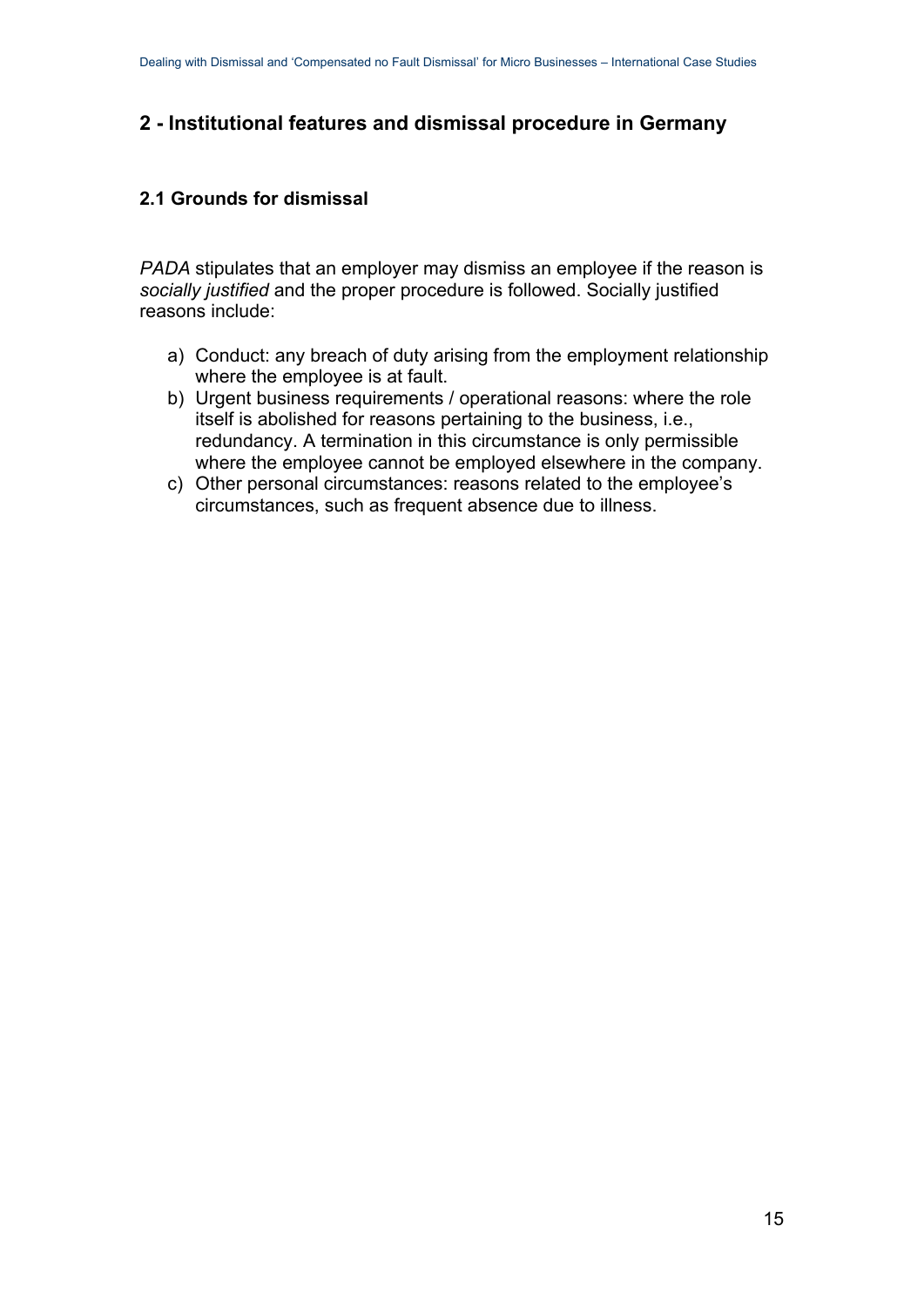### <span id="page-15-0"></span>**2.2 Notification of dismissal procedure and probationary period**

The notification of dismissal must be issued in writing by the employer and the original must be given to the employee. The notice period commences the day the employee receives the letter. An employee then has three weeks to file a claim for unfair dismissal. If he or she does not make a claim within this length of time, the dismissal will be deemed effective. If the claim does go to the labour court the burden of proof is on the employer to show that the dismissal was reasonable.

The probationary period is six months. During this period, the minimum statutory notice period is two weeks. Otherwise the minimum statutory notice period is as set out in Table A.2:

| Length of service            | Notice period |
|------------------------------|---------------|
|                              |               |
| Less than 2 years of service | 4 weeks       |
| 2 years of service           | 1 month       |
| 5 years of service           | 2 months      |
| 8 years of service           | 3 months      |
| 10 years of service          | 4 months      |
| 12 years of service          | 5 months      |
| 15 years of service          | 6 months      |
| 20 years of service+         | 7 months      |

#### **Table A.2: Minimum Statutory Notice Periods in Germany**

#### <span id="page-15-1"></span>**2.3 Remedies and severance payments**

In Germany claimants must file unfair dismissal applications with the appropriate labour court. Another notable feature of Germany is that the majority of legal rules have developed through legal practice rather than by statute.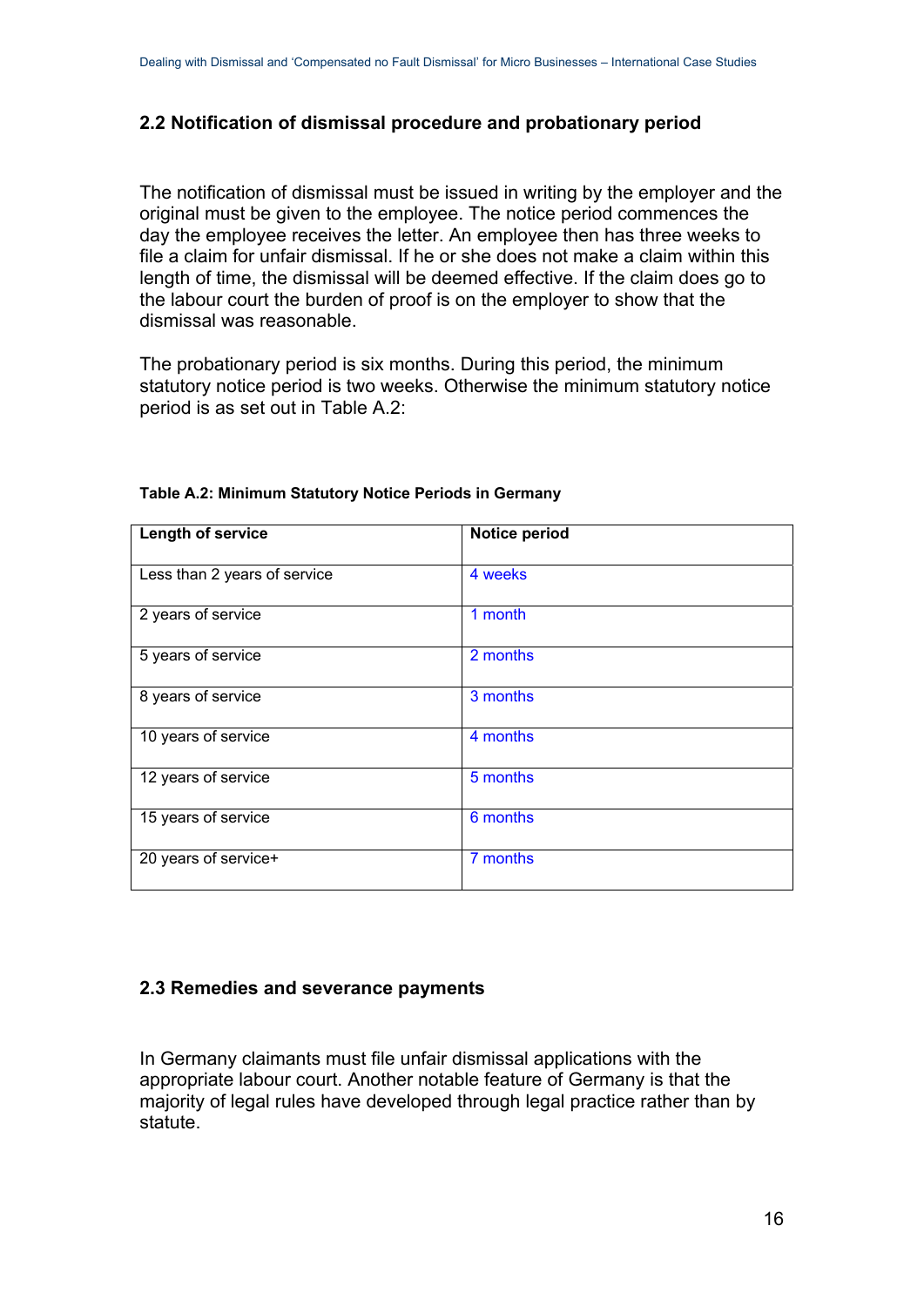Reinstatement is the primary remedy, though either party may request compensation instead. If the former remedy is awarded, the employment relationship continues and the employee will be entitled to remuneration for the period between the end of the notice period and the court's decision. There are no statutory severance payments for dismissal, however; compensation can be paid and this is decided on a case-by-case basis. There is no statutory cap on the amount of compensation. Nevertheless, the following formula is usually applied:

#### *Monthly salary multiplied by years of employment multiplied by likelihood of the termination will be declared unlawful.[8](#page-16-0)*

In practice, the majority of cases involve a settlement agreement before the court leading to a severance payment. Such agreements are quite popular in Germany since they do not require the consent of the works council or any other government body, provide greater certainty in terms of severance payment, and employers prefer them because the socially justified standard is high. Typically, the amount due to be paid to the employee is equal to 0.5 months' salary for each year of employment. Table A.3 below illustrates this:

| <b>Length of Service</b> | <b>Months of salary</b> |
|--------------------------|-------------------------|
| 6-9 months               | 0.5 month               |
| 9 months-1 year          | 0.5 month               |
| 1-2 years                | 0.5 month               |
| 2-4 years                | 1 month                 |
| 4-5 years                | 2 months                |
| 5-10 years               | 2.5 months              |
| 10-20 years              | 5 months                |
| 20 years+                | 10 months               |

#### **Table A.3: Typical Severance Payments in Germany**

<span id="page-16-0"></span> $8$  This likelihood (also called severance pay factor) is often around 0.5.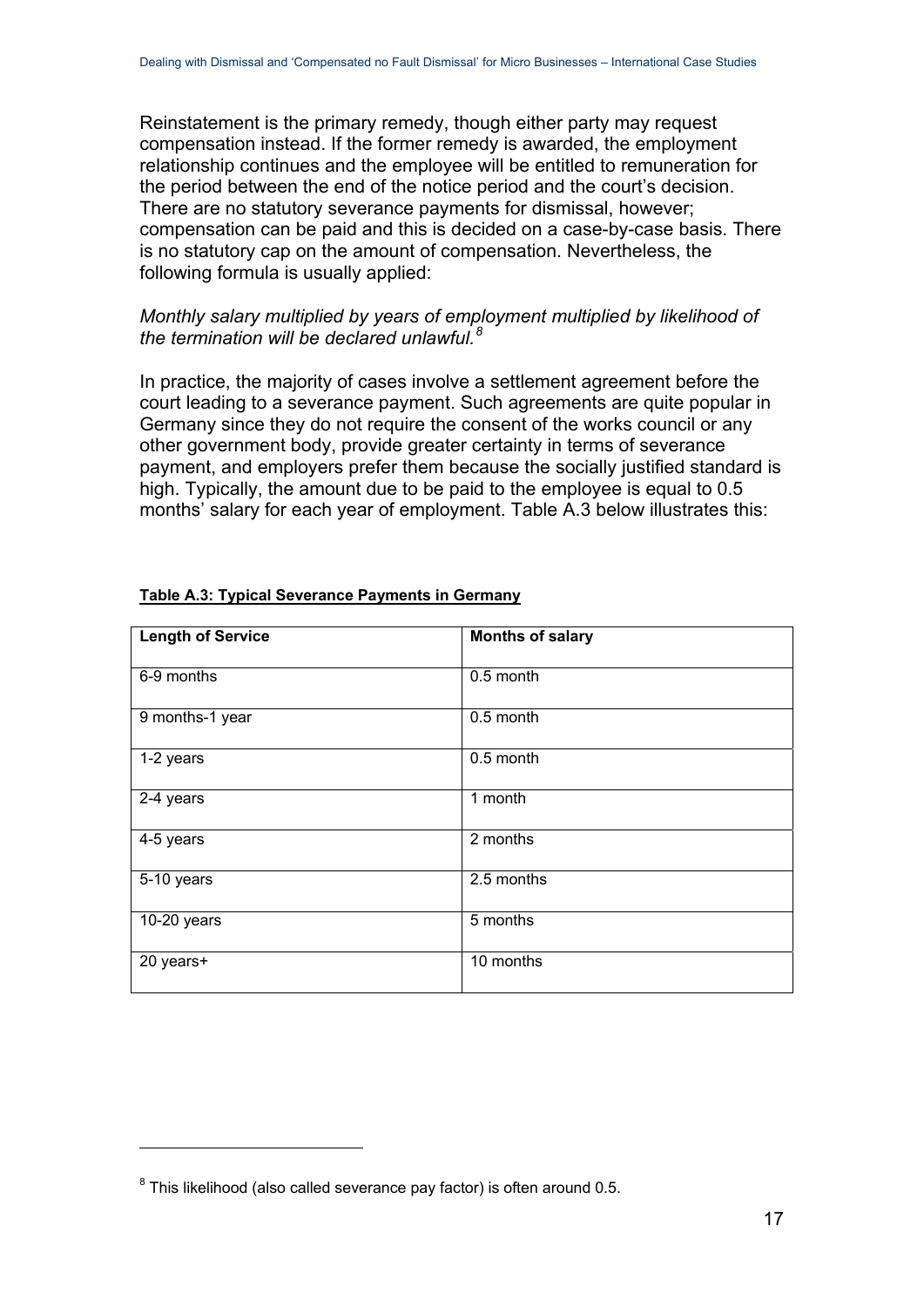## <span id="page-17-0"></span>**2.4 Role of third parties**

#### *2.4.1 Collective bargaining*

In Germany, collective bargaining agreements often govern the rights and obligations of employers and employees. These agreements regulate the content, commencement, and termination of the employment relationship. It is often the case that parties not bound by the agreement add it to their employment contract. Though there are no pre-determined rules for dismissal for collective agreements, collective agreements frequently determine the notice period and exclude dismissals for economic reasons within a certain period.

The role of collective bargaining for pay and conditions in the workplace is principally based at the industry/sector level. Negotiations at the national level are rare. The latest figures from the OECD indicate that 62% of German employees are covered by collective agreement. This relatively low level (see Annex 3) in comparison with other EU States can be explained by the fact that most agreements are at the firm level, via works councils (see next section).

#### *2.4.2 Works councils and dismissal procedure*

A works council is a group of employees which exists at the firm level to ensure that decisions taken by the employer do not damage employees' rights. Its scope of intervention resides essentially in social issues such as determination of working hours, holidays.

In Germany, works councils are the primary form of workplace representation (the law does not accord additional importance to unions). They provide representation uniquely for employees and can be set up in all private businesses with at least five employees (*Works Constitution Act*, 2001). Works councils must be consulted on issues related to dismissal decisions, but cannot veto a procedure, unless the dismissal interferes with existing agreements.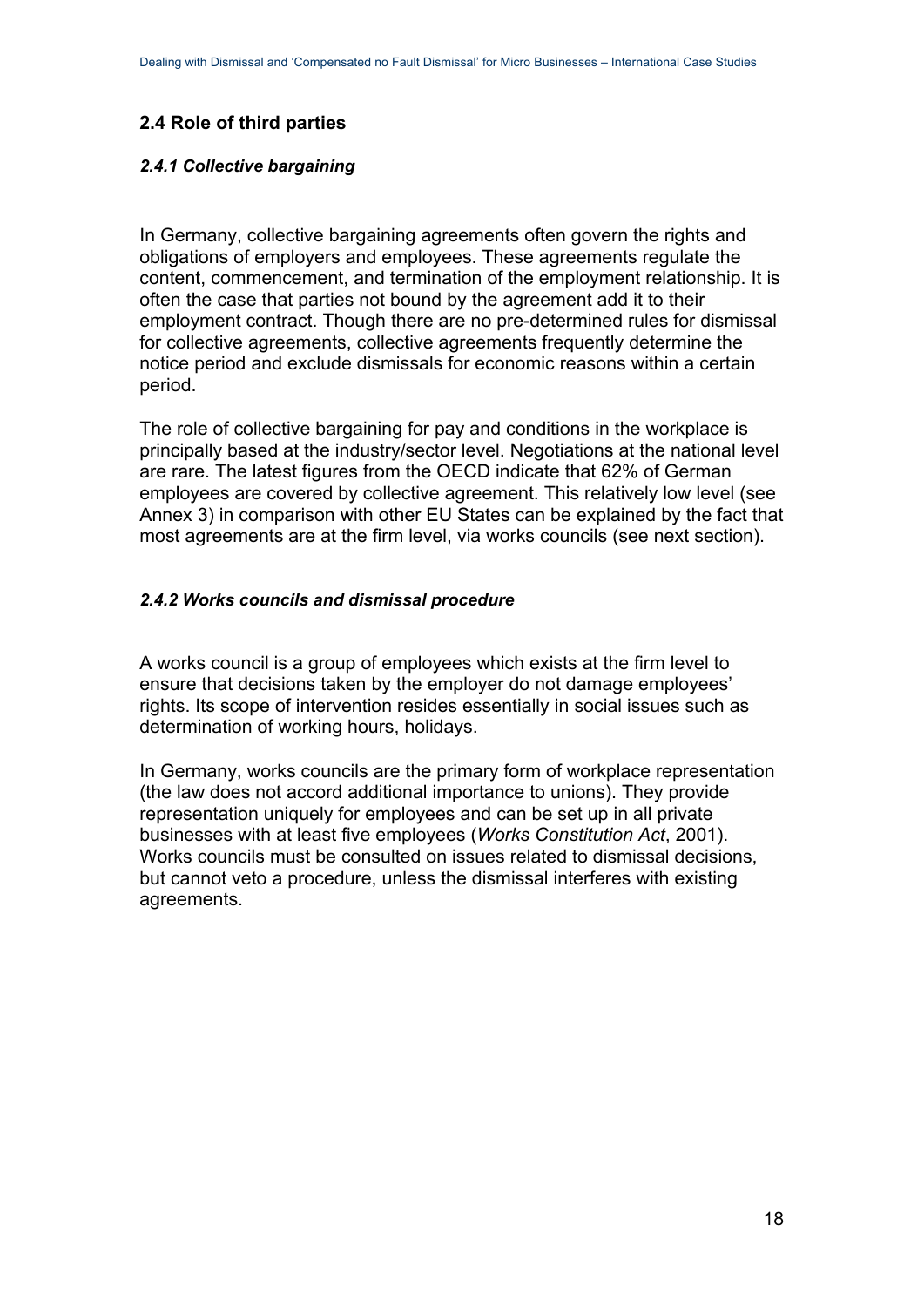*PADA* stipulates that in the absence of a works council, termination of the employment relationship becomes effective once the employee receives the original notice of dismissal. If a works council exists, however, it must be informed of the reason for the dismissal before notification is given to the employee. The works council must reply within one week, but does not have any enforcement power. The works council can, nonetheless, extend or postpone the procedure (from a week up to more than nine months). In addition, if the employer fails to contact the works council, the dismissal will be automatically deemed invalid (Section 102 *Works Constitution Act*).

Finally, members of a works council benefit from special protection against dismissal. They can be dismissed only for *good cause* (i.e., gross misconduct) and only with the approval of the works council.

### <span id="page-18-0"></span>**2.5 Special features of note**

#### *2.5.1 Fixed-term contracts*

1

In Germany, one important way to avoid the costs of dismissal relies on the use of fixed-term contracts, also called employee leasing (see Box 1). A fixedterm contract can either end on a certain date or upon completion of a specific task. In this way, fixed-term contracts permit the employer greater flexibility in terms of employee management.<sup>[9](#page-18-1)</sup>

<span id="page-18-1"></span> $9$  Until recently, employers needed to provide a reason for employing fixed-term employees, such as staff adjustment.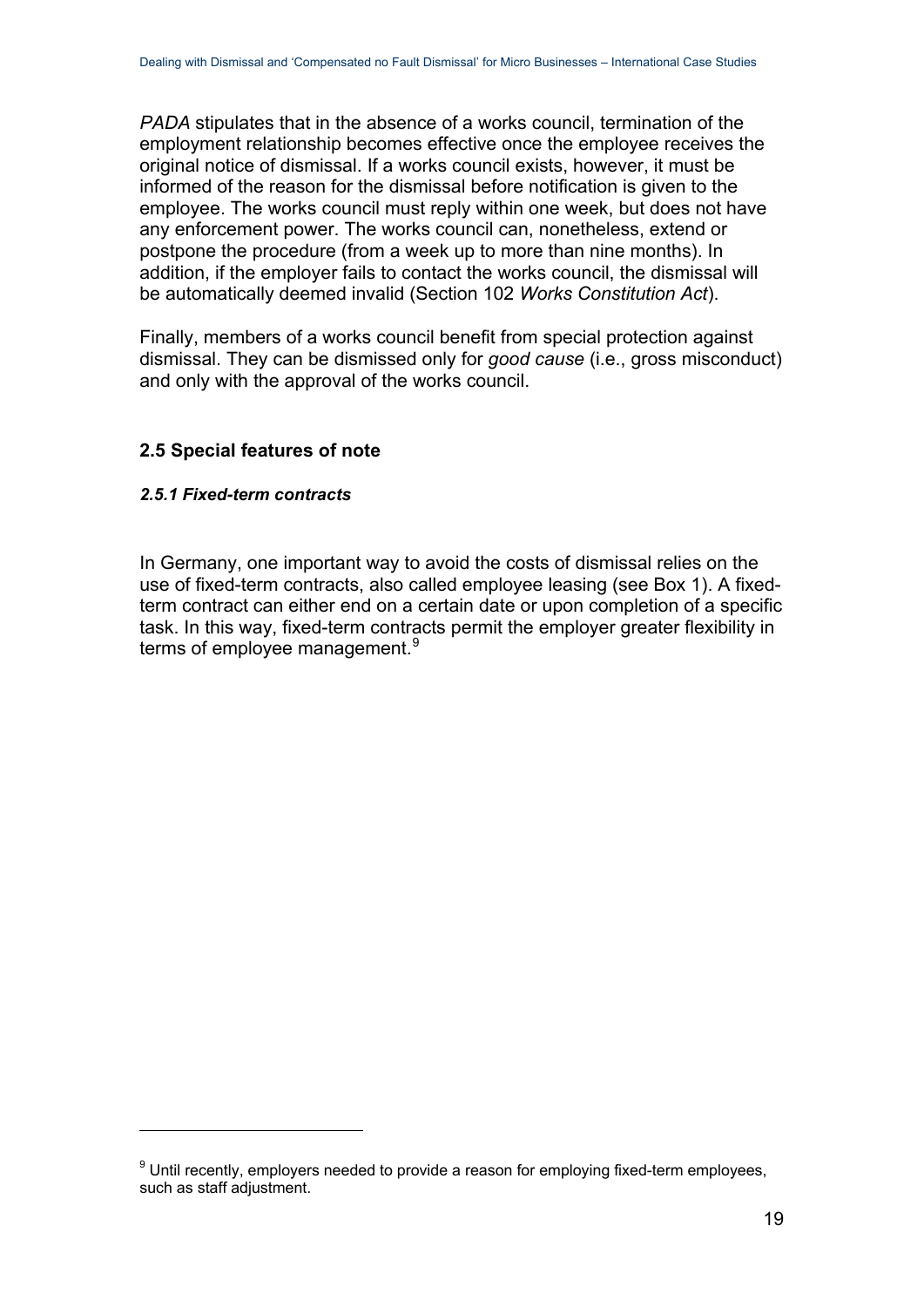#### *Box 1: Leasing employees in Germany*

Employee leasing, a concept which does not exist in Anglo-Saxon countries, occurs when one employer hires out an employee to another employer on a temporary basis. Since the enactment of the *Employee Leasing Law* in 1972, leasing has become a popular method of reducing labour costs in Germany. Leasing an employee requires prior permission from the current employer (the *lessor*) and is subject to various legal restrictions:

- (a) The lease contract is concluded between the lessor and the *hirer.* The content of the contract is enforceable and regulates the main aspects of employment, such as the position, the lease period, and remuneration. In addition, there is no longer any limit to the duration of the lease.<sup>[10](#page-19-0)</sup>
- (b) The hirer employs the leased employee for the targets and aims of his or her own business. As a result, the leased worker is fully integrated into the business of the hirer.
- (c) Finally, the leased employee is entitled to the same terms and conditions of employment as permanent employees in the hirer's company.

Interestingly, there are some admissible forms of *unlicensed* employee leasing, which are principally used by small businesses in order to avoid layoffs.<sup>[11](#page-19-1)</sup>

<span id="page-19-0"></span> $10$  There has been no time restriction on leased employment since 2004. Prior to this date, since 2002 an employee could be leased for a duration of up to 24 months.

<span id="page-19-1"></span> $11$  To obtain a licence, a procedure has to be followed and fee of £250 has to be paid by the lessor. For more explanation on the rights and conditions for employment leasing, see Schuren (2005).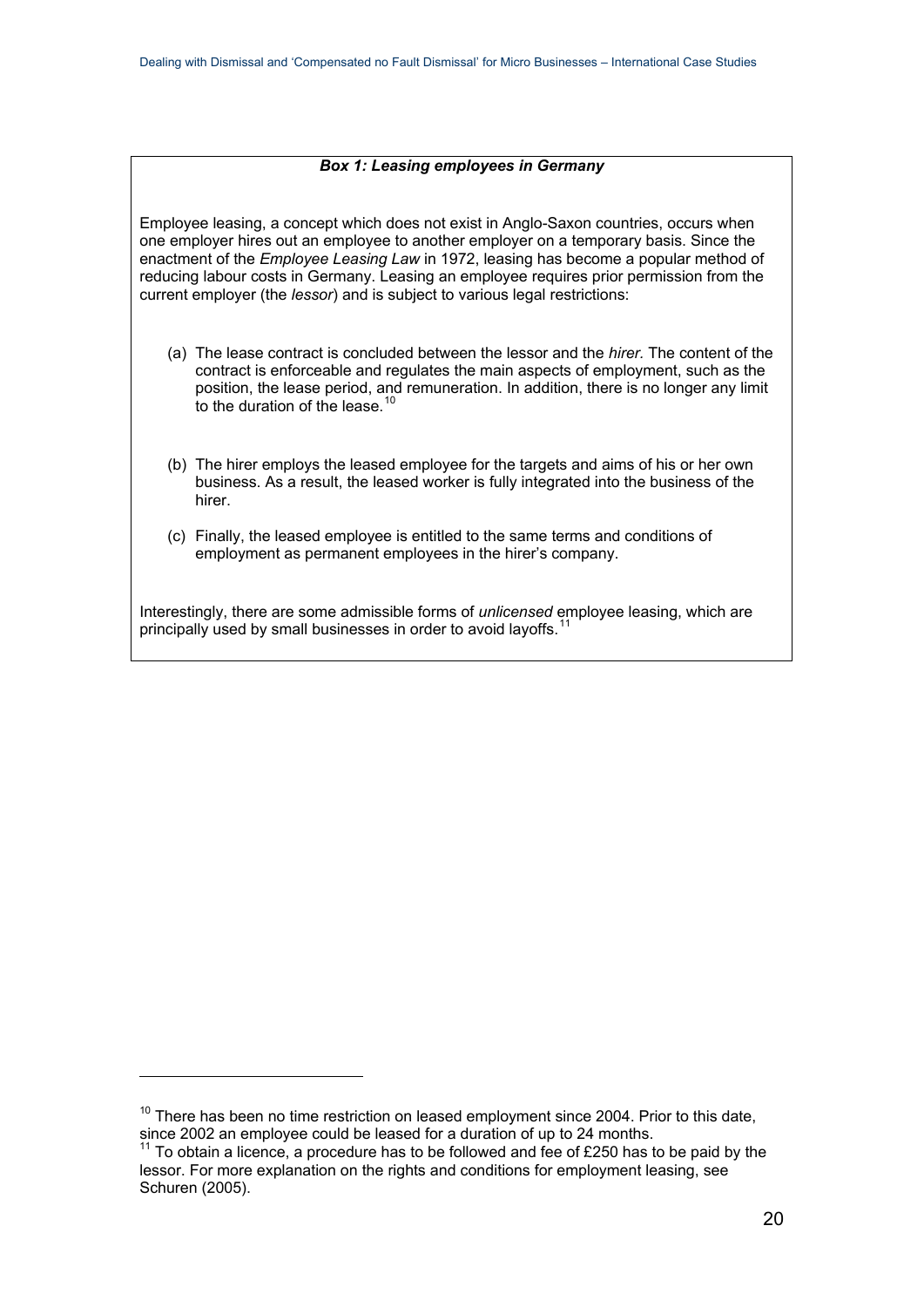#### *2.5.2 Mini jobs*

The way each country's system works depends on their individual tax and regulation systems. In Germany, social security taxes tend to be higher than in the UK. To offset this Germany has chosen to introduce the 'mini job' concept. Part time workers who earn less than €400 per month are considered to be employed in mini jobs. Employers do not have to pay social security or taxes on behalf of these workers. Mini jobs can thus been seen as an inexpensive source of labour relative to 'standard' jobs.

### *2.5.3 The principle of proportionality*

The principle of proportionality is an essential concept to take into consideration for every dismissal occurring under *PADA*. This principle states that a dismissal is only lawful if termination of employment is the solution of last resort for the employer. An employee can only be dismissed if he or she cannot be employed in another position in the same establishment or another establishment within the same company. The principle of proportionality also requires that all aspects of the case are taken into consideration by the tribunal. Therefore, it is often argued that this principle, while giving employees additional protection, also creates additional uncertainty concerning the outcome of an unfair dismissal claim.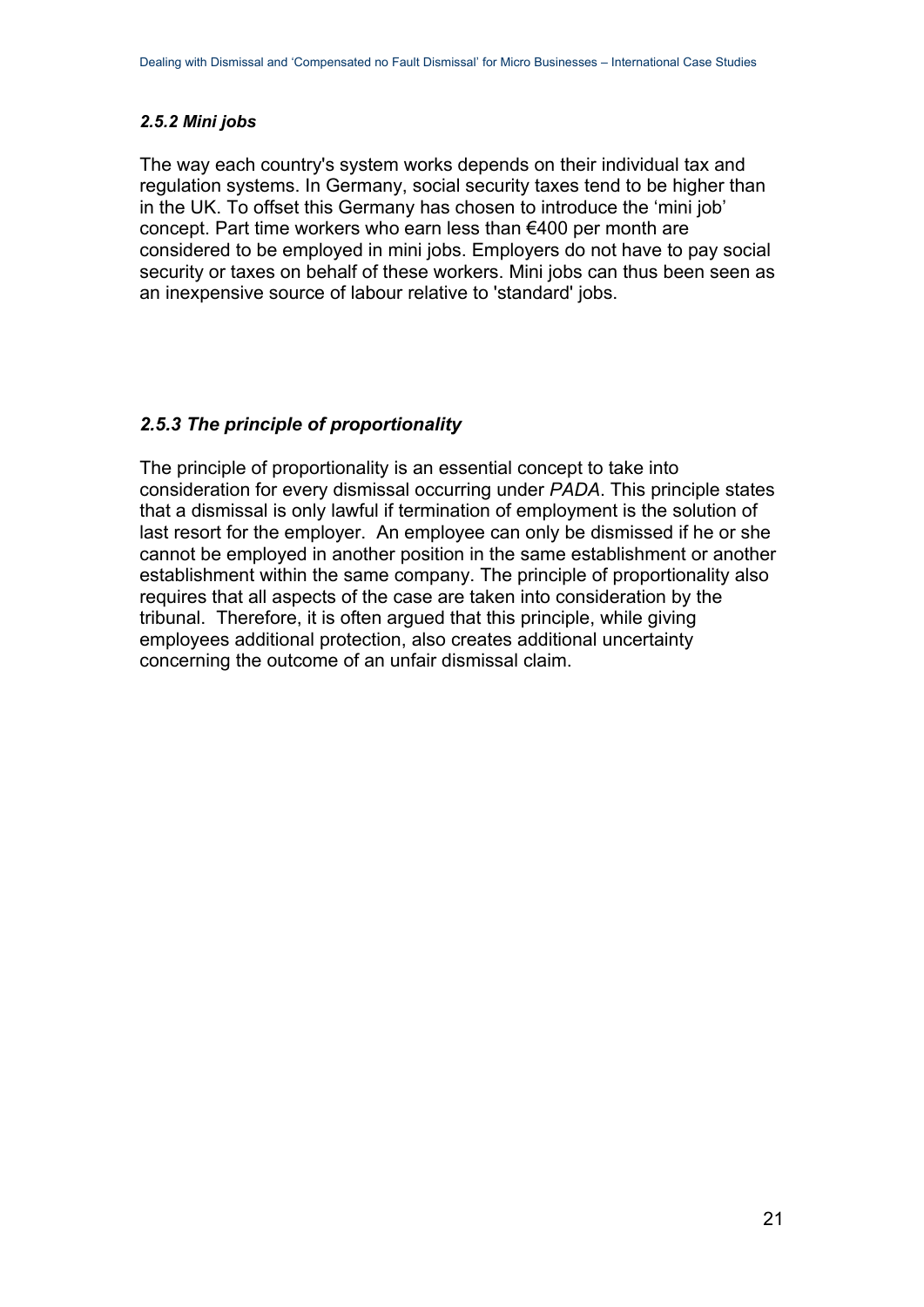## <span id="page-21-0"></span>**3- Years following the reform**

#### <span id="page-21-1"></span>**3.1 Dismissals and total claims**

Chart A.1 presents the number of cases filed in labour courts (total and dismissal) along with the percentage of settlement deals for the period 1999- 2008.

Between 1999 and 2003 the number of cases for dismissals and total cases has steadily increased, reaching a peak of 340,000 and 620,000 cases, respectively.[12](#page-21-2) In 2004 this trend reversed and numbers have continued to decline since then. On the other hand, the proportion of settlements increased from 41% in 1999 to around 50% in 2004, before dropping back slightly in 2008.





 *Source*: German Federal Statistical Office.

<span id="page-21-2"></span> $12$  A similar trend is not surprising given that the number of dismissals constitutes more than 50% of labour court cases during this period.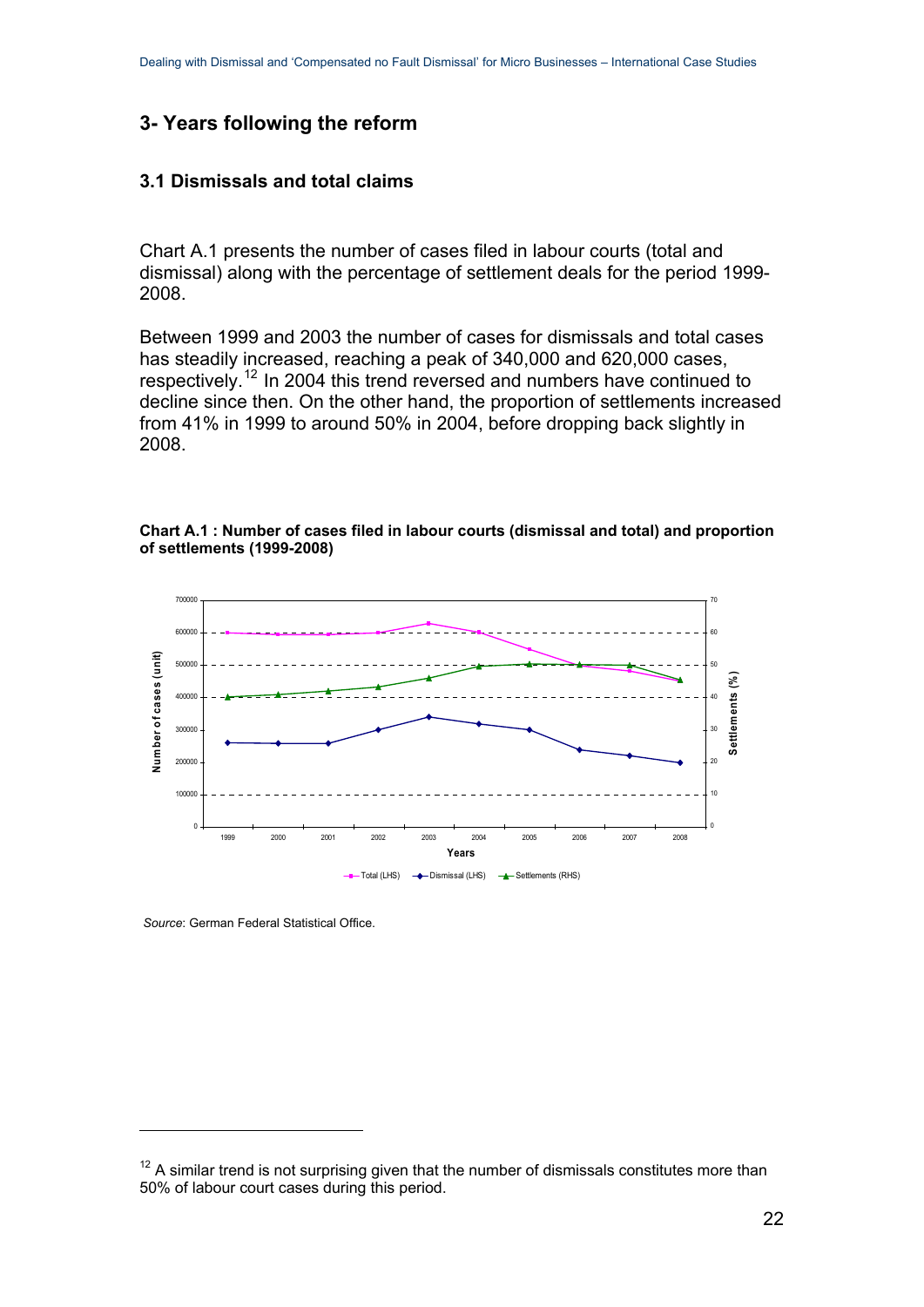### <span id="page-22-0"></span>**3.2 Industry distribution of micro businesses**

Chart A.2 presents the number of micro businesses by type of industry. As we can see, the figures do not suggest that the introduction of *PADA* resulted in a significant growth of micro businesses. Except for the real estate sector, which displays a noticeable increase from 500,000 to slightly less than 600,000 between 2004 and 2007, numbers in the remaining sectors remain remarkably stable. On balance, it seems more likely that the increase of micro businesses in the real estate sector is the result of a general development of the financial sector rather than the consequences of the single impact of *PADA*.



**Chart A.2: Number of micro business (1-9 employees), by industry (2000-07)** 

*Source*: Eurostat.

In addition, Chart A.3 depicts the proportion of micro businesses in the economy by sector from 2000-2007. As seen previously, these figures vary across sectors. But here again, we see that they remain relatively stable over the period considered for all sectors. Especially after 2004, figures remain almost unchanged.

As a result, the graph does not present any explicit evidence that the reform has triggered a stimulant effect in terms of new businesses, including in sectors comprised mainly of micro businesses (construction, real estate and business, hotel/restaurant).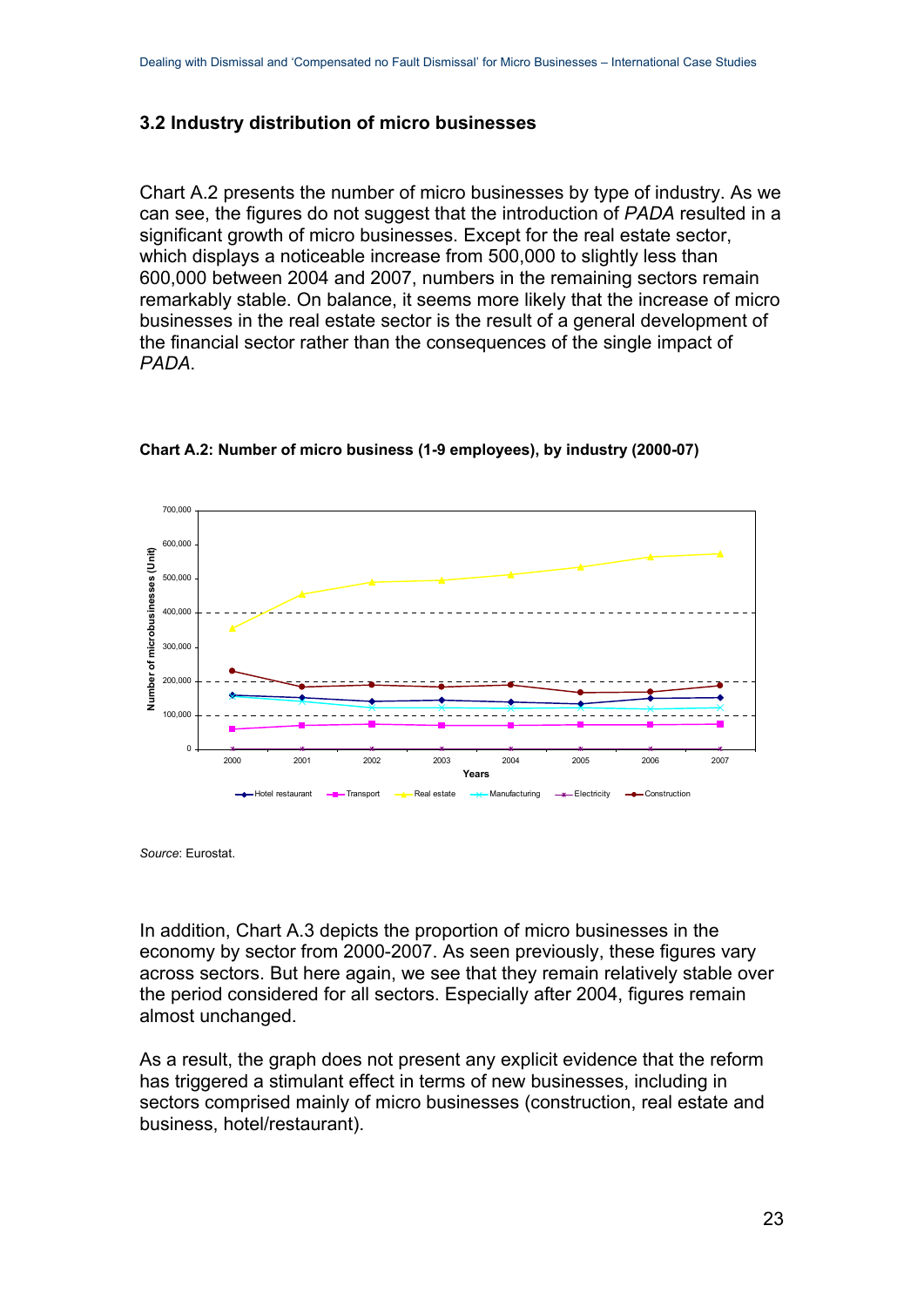



Source: Eurostat, author's calculations.

#### <span id="page-23-0"></span>**3.3 Impact on the level of employment**

Chart A.4 reports the growth rate of employment for micro businesses and the economy for the period 2003-2007. Even though the time period is somewhat limited, we can see that the growth rate of employment for micro businesses consistently fell below the overall growth rate of employment. This trend suggests that the reform has not encouraged micro businesses to expand more quickly than larger businesses.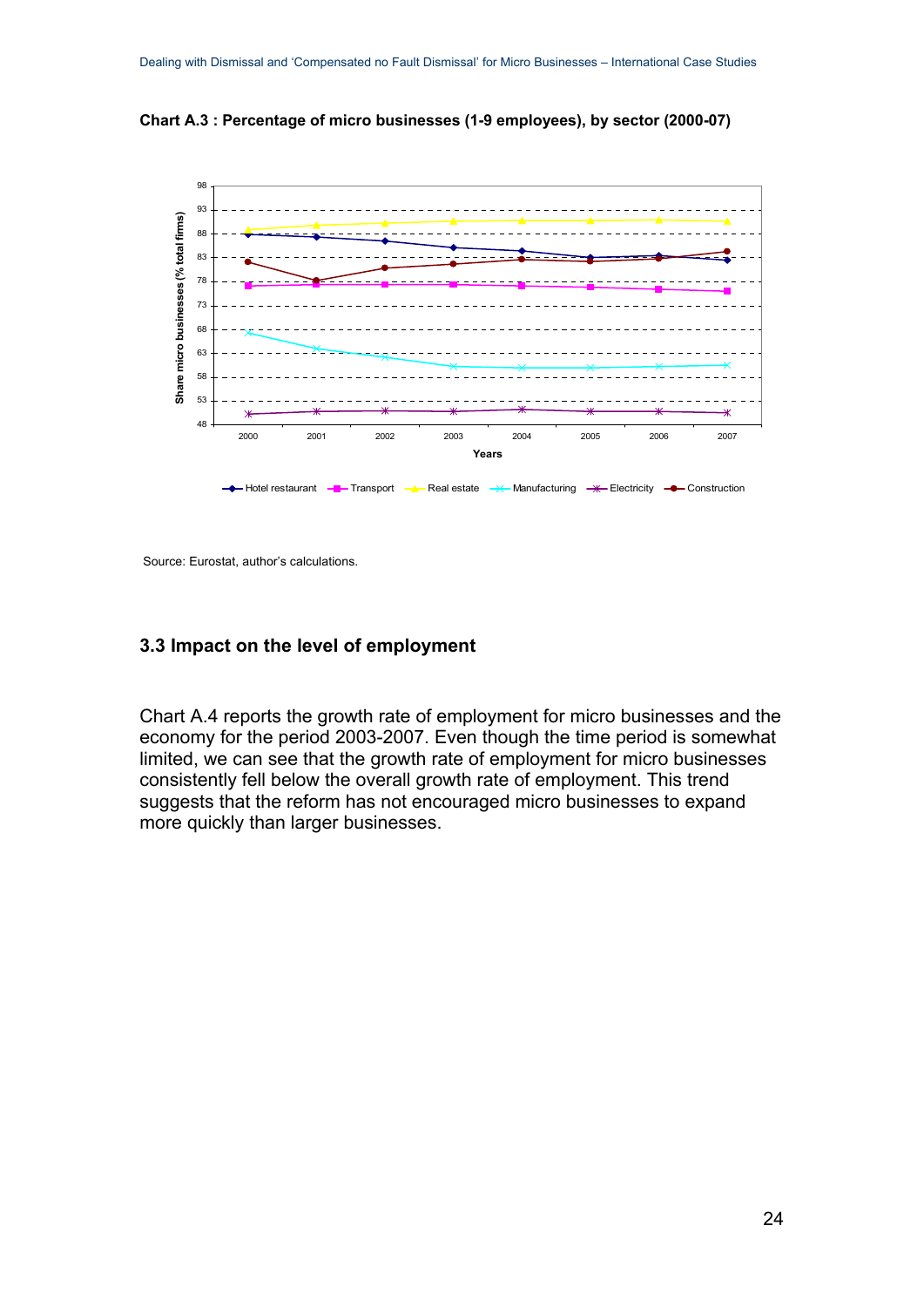

**Chart A.4: Growth rate of employment and unemployment (2003-07)**

*Source*: Eurostat

#### <span id="page-24-0"></span>**3.4 Unintended consequences of the reform: deregulation focuses principally on temporary workers**

As previously mentioned, the reform was aimed at releasing small business employers from the burden of regulation. While the German labour market has improved in recent years, there is no clear evidence that this stimulation was caused by the threshold amendment to *PADA*, as opposed to any of the other reforms implemented around that time.

This reform was expected to stimulate employment and productivity. Rather, we have witnessed a consistent growth of temporary employment and the further development of a dual labour market, along with a lack of growth for micro businesses.

A possible reason is the relaxation of temporary worker protection rather than a lack of initiative to ease regulation of permanent contract workers. From 2002, the German government undertook significant labour market reforms, first via the *Job AQTIV Act*, and second with the Hartz Commission. Both encouraged the utilisation of temporary workers by allowing the employer to hire a worker for a duration of up to two years, as well as the opportunity to repeatedly employ the same person in temporary employment. These reforms have thus led to the type of fixed-term (notably leased employment) and temporary contract discussed previously.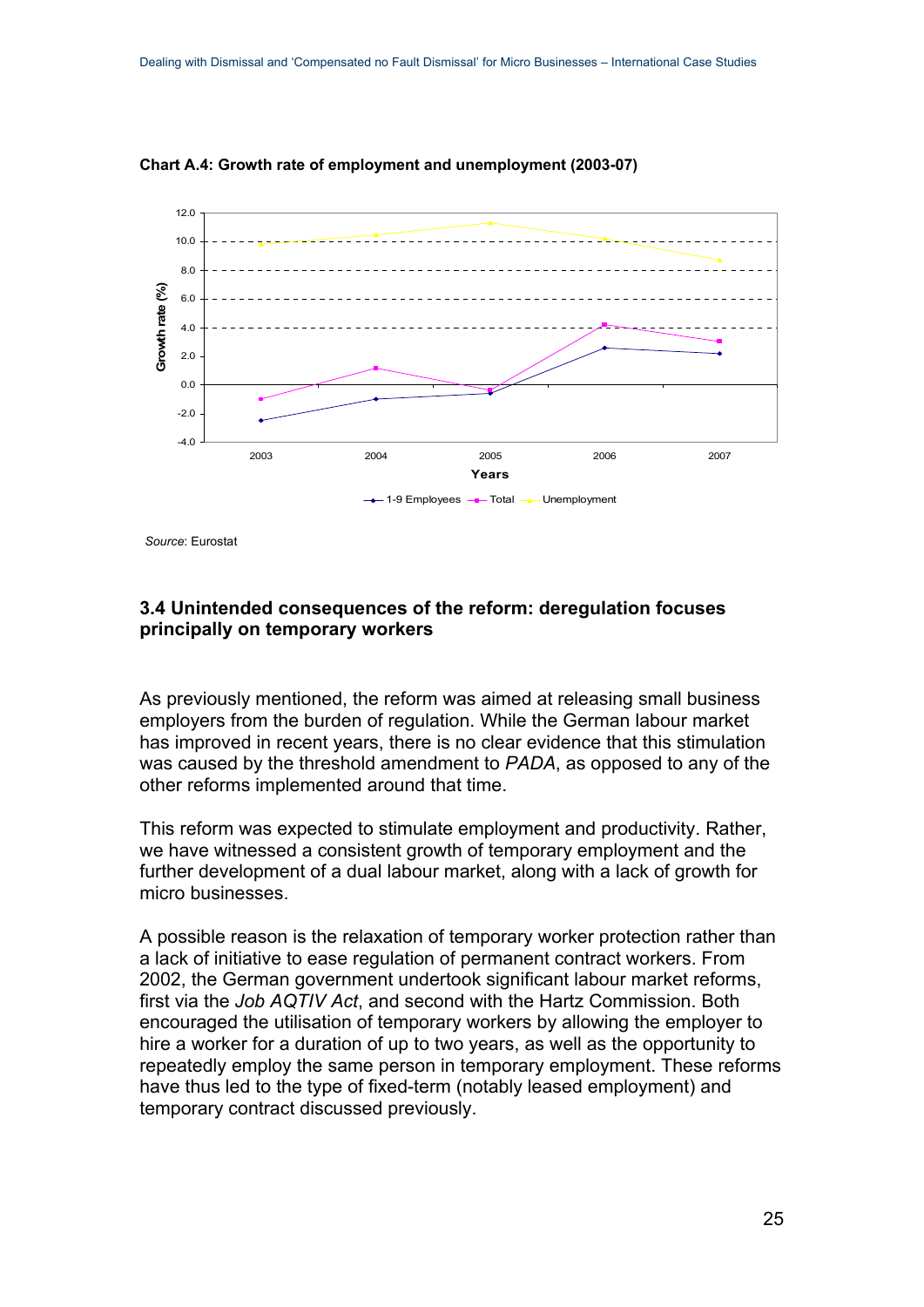Simultaneously, the creation of a threshold may have encouraged employers to hire more temporary workers – who are not counted as employees and thus excluded from the headcount – in order to remain below the threshold.<sup>[13](#page-25-0)</sup>

<span id="page-25-0"></span> $13$  Note that a part of the literature argues that employers would rather choose to split their activity into several establishments instead of increasing employment so that they remain below the threshold (see for example Borgarello *et al.,* 2003). However, results from Chart A.4 tend to reject this hypothesis for Germany.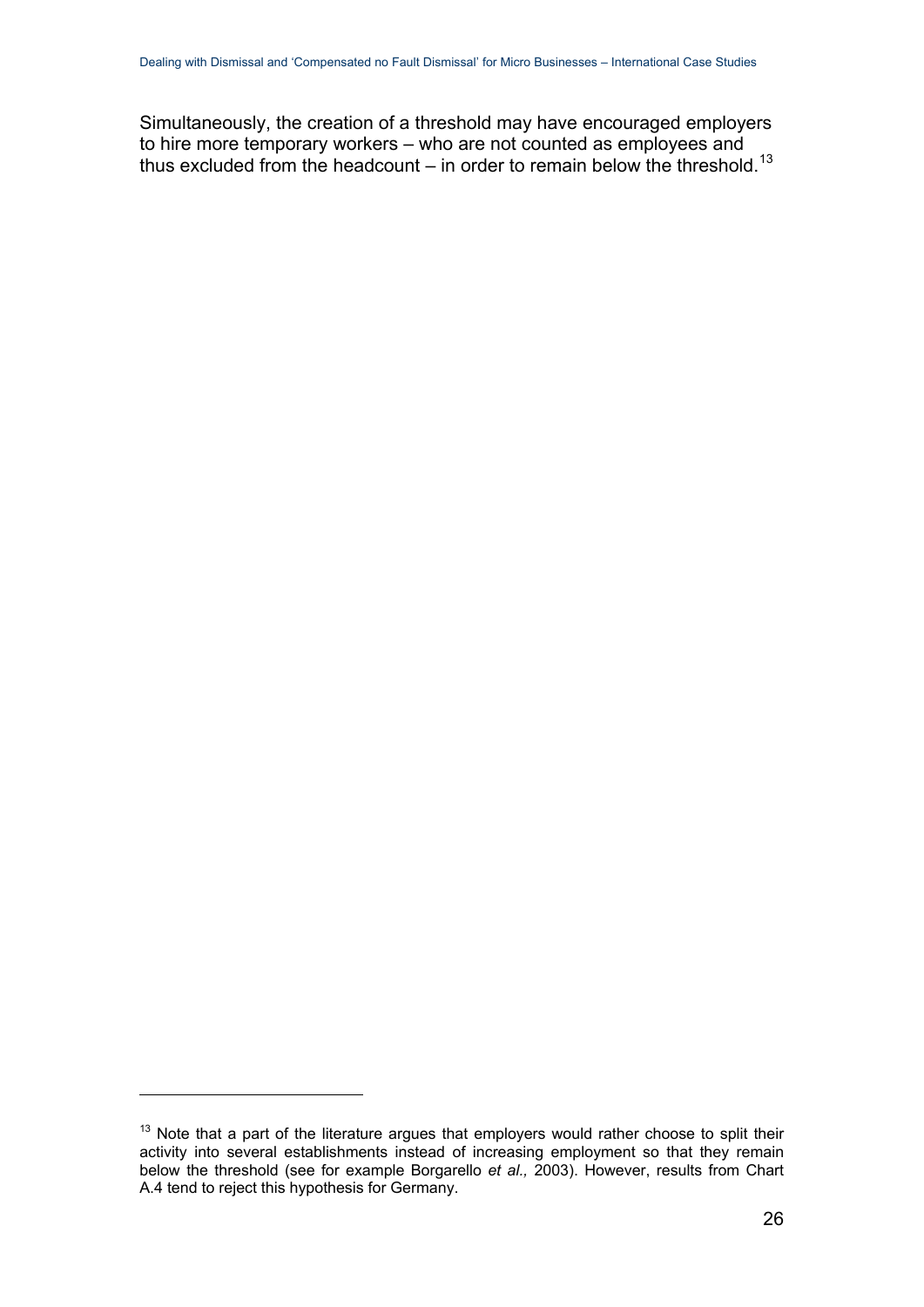# <span id="page-26-0"></span>**B- Australia**

In June 2009, the newly elected Labour government enacted substantial modifications to the legislative system of employment. This reform was implemented via the *Fair Work Act 2009*, which introduced new regulations for small businesses. Prior to this act, businesses with fewer than 100 employees were exempt from unfair dismissal regulation. The *Fair Work Act* did away with this exemption, opting instead to give businesses with fewer than 15 employees a different set of regulations to follow. This reform, clearly, was a more drastic change than that of Germany.

Unlike the German *PADA*, this reform did not arise from a demand for greater flexibility from employers but was instead a consequence of a larger reform initiated by the previous government. The reform was considered an attempt to create conditions for a fairer labour market: an issue that we will address in the last section of this case study.

## <span id="page-26-1"></span>**1- Reform background**

## <span id="page-26-2"></span>**1.1 Definition**

1

Under the *Fair Work Act*, businesses with fewer than 15 employees are subject to less onerous regulations which reflect their smaller size. The predecessor to this act, the *Workplace Relations Amendment Act 2005* (*Work Choices*),[14](#page-26-3) exempted businesses under 100 employees entirely from regulation.<sup>[15](#page-26-4)</sup>

Under the *Fair Work Act,* small businesses must instead adhere to the *Small Business Fair Dismissal Code (The Code)*. While the Code itself is only three brief paragraphs, Fair Work Australia (FWA, the body which administers the *Fair Work Act*) created a ten question checklist as an additional aid. As this checklist has no legal status, an employer who follows it may still be held liable if he or she did not respect the Code in its entirety. Small businesses (i.e., those with fewer than 15 employees) also have a longer qualifying period before their employees acquire the right to claim unfair dismissal: one year as opposed to six months for larger businesses.

<span id="page-26-4"></span><span id="page-26-3"></span><sup>&</sup>lt;sup>14</sup> Introduced by the former Howard government (2004-07).<br><sup>15</sup> As in the case of Germany, employees could still seek redress via other legal avenues.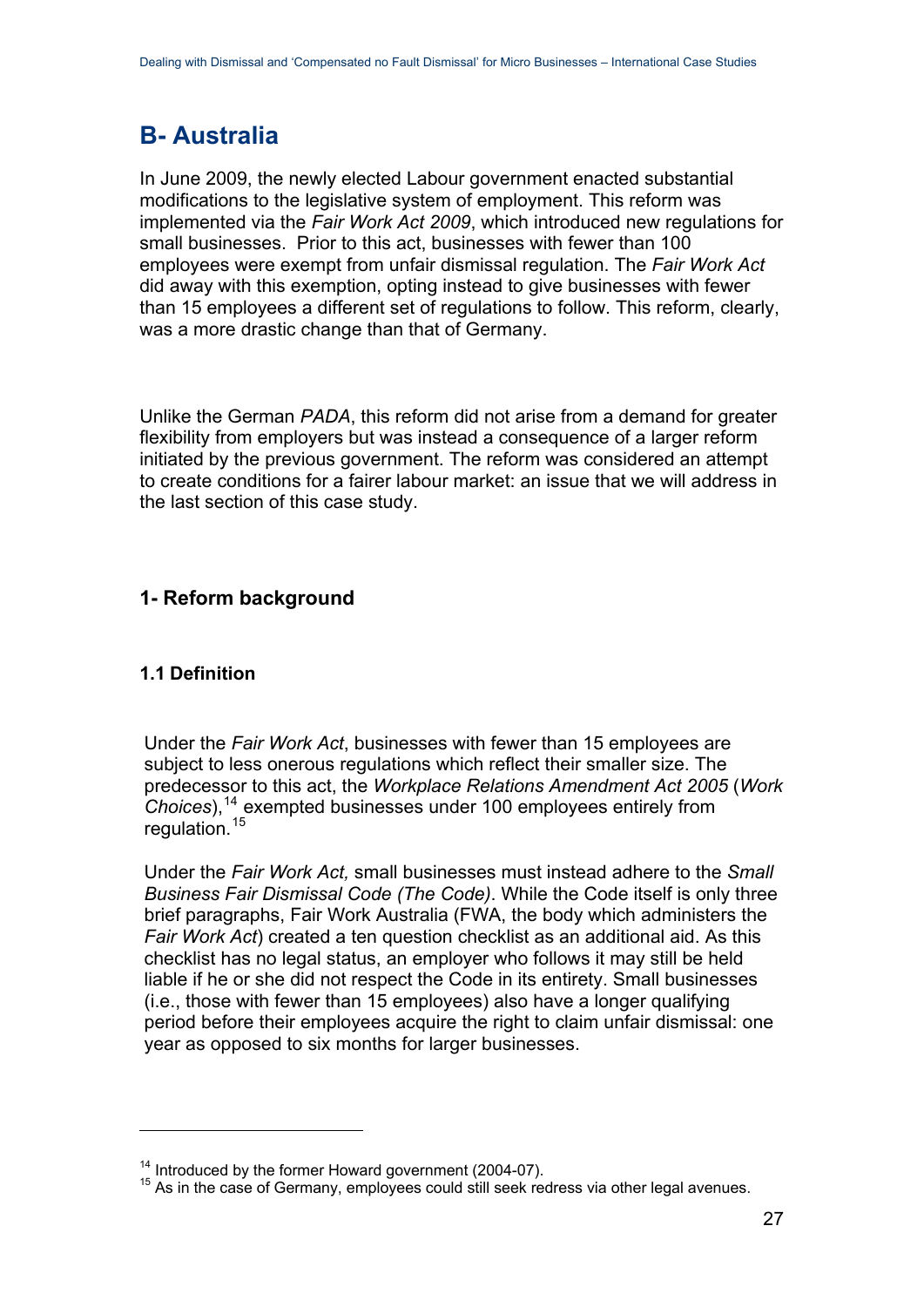## <span id="page-27-0"></span>**1.2 Scope**

As in the case of Germany, the Australian economy features large numbers of small businesses (1-20 employees). As seen in Table B.1, in June 2009, the number of small businesses was calculated at 1,961,337, or 95.6% of all businesses in the country. In terms of employees, 4,747,000 were working in small firms, representing 47.2% of the workforce.

#### **Table B.1: Proportion of micro businesses in total economy and by sector (June 2009)**

|                                   | Number of enterprises |          | Number of employees |               |  |
|-----------------------------------|-----------------------|----------|---------------------|---------------|--|
| Entire economy                    | Number                | $\%$     | Number              | $\frac{0}{6}$ |  |
| Small businesses                  | 1,961,337             | 95.6     | 4,747,000           | 47.2          |  |
| All businesses                    | 2,051,085             | 100      | 10,057,000          | 100           |  |
|                                   |                       |          |                     |               |  |
| <b>Sector</b>                     |                       |          |                     |               |  |
| Agriculture, forestry and fishing | 199,312               | 84       | 400,000             | 85.7          |  |
| Mining                            | 7,225                 | 77.054   | 20,000              | 13.9          |  |
| Manufacturing                     | 81,051                | 90.75312 | 288,000             | 30.2          |  |
| Services                          | 1,629,978             | 60       | 4,040,000           | 47.6          |  |
| Not Classified                    | 43,801                | 99.4     |                     |               |  |

*Source:* Australian Business Statistics.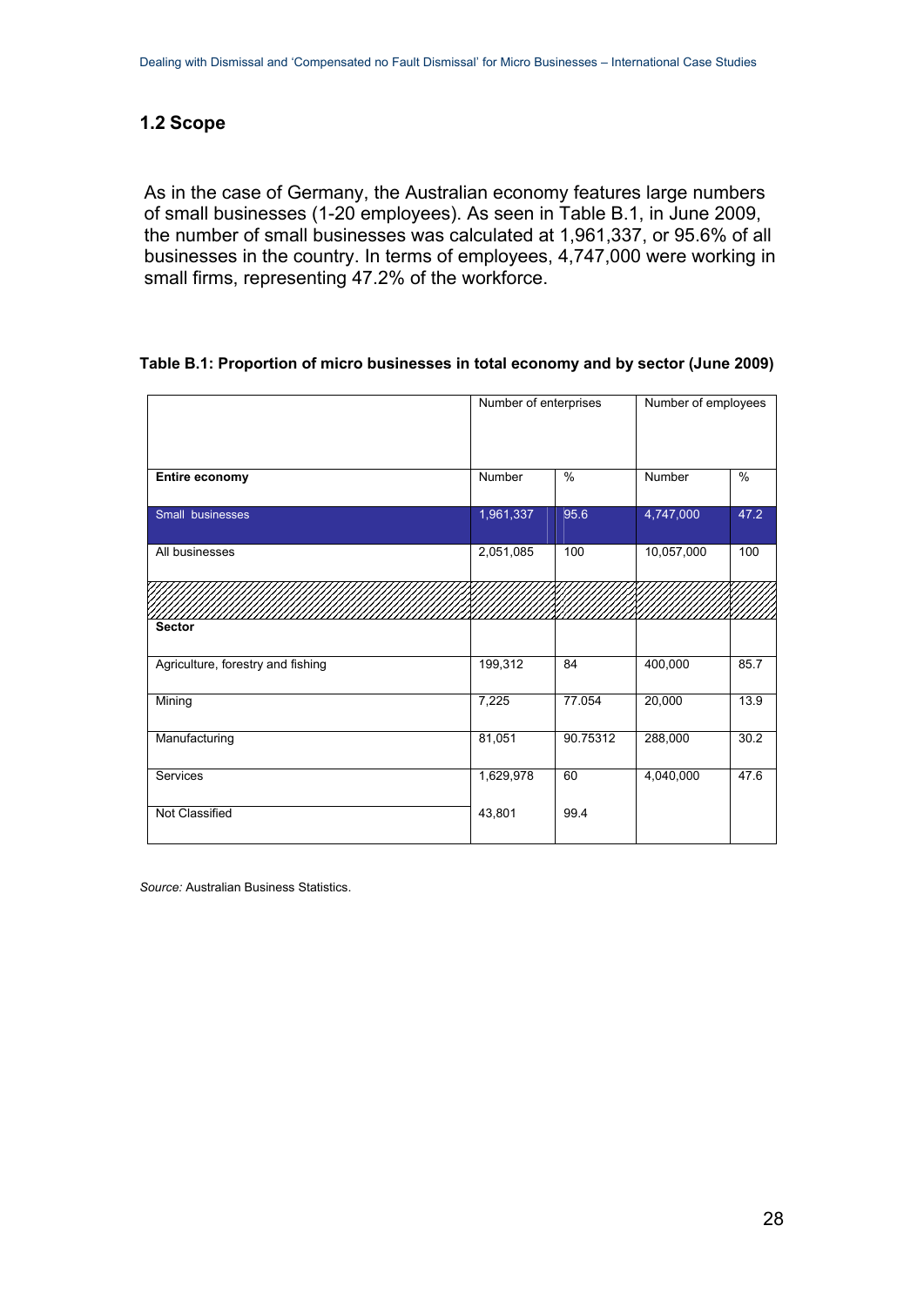## <span id="page-28-0"></span>**2- Institutional features and dismissal procedure in Australia**

## <span id="page-28-1"></span>**2.1 Grounds for dismissal**

Under section 385, an individual dismissal is fair if:

- a) The dismissal has not been *harsh, unjust, or unreasonable*. These terms include many reasons, such as whether there was a valid motive for the dismissal related to capability or misconduct, and whether the person was given any opportunity to respond to that charge (see *Box 2*).
- b) The dismissal was a case of *genuine redundancy*, meaning that the employer no longer needs the job to be performed by anyone because of changes in the operational requirement of the employer's enterprise.
- c) The dismissal was consistent with the *Small Business Fair Dismissal Code* (if applicable).

### <span id="page-28-2"></span>**2.2 Notification of dismissal procedure and probationary period**

The notice period is determined by the *National Employment Standards* and is based on the length of tenure and the age of the employee, as shown in the Table B.2 below:

|  |  |  | Table B.2: Minimum Statutory Notice Periods in Australia |
|--|--|--|----------------------------------------------------------|
|  |  |  |                                                          |

| Tenure / Age           | < 45 years old | > 45 years old |  |  |
|------------------------|----------------|----------------|--|--|
|                        |                |                |  |  |
| Not more than one year | 1 week         | 1 week         |  |  |
| Between 1 and 2 years  | 2 weeks        | 2 weeks        |  |  |
| Between 2 and 3 years  | 2 weeks        | 3 weeks        |  |  |
| Between 3 and 5 years  | 3 weeks        | 4 weeks        |  |  |
| $5$ years $+$          | 4 weeks        | 5 weeks        |  |  |

The notice period is increased by one week if the employee is over 45 years old and has completed at least two years of continuous service with the employer by the end of the day that notice is given.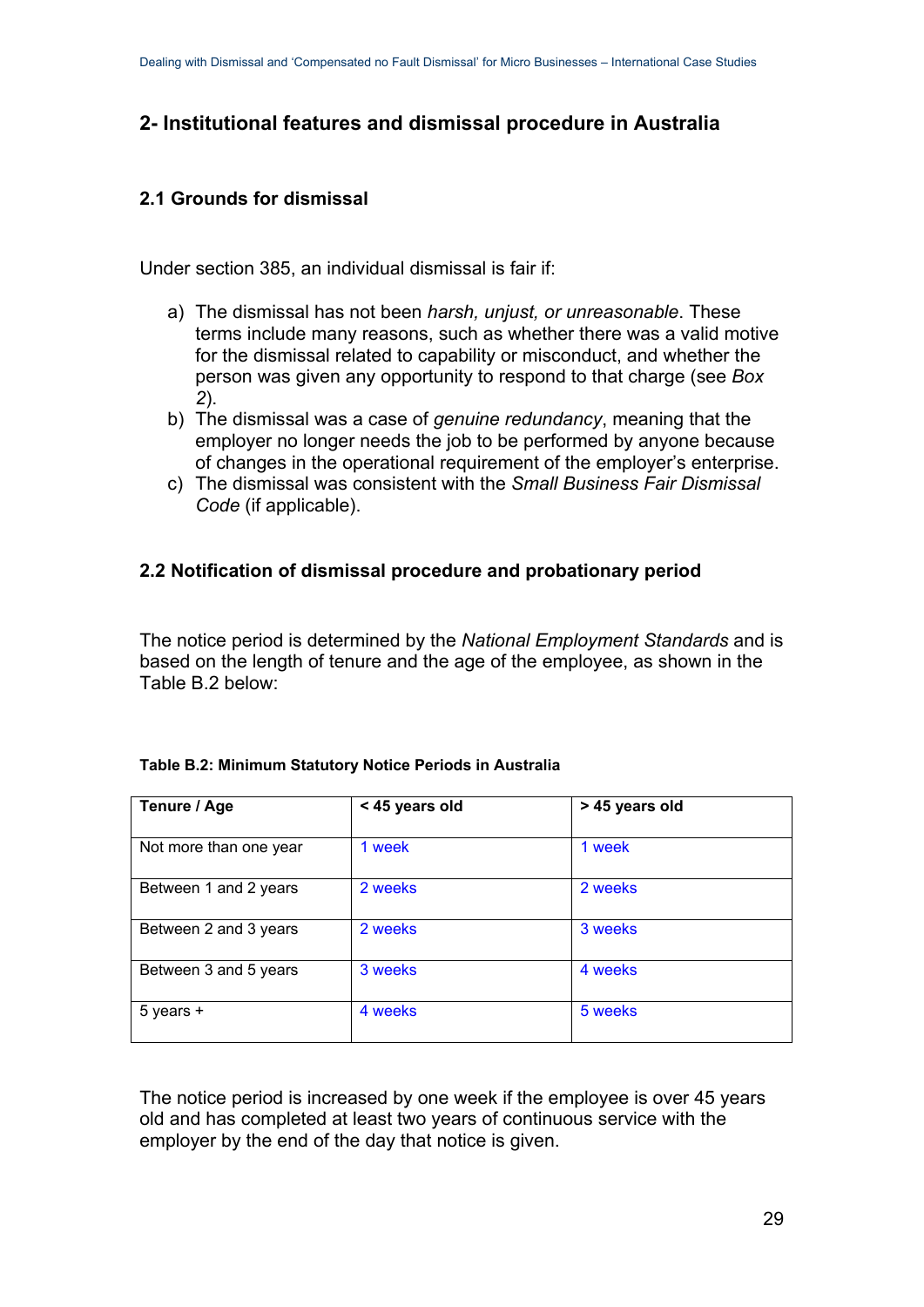#### **Box 2: What is harsh, unjust or unreasonable?[16](#page-29-1)**

<span id="page-29-0"></span>When considering whether a dismissal was harsh, unjust or unreasonable, FWA must take into account the following criteria:

- (a) Whether there was a valid reason for the dismissal related to the person's capacity or conduct (including its effect on the safety and welfare of other employees); and
- (b) whether the person was notified of that reason; and
- (c) whether the person was given an opportunity to respond to any reason related to the capacity or conduct of the person; and
- (d) any unreasonable refusal by the employer to allow the person to have a support person present to assist at any discussions relating to dismissal; and
- (e) if the dismissal related to unsatisfactory performance by the person, whether the person had been warned about that unsatisfactory performance before the dismissal; and
- (f) the degree to which the size of the employer's enterprise would be likely to impact the procedures followed when proceeding to the dismissal; and
- (g) the degree to which the absence of dedicated human resource management specialists or expertise in the enterprise would be likely to impact on the procedures followed in effecting the dismissal; and
- (h) Any other matters that FWA considers relevant.

Section 383 of the *Fair Work Act* determines an employee's probationary period, which is based on the size of the firm:

- a) One year for a small business (less than 15 employees)
- b) Six months otherwise

<span id="page-29-1"></span><sup>16</sup> *Fair Work Act* 2009, Chapter 3 Part 3-2 Division 2 §387.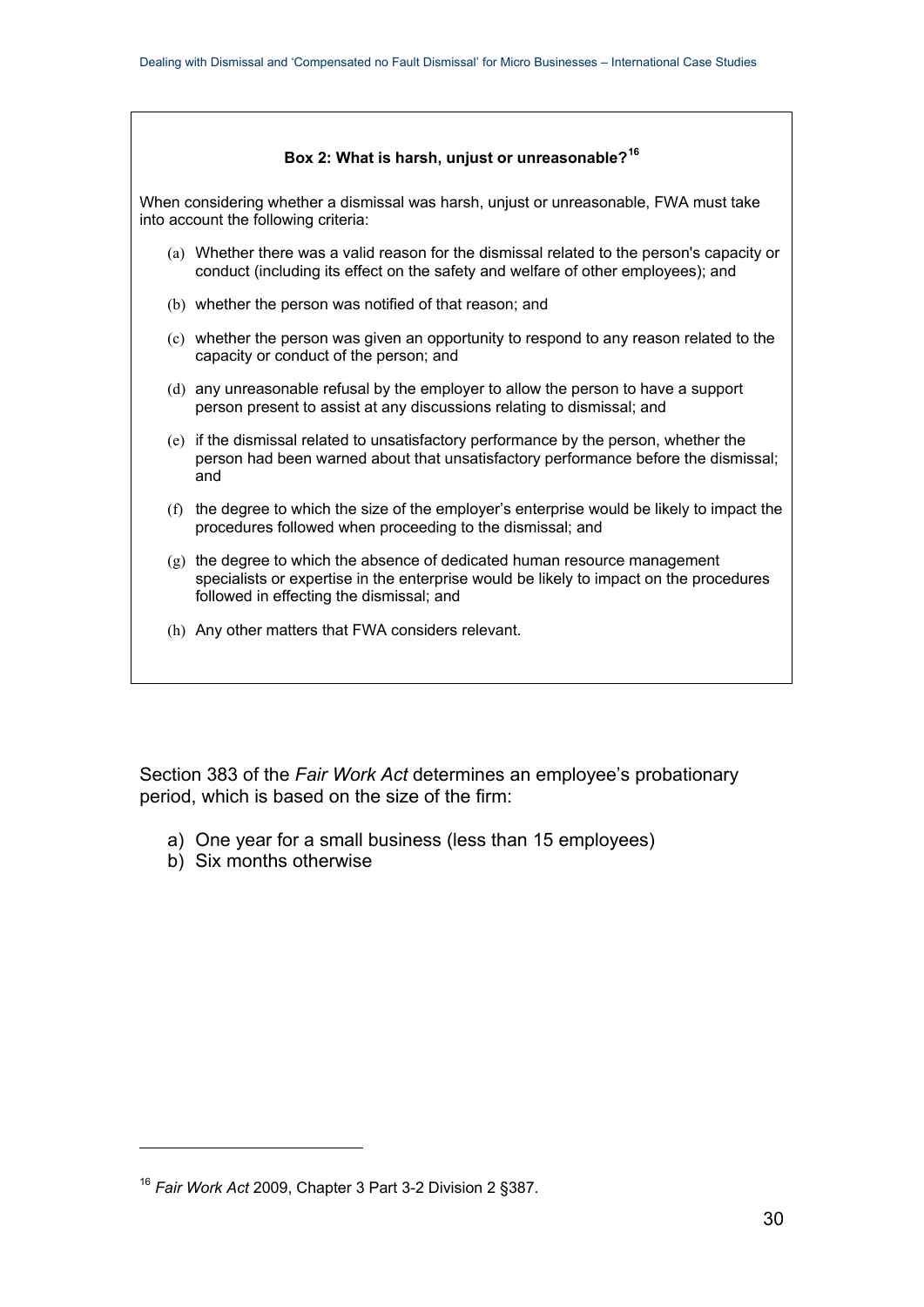It is worth noting that unfair dismissal provisions of the *Fair Work Act* only apply to individuals employed by national system employers.<sup>[17](#page-30-1)</sup> A national system employee is only eligible to claim unfair dismissal if one of the following criteria is satisfied:

- a) a modern award covers the person; or
- b) an enterprise agreement applies to the person in relation to employment; or
- c) the employee receives an annual rate of earnings below \$1[18](#page-30-2),100.<sup>18</sup>

## <span id="page-30-0"></span>**2.3 Remedies and severance payments**

Reinstatement is the primary remedy for unfair dismissals. In that circumstance, the employee must be reappointed to the position he or she held before the dismissal or in another position with terms and conditions at least equal to the previous position.

Compensation can be ordered if the tribunal considers that it is more appropriate than reinstatement. To make this determination, the tribunal must take into account all the circumstances of the case, including:

- a) The effect of the order on the viability of the employer's enterprise; and
- b) the length of the person's service with the employer; and
- c) the remuneration the person would have received, or would have been likely to receive, if the person had not been dismissed; and
- d) the efforts of the person to mitigate the loss suffered by the person due to the dismissal; and
- e) the amount of any remuneration earned by the person from other work between the dismissal and the order; and
- f) the amount of any income reasonably likely to be so earned between the making of the order and the actual payment of the compensation; and
- g) any other matter considered by FWA to be relevant.<sup>[19](#page-30-3)</sup>

<span id="page-30-1"></span> $17$  This category includes constitutional corporations (these are corporations that are trading or financial), the Commonwealth or a Commonwealth authority, any employers in Victoria, the Northern Territory or the Australian Capital Territory, and employers interstate or overseas trade or commerce, but only for certain categories of employee.<br><sup>18</sup> Value indexed from 1 July 2011.<br><sup>19</sup> *Fair Work Act* 2009, Act No. 28 of 2009 as amended, Ch. 3, Part 3-2, §392 (2).

<span id="page-30-2"></span>

<span id="page-30-3"></span>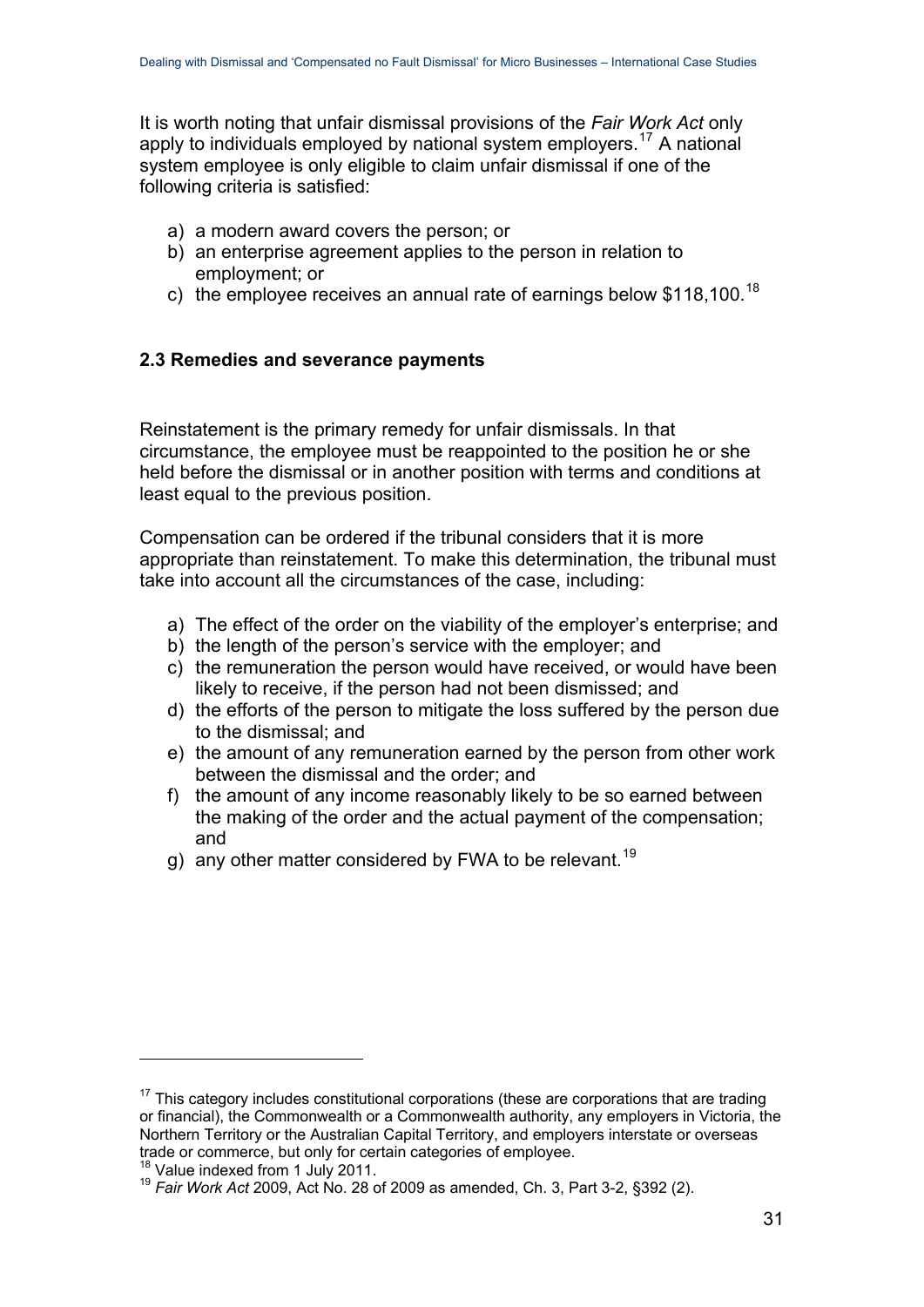The maximum compensation cap is the lesser between:

- a) Half the amount of the high income threshold (\$59,050 from July [20](#page-31-3)11 $^{20}$ ); or
- b) the amount of remuneration received in the 26 weeks prior to dismissal

In addition to compensation for the decision, the tribunal may order costs against a lawyer. Typically, each party must pay the costs associated with hiring a lawyer or agent to represent them. A party can, however, apply to FWA for a costs order against the opposing lawyer or paid agent<sup>[21](#page-31-4)</sup> within 14 days following the conclusion of the matter. FWA may make such an order if that lawyer/agent caused the filing party to incur costs in two circumstances: first, because he or she encouraged their client to start or continue the matter even though success was unlikely, or second, because of a lawyer or agents' unreasonable act or omission in relation to the matter.

### <span id="page-31-0"></span>**2.4 Role of third parties**

Australia does not have works councils, while employee representatives must neither be notified nor approve of individual dismissals. In addition, these representatives are not specially protected.

## <span id="page-31-1"></span>**3- Years following the reform**

#### <span id="page-31-2"></span>**3.1 Trends in unfair dismissal claims and tribunal outcomes**

The procedure for an unfair dismissal claim is a kind of multi-tiered dispute resolution system. After FWA has deemed an application complete and valid and the employer is given a chance to respond, FWA tries to help the party resolve the dispute through conciliation. Should this fail, the FWA makes a determination. The employer may raise jurisdictional and other objections, if none of the former is found FWA decides the case on the basis of merit, via arbitration. This process is based on that which was used by the *Australian Industrial Relations Commission* (AIRC)<sup>[22](#page-31-5)</sup>.

<span id="page-31-4"></span><span id="page-31-3"></span><sup>&</sup>lt;sup>20</sup> Compensation indexed annually for inflation.<br><sup>21</sup> Assuming that FWA has granted permission for a person to be represented by a lawyer or paid agent.

<span id="page-31-5"></span> $^{22}$ AIRC is an independent tribunal which dealt with unfair dismissal claims before FWA existed.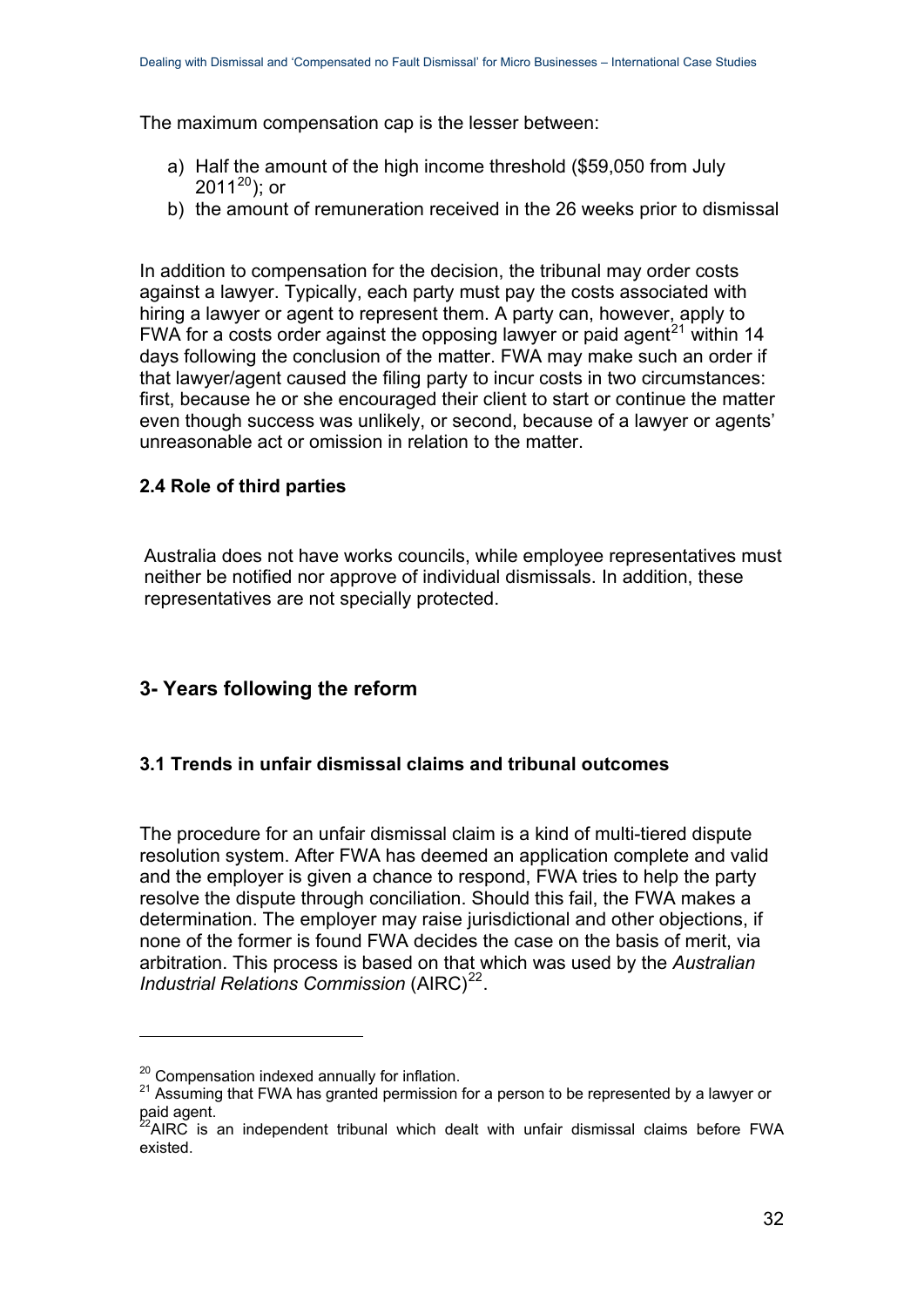Chart B.1 presents the number of unfair dismissal claims brought before AIRC along with the rate of conciliation for 1999-2011.

The number of unfair dismissal claims steadily declined from 1999 to 2006. We can see a drop off from mid-2004 until mid-2006 which may correspond to the loosening of unfair dismissal regulation via *Work Choices*. Yet the number of unfair dismissal claims rebounded from 2006, and continues to grow at an even greater rate from mid 2008 to mid 2009. Though *Work Choices* was first implemented in 2005, its effects might not have been felt until later. The number of unfair dismissal claims fell with the introduction of the *Fair Work Act*; however, it is unclear that this legislative change caused the drop.



**Chart B.1: Unfair dismissal claims and rate of conciliation (1999-2011)** 

Meanwhile, the rate of conciliation increased initially, then declined from 2004 until mid-2005, where it stabilised and then increased from 2007 until 2010, peaking at 81%. In mid 2009, however, it sharply dropped again. It is unclear whether the increase is caused by *Work Choices*, as rate of conciliation can be influenced by many factors, e.g., improvements in conciliation service, or employers' or employees' willingness to settle. The timings of the spikes and dips do not correlate with changes in the number of unfair dismissal cases.

Chart B.2 presents the total number of arbitrations along with the proportion of arbitrated unfair dismissal claims in which the claimant prevailed from 1999- 2010. Despite a significant increase in total number of unfair dismissal claims before AIRC (see Chart B.1 above), the number of cases going to arbitration remained fairly stable: in 2008, a year before the reform, the number of total arbitrations was established at 693. In 2009, the number slightly decreased to

*Source*: AIRC annual and quarterly reports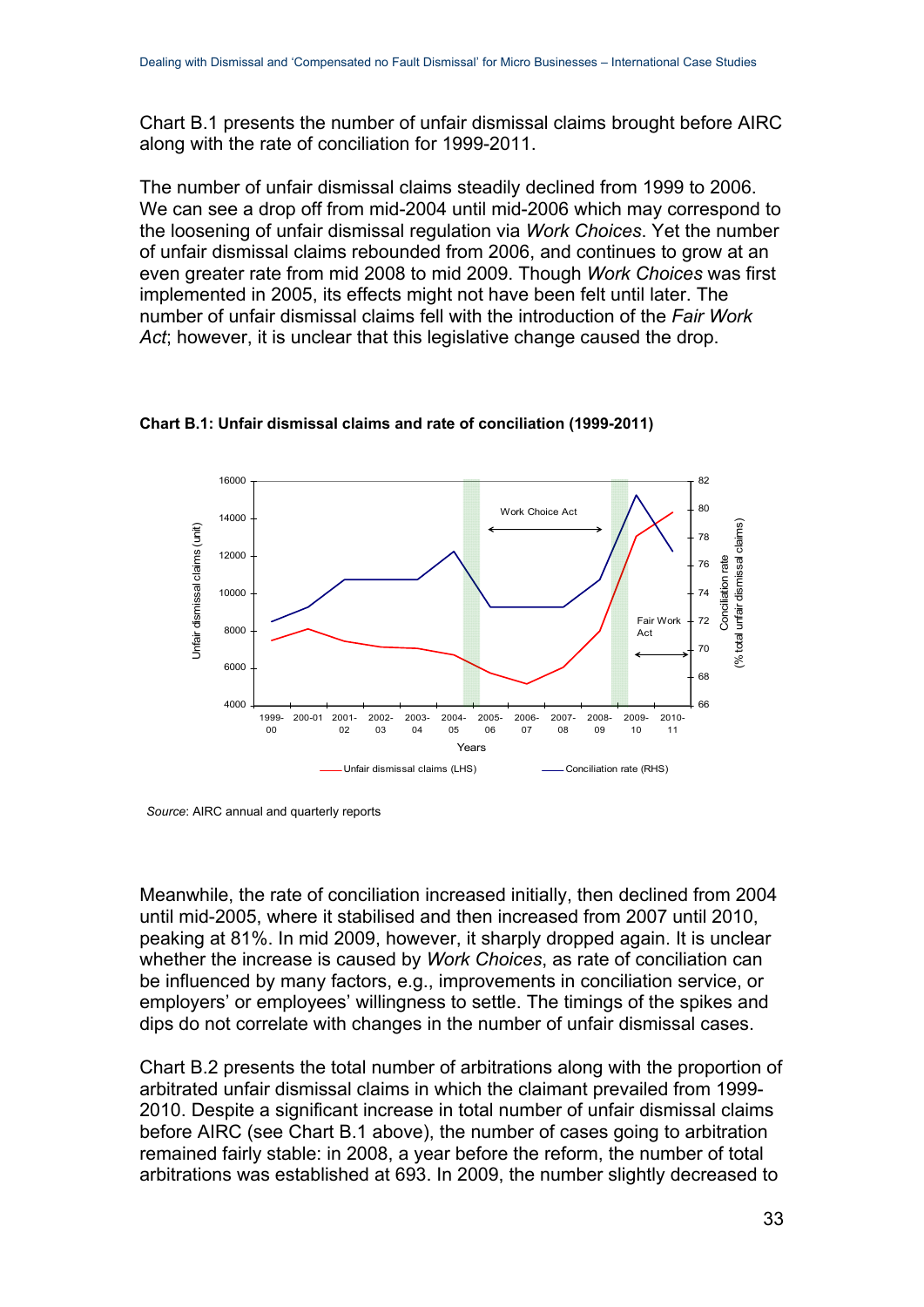492 and is currently estimated at 527. This relative stability is likely explained by the fact that most of the increase in total unfair dismissal claims has been offset by an increase in rate of conciliation, leaving the number of arbitrations relatively unchanged.

Interestingly, the 15 employee reform has been accompanied by a significant increase in arbitrated unfair dismissal cases resolved in favour of the claimant. In 2008, this proportion hovered around 5%, while, in 2010, it stood just below 30%. So while arbitral proceedings remain relatively more favourable to employers, the outcome of these proceedings has increasingly favoured employees since the *Fair Work Act*.



**Chart B.2: Total arbitration and proportion of successfully arbitrated unfair dismissal claims (1999-2010)** 

*Source*: AIRC annual and quarterly reports; author's calculations.

1

In order to evaluate more precisely the direct impact of the reform on tribunal outcomes, Chart B.3 below presents the distribution of outcomes for unfair dismissal applications for the period 1996-2011. The proportion of unfair dismissal claims rejected on jurisdictional grounds (yellow area), which includes the threshold exemption, is positively correlated with the degree of regulation on small businesses. Indeed, we can see a significant increase in dismissed claims following the introduction of *Work Choices*, from 32% in 2004-2005 to just below  $60\%$  in 2006-2007.<sup>[23](#page-33-0)</sup> This trend subsequently

<span id="page-33-0"></span> $23$  The year 2005 is likely to underestimate the effects of the reform since it was implemented in July 2005.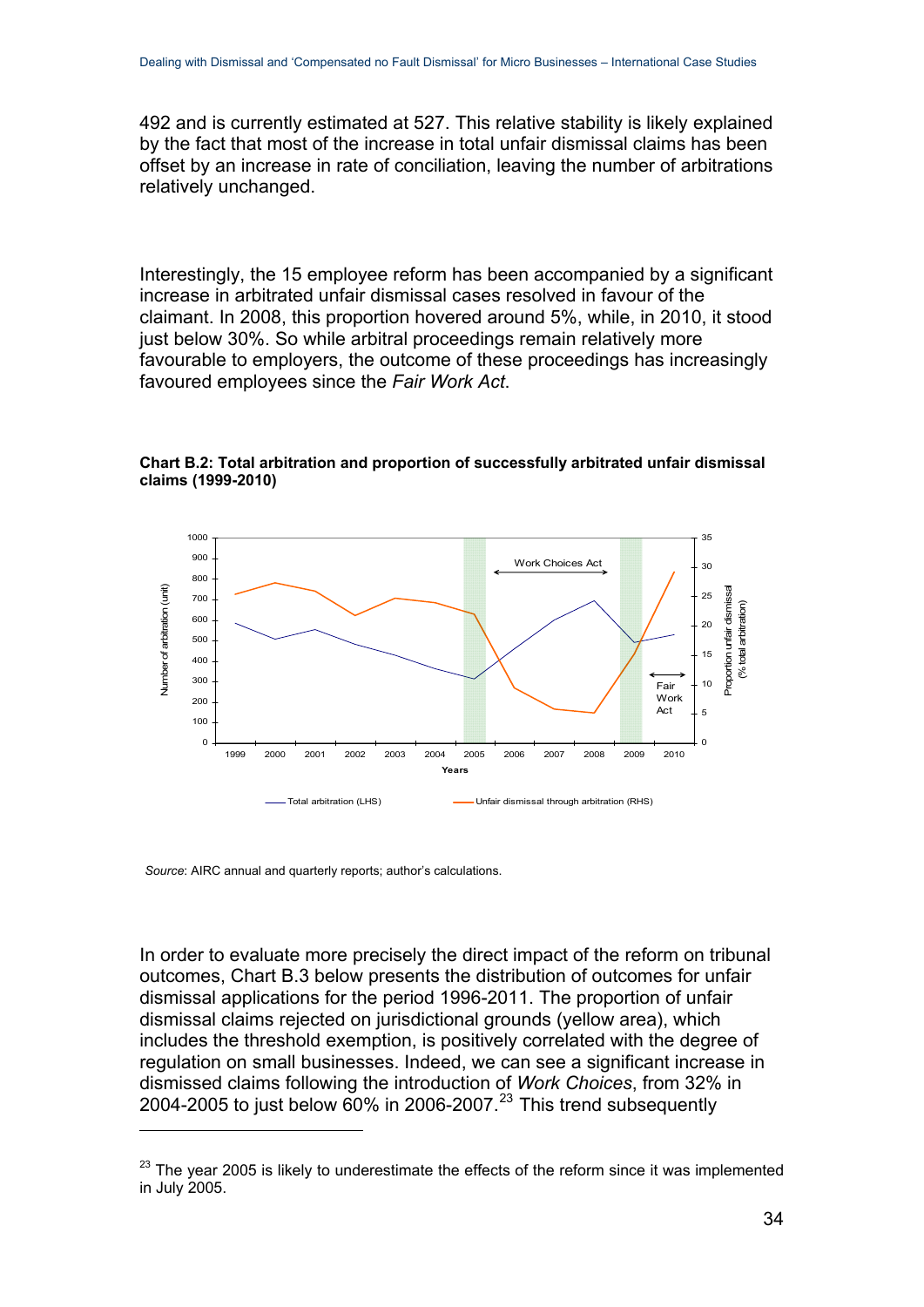reversed following the introduction of the *Fair Work Act.*[24](#page-34-0) The percentage of dismissed claims fell to around 50% in 2009-2010 with an estimated further decrease to 32% for 2010-2011.



#### **Chart B.3: Outcome of unfair dismissal claims (1997-2011)**

Note: estimated value for *dismissed on merits* year 2010-11.

<u>.</u>

Finally Chart B.4 presents the distribution of unfair dismissal claims dismissed on jurisdictional grounds. Chart (a) shows the results under *Work Choices* while Chart (b) reports the outcomes for the year 2010-2011, under the *Fair Work Act*.

First, we observe that the total number of unfair dismissal claims dismissed fell drastically following the implementation of the *Fair Work Act*. In 2009-10, the number was estimated at 437, while in 2010-11 it was 221.

Second, a negligible proportion of unfair claims were dismissed because of the employer's adherence to the *Small Business Code*. In 2009-10 this number was marginal, at nine cases, remaining almost unchanged at ten cases in 2010-2011

*Source*: AIRC Annual and quarterly reports

<span id="page-34-0"></span><sup>&</sup>lt;sup>24</sup> Recall that the *Fair Work Act* reduced the threshold from businesses with less than 100 to those with less than 15 employees, and gave them the Code to follow rather than exempting the latter entirely from the scope of the Act.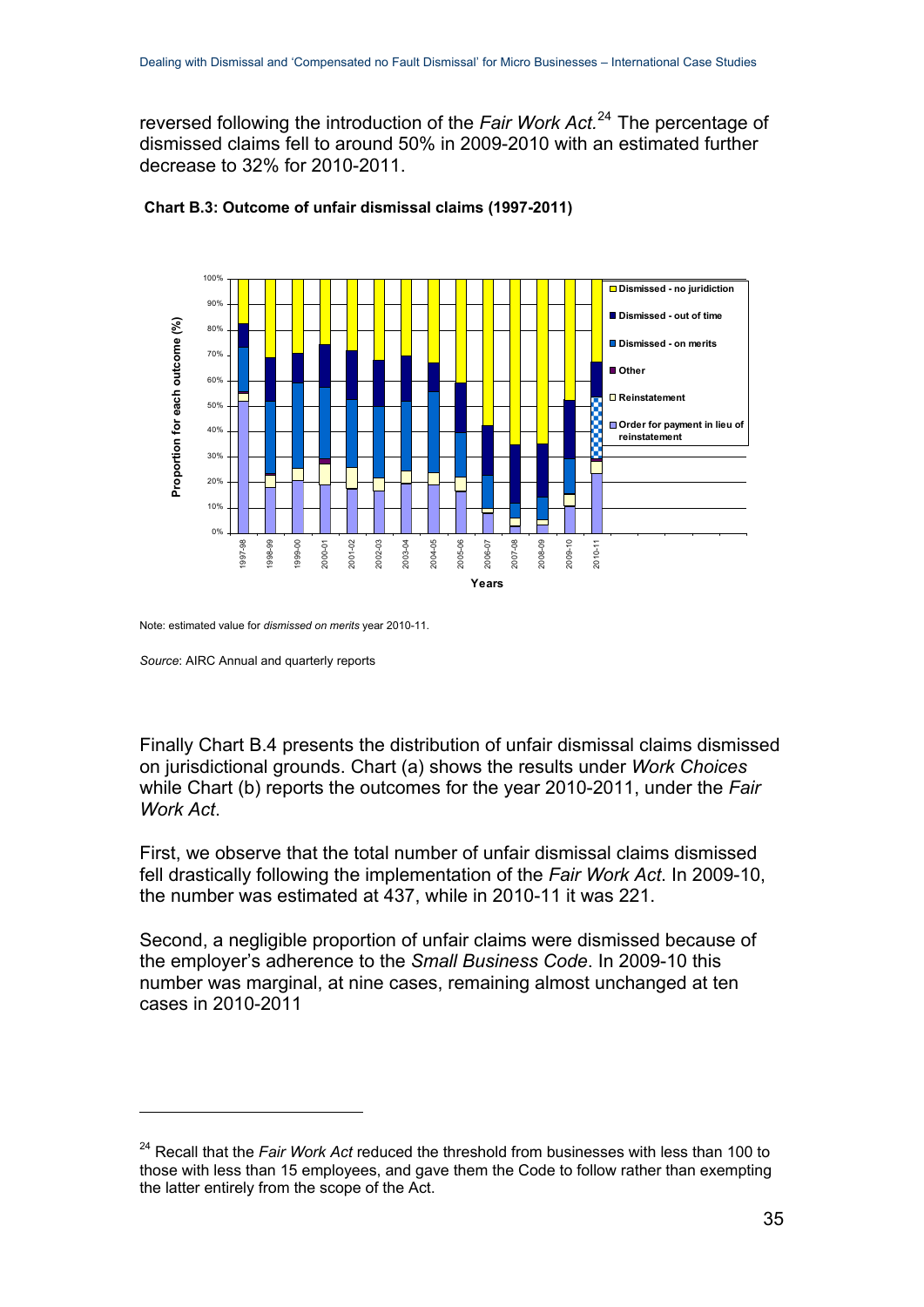Third, we see that the implementation of the *Fair Work Act* has coincided with an increase in unfair dismissal claims rejected for failure to respect the qualifying period of employment. It sharply increased from 10 to 28.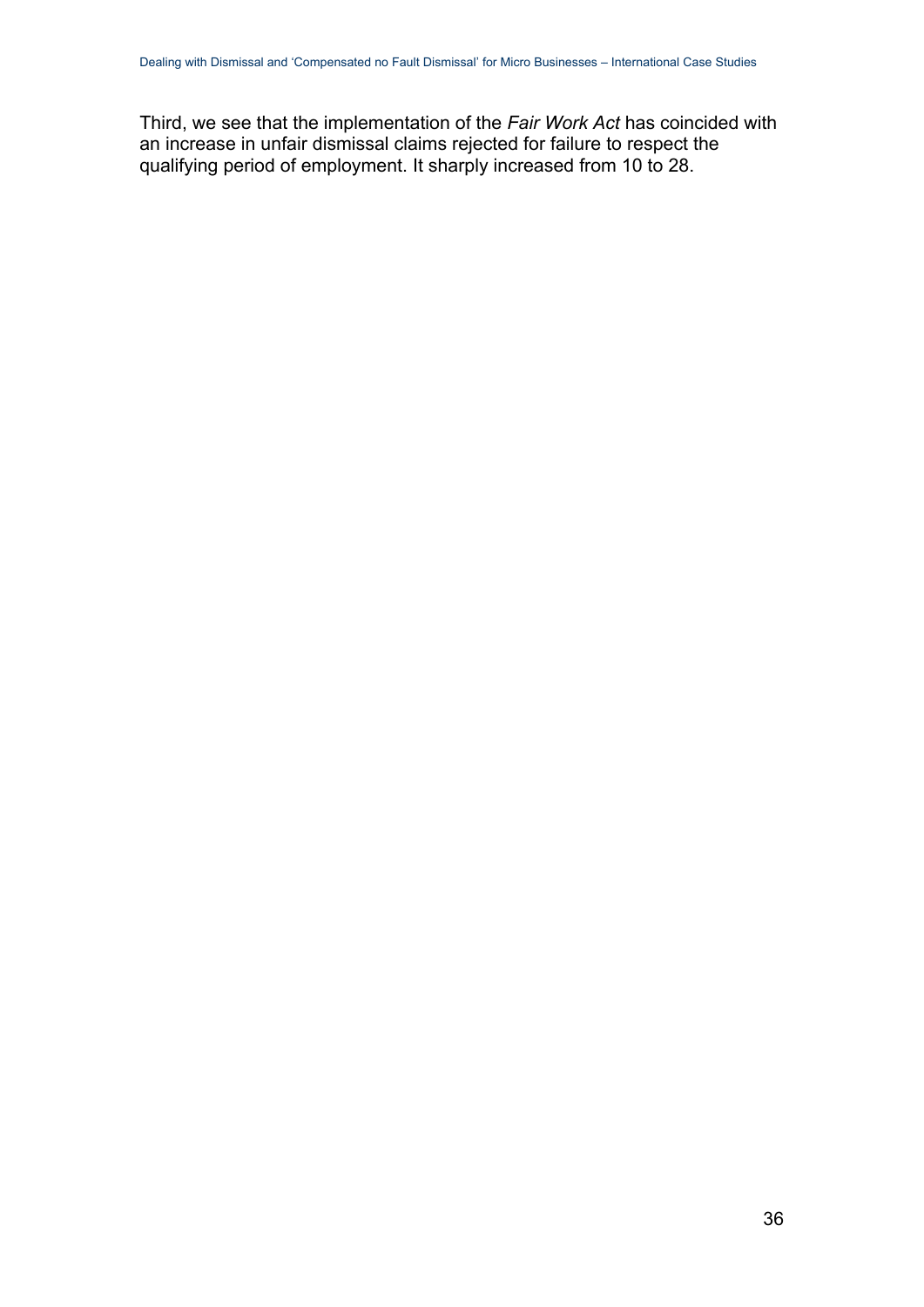However, we remain cautious to draw any conclusions for two reasons: the fact that the *Fair Work Act* was implemented in June 2009 means we cannot infer any significant interpretations from the year 2009-10. It may be that cases filed during *Work Choices* were resolved after the *Fair Work Act* came into effect. In addition, the period of time since the *Fair Work Act* has been implemented is too short to obtain a clear view of the effects of the reform.

#### **Chart B.4 Jurisdictional grounds for dismissing unfair dismissal claims (2006-11)**



**(a) Under** *Work Choices*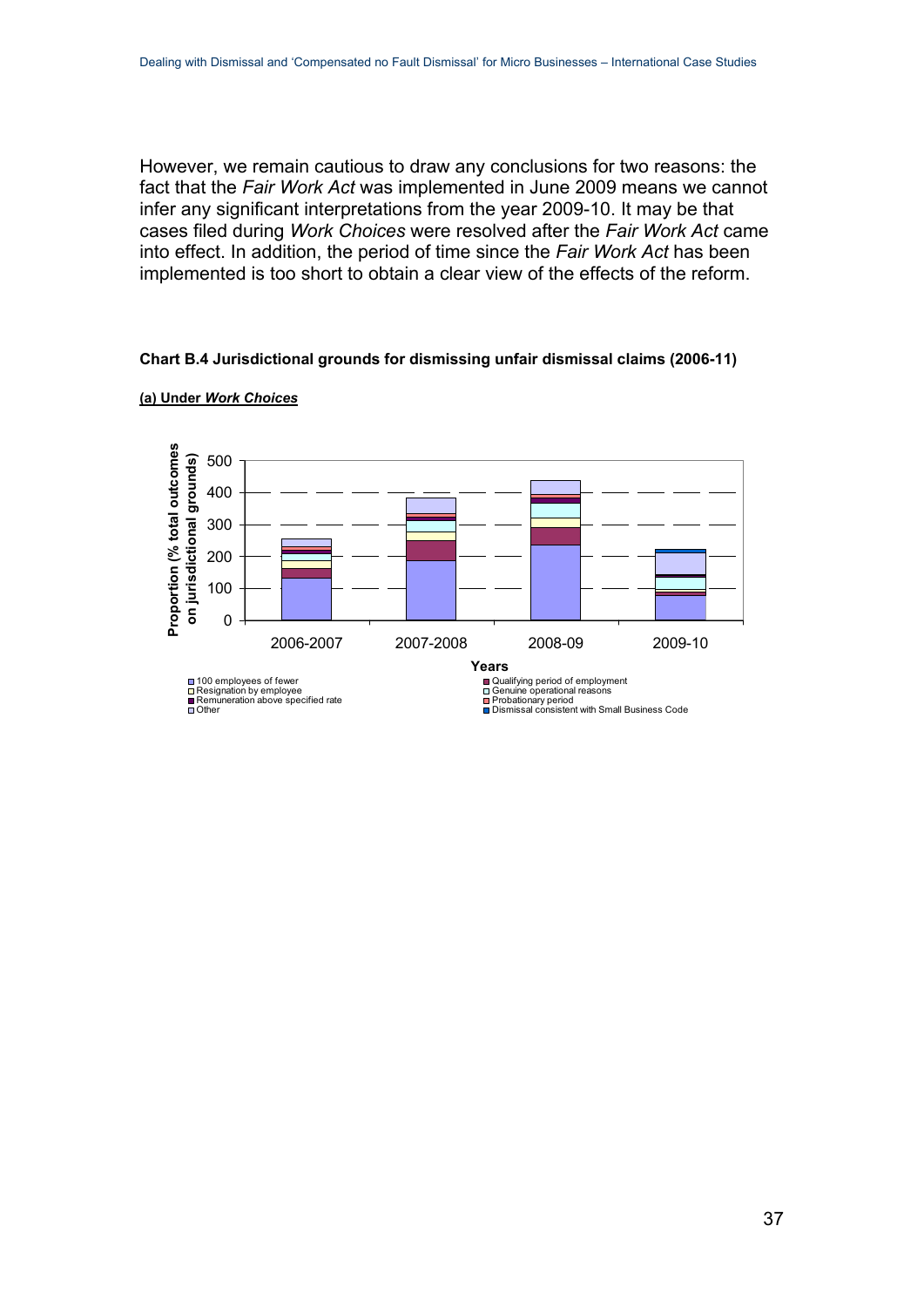#### **(b) Under the** *Fair Work Act*



*Source*: AIRC Annual and quarterly reports; Author's calculations.

#### <span id="page-37-0"></span>**3.2 Business perceptions: The** *Fair Work Act* **survey report 2012**

The *Fair Work Act* survey report*[25](#page-37-1)* attempts to analyse the direct impact of the *Fair Work Act* on business environment. This online survey seeks the views of 690 human resources professionals on the impact of the 2009 reform, with a special focus on labour management.<sup>[26](#page-37-2)</sup> It was first commissioned by the *Australian Human Resources Institute* in 2006.

<span id="page-37-2"></span><span id="page-37-1"></span><sup>&</sup>lt;sup>25</sup> Downloadable at www.resource.**ahri**[.com.au/press/downloads/downloader.php](http://www.resource.ahri.com.au/press/downloads/downloader.php) <sup>26</sup> 2011 report.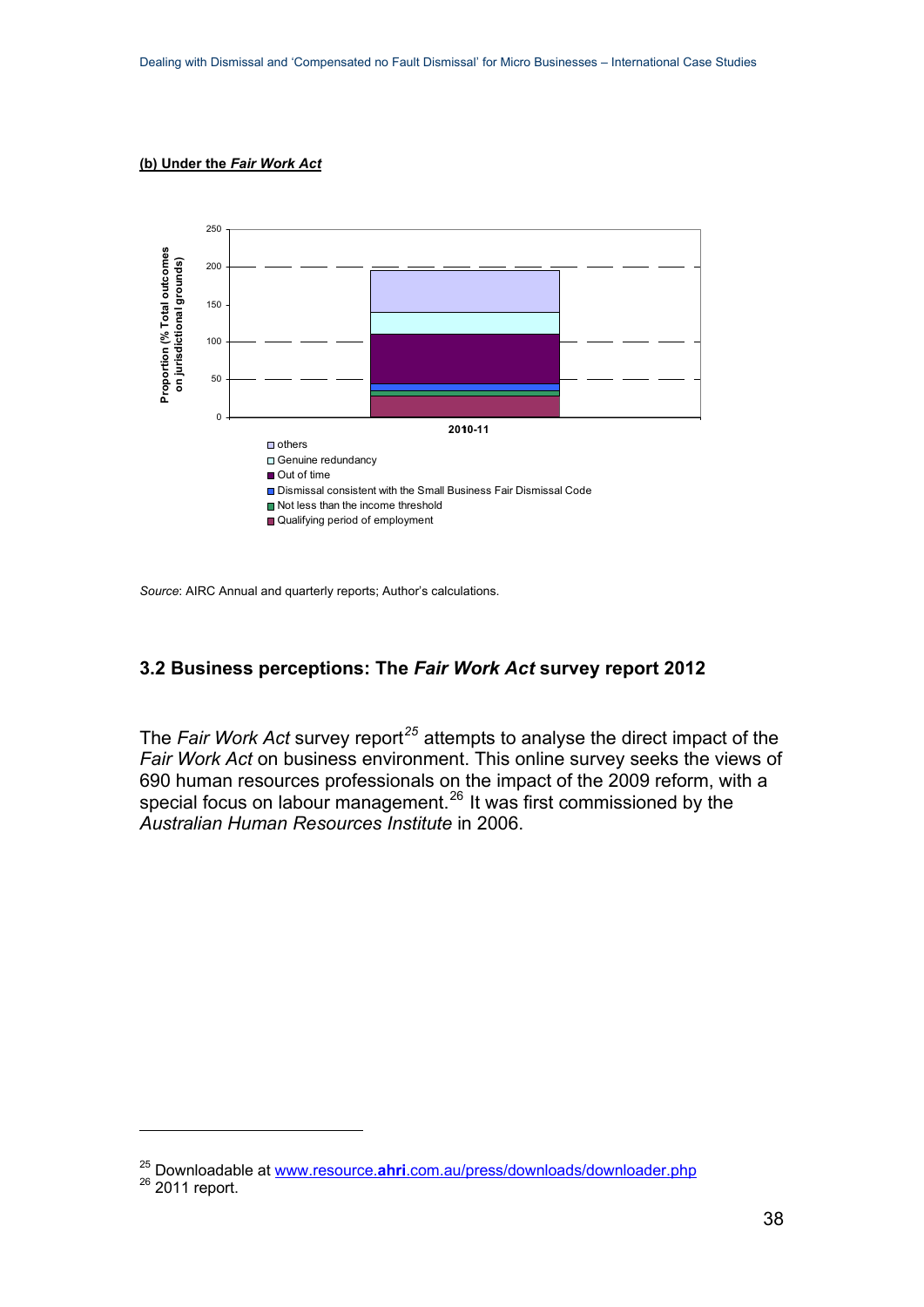The survey is divided into different areas of management, one of which deals with the threshold reduction. Results are summarised in Chart B.4 below:<sup>[27](#page-38-0)</sup> it is worth bearing in mind, however, that the majority of the sample was larger businesses. Given that such firms were not affected by the exemption, these results should be interpreted with caution. The majority of firms surveyed (58%) perceived an increase in labour costs following the reform while only a marginal proportion (2%) indicated a decrease. Meanwhile, two thirds (72.5%) reported no change in hiring practices as a result of the new threshold. While 15% indicated that it has in fact discouraged hiring, only 3% reported employment growth as a result.



**Chart B.5: Business perception of unfair dismissal under the** *Fair Work Act* **(January 2012)** 

*Source:* Australian Human Resources Institute.

<span id="page-38-0"></span> $27$  It is important to keep in mind that before June 2009, the threshold was established at 100 employees before being reduced to 15 employees. Therefore, the impact has to be interpreted as a tightening of the law rather than a relaxation.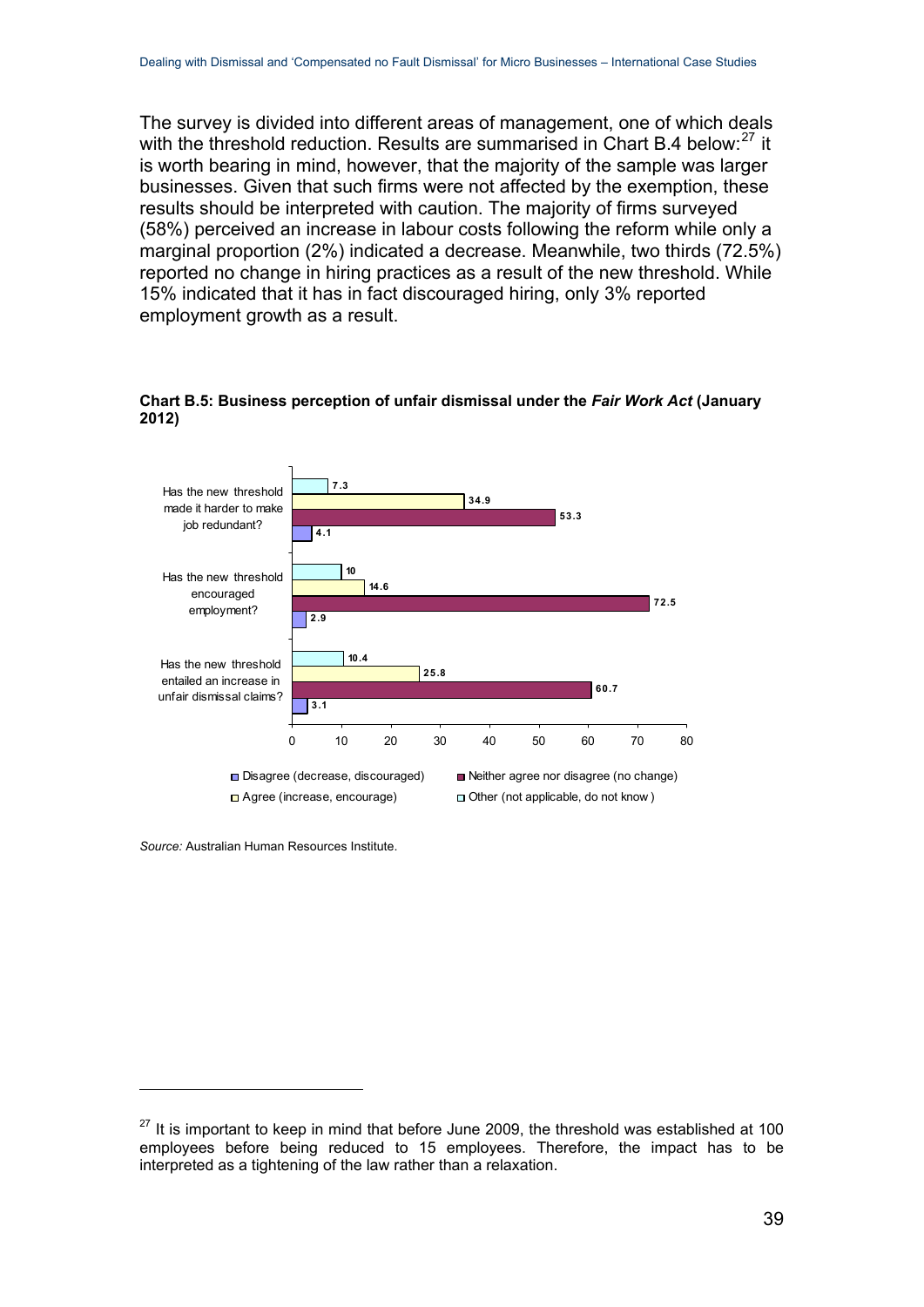#### <span id="page-39-0"></span>**3.3 Unintended consequences of the reform: political acceptance of**  *Work Choices*

Employment regulation reform is often the subject of intense political debate. Although our analysis principally focuses on the *Fair Work Act*, it seems relevant to touch briefly on the political aspects of *Work Choices*, given that the former was only implemented in 2009. *Work Choices* was the first time Australian law exempted a category of firm from unfair dismissal.

Much commentary has been made on this reform.<sup>[28](#page-39-1)</sup> Many observers considered *Work Choices* an attempt by the Liberal-National coalition government to limit trade union powers and collective bargaining enforcement in the workplace.

Others posit that the presence of this exemption, along with the creation of fair dismissal for genuine operational reasons has disproportionately reduced legal protection of job security.

As a result, several protests were staged during this period<sup>[29](#page-39-2)</sup> and support for the reform remained very low. One opinion survey indicated that a year later, only 20% of voters were in favour of *Work Choices.*[30](#page-39-3) In addition, a relatively strong consensus has emerged among analysts that the implementation of this reform was one of the most important factors contributing to the defeat of the incumbent government by the Labour party during the general election in 2007.<sup>[31](#page-39-4)</sup> This outcome may account for the subsequent reduction to firms with less than 15 employees under the *Fair Work Act.*

<span id="page-39-1"></span> $28$  See for example, Burgess and Waring (2005) and Forsyth and Sutherland (2006) for the impact on productivity and trade union power, respectively.

<span id="page-39-2"></span> $29$  Especially the Australian Council of Trade Unions (ACTR) launched a campaign called "Your rights at work" which received the support of more than 170,000 people and led to several campaigns of protests across the country.

<span id="page-39-3"></span><sup>&</sup>lt;sup>30</sup> [http://www.abc.net.au/news/2007-03-26/more-than-55pc-of-australians-oppose](http://www.abc.net.au/news/2007-03-26/more-than-55pc-of-australians-oppose-workchoices/2226256)[workchoices/2226256.](http://www.abc.net.au/news/2007-03-26/more-than-55pc-of-australians-oppose-workchoices/2226256)<br><sup>31</sup> See for example McCallum (2007).

<span id="page-39-4"></span>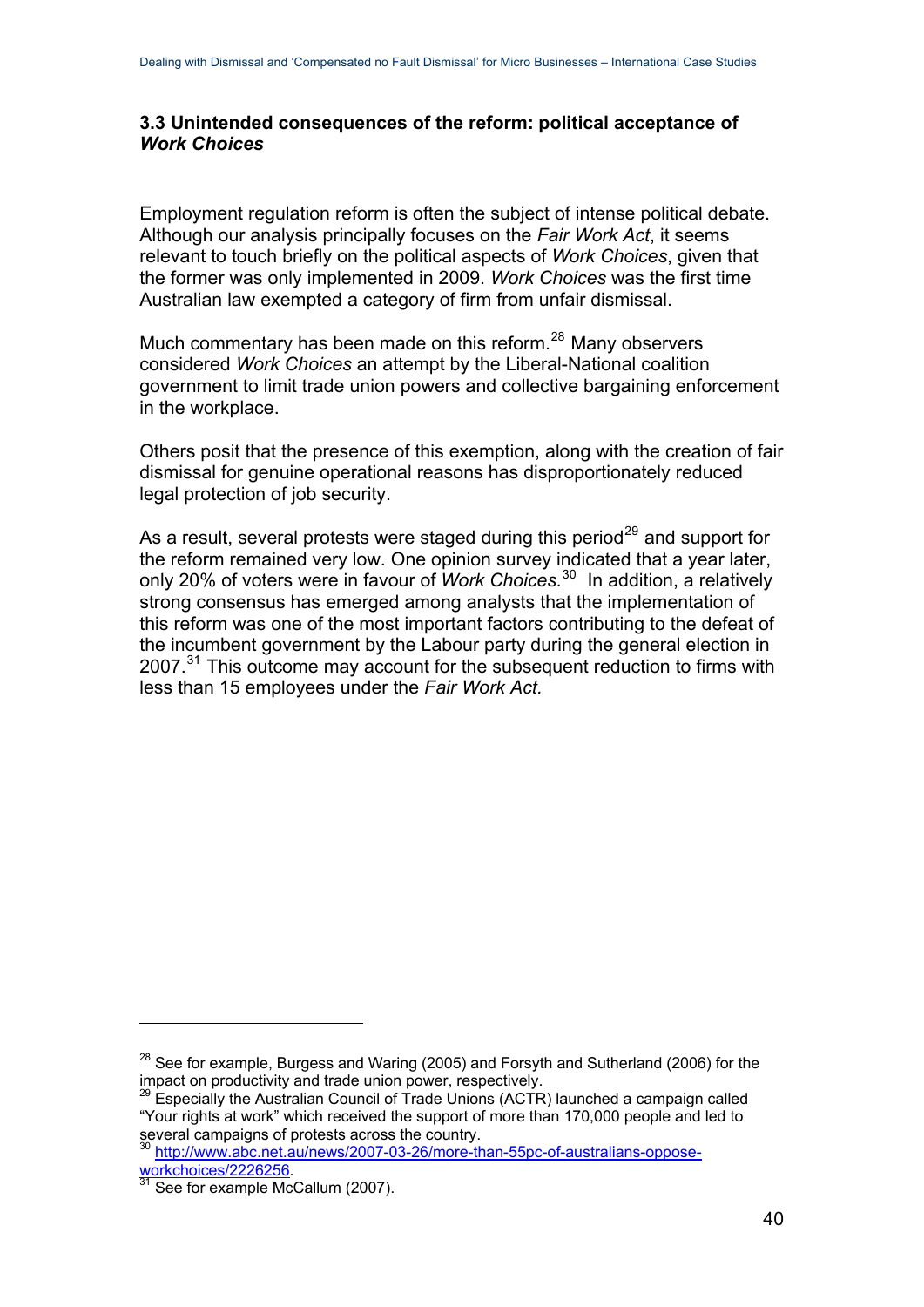# <span id="page-40-0"></span>**3- Spain**

1

The case of Spain differs somewhat from the two previous case studies. First, as we will see in the next section, Spanish employers face the highest level of severance payment among OECD countries. This characteristic can be seen as crucial since it is likely to amplify the effect of a reduction in dismissal costs. Secondly, the reform differs from changes to the German *Protection against Dismissal Act* and the Australian *Fair Work Act* in that it was not targeted at small businesses.

Under the *45/2002 Act,* employers are not *explicitly* exempt from any particular unfair dismissal regulations but instead have the power to dismiss an employee *at will*, under the condition that a substantial severance payment is paid to the dismissed employee. This reform was a major change, targeted at a problematic area.

This policy was intended to reduce dismissal costs for employers by offering a means of dismissal with little or no administrative cost. The objective was also to rebalance power towards employers. Finally, the reform was intended, by relaxing regulation of permanent contracts, to reduce the proportion of temporary workers, which accounted for more than 35% of the workforce in 2002 and had steeply increased since early 1980s, following the successive implementation of *two tiered* reforms in the labour market.<sup>[32](#page-40-1)</sup>

Therefore the situation in Spain has similarities to that of Germany over the last decade. The Spanish government decided to promote the use of temporary contracts while maintaining open-ended contracts which are heavily protected from dismissal (a similar objective to the *Job AQTIV Act* and the Hartz Commission in Germany). The result was an increase in proportion of temporary and atypical workers, at the expense of permanent workers over the  $1990s^{33}$  $1990s^{33}$  $1990s^{33}$ 

<span id="page-40-1"></span><sup>32</sup> Most notably, in 1984 Spanish government introduced a reform (called the *contrato temporal de fomento del empleo*) which permitted temporary contracts to be employed for up to three years.

<span id="page-40-2"></span><sup>&</sup>lt;sup>33</sup> An attempt to strengthen the conditions of dismissal for temporary workers has been undertaken, however, via the *European Temporary and Agency Work Directive* in 2008. Although this reform was essentially intended to harmonise the law across national markets, and thus reduce the effect of *social dumping*, it seeks in the meantime to guarantee that those working through employment agencies benefit from equal pay and conditions as permanent employees in the same business doing the same job.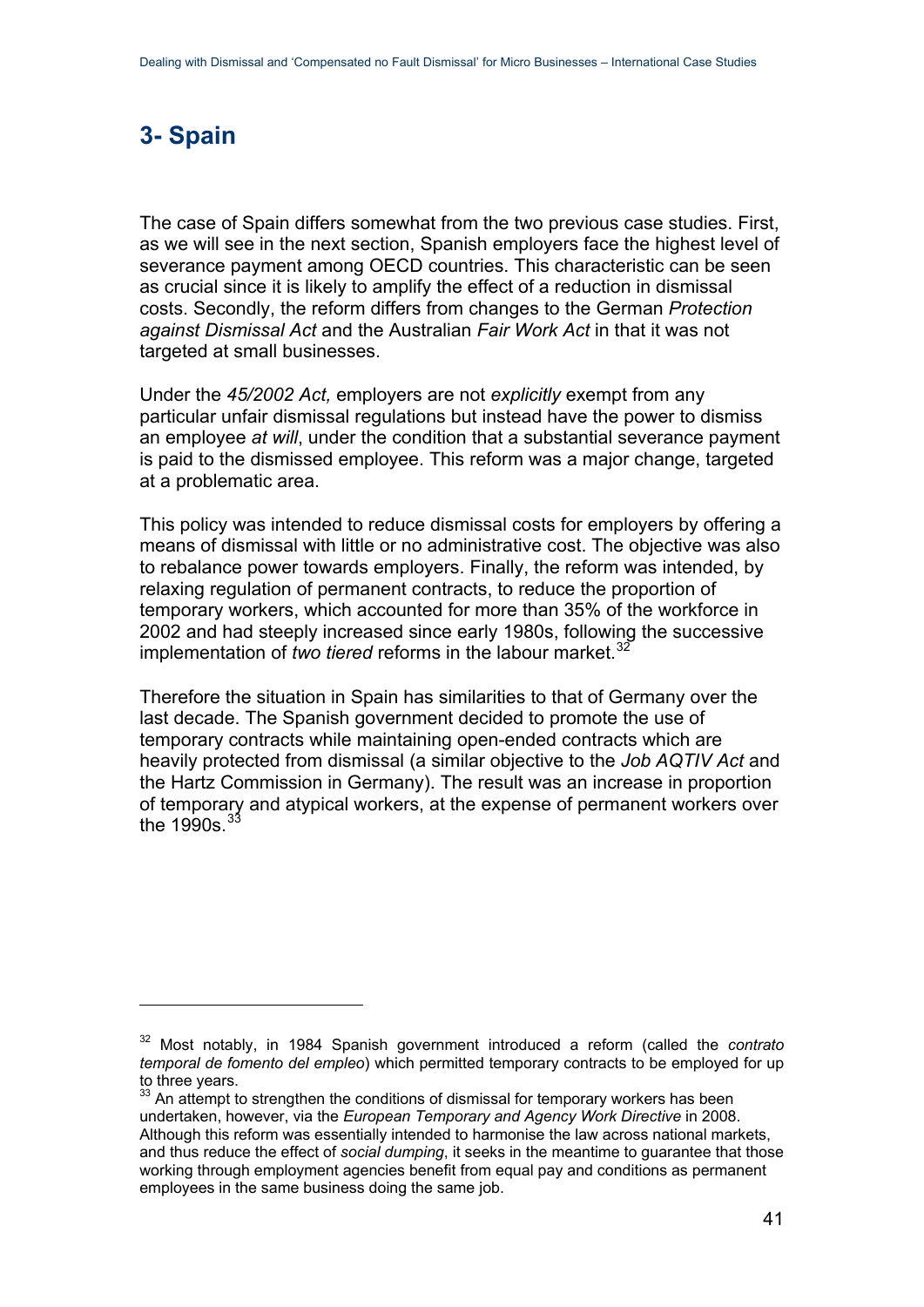## <span id="page-41-0"></span>**1- Reform background**

#### <span id="page-41-1"></span>**1.1 Definition**

1

In 2002, Spain increased the flexibility of dismissal processes through the enactment of the *45/2002 Act.* This legislation introduced a dismissal mechanism similar to the concept of *compensated no-fault dismissal*<sup>[34](#page-41-2)</sup> that is currently the subject of the aforementioned call for evidence in the UK.

Prior to the reform, if a dismissal was deemed unfair either by a court or via a pre-trial agreement, an employer had to pay intervening wages<sup>[35](#page-41-3)</sup> in addition to severance pay. Now, an employer can avoid paying the former if he or she provides severance payment equal to the statutory compensation for unfair dismissal within 48 hours of issuing a dismissal letter. Even if the employee prevails on a subsequent unfair dismissal claim, the employer still would not have to pay intervening wages.

The idea, however, is that an employee would no longer have an incentive to file a claim given that he or she had already received the maximum amount of compensation possible. Indeed, with this reform employers have a rapid way to dismiss workers, while employees, though losing significant employment protection, obtain a significantly larger severance payment compared to the payment they would have received had they been dismissed due to economic reasons (more than double).

In doing so, the employer recognises *de facto* that the dismissal is unfair. This is a key distinction from the reform under consideration in the UK which would consider neither party to be at fault or to have acted unfairly. The Spanish system exempts certain categories of specially protected individuals, such as pregnant women or employees on maternity / paternity leave.

<span id="page-41-2"></span><sup>&</sup>lt;sup>34</sup> This reform was not instantaneous but resulted rather from a series of deregulatory steps carried out from the mid-1990s: most notably, the introduction of dismissals for *economic reasons* in 1994 and the reduction of severance payments for unfair dismissals on economic grounds in 1997.

<span id="page-41-3"></span>That is, the wages from the date of dismissal to the judicial decision.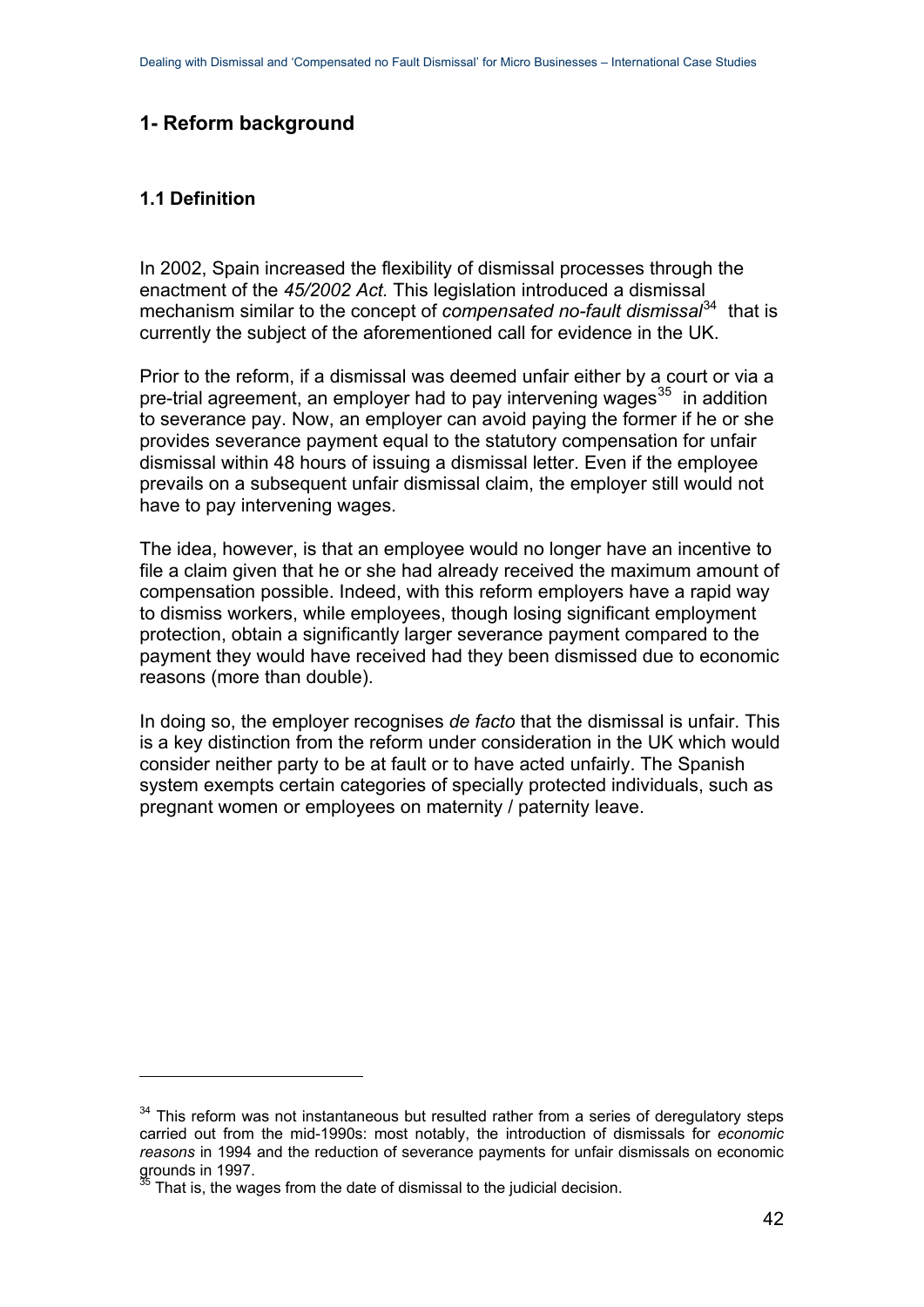## <span id="page-42-0"></span>**1.2 Scope**

1

This reform applies to all businesses in Spain, regardless of size. For that reason, we will not explore the proportion of small businesses.

## <span id="page-42-1"></span>**2- Institutional features and dismissal procedure in Spain**

### <span id="page-42-2"></span>**2.1 Grounds for dismissal**

Under Spanish law, employee dismissal is justified for two reasons:

- a) Objective causes: incompetence of the employee; failure of the employee to adapt to technical modifications of his or her role, if the changes were reasonable and implemented at least two months prior to dismissal; technical, organisational, economic reasons;<sup>[36](#page-42-3)</sup> and persistent absenteeism.
- b) Disciplinary causes: repeated and unjustified absence/lateness; subordination or disobedience; verbal or physical abuse; breach of contractual good faith and abuse of trust; continuous default on work duties; habitual drug abuse which interferes with work; and harassment.

It is also worth bearing in mind that like Germany, Spain resolves employment disputes via litigation in labour courts, rather than an employment tribunal.

<span id="page-42-3"></span><sup>&</sup>lt;sup>36</sup> Economic reasons apply when a firm's results were negative for three consecutive quarters in terms of actual or expected losses or if there has been a continuous drop in sales or income. In such circumstances, a tribunal will evaluate the fairness of the dismissal based on the following factors: was the notice procedural properly followed, has the employee been compensated where appropriate, are there other procedures to follow and what do they cost, and are there barriers to their use?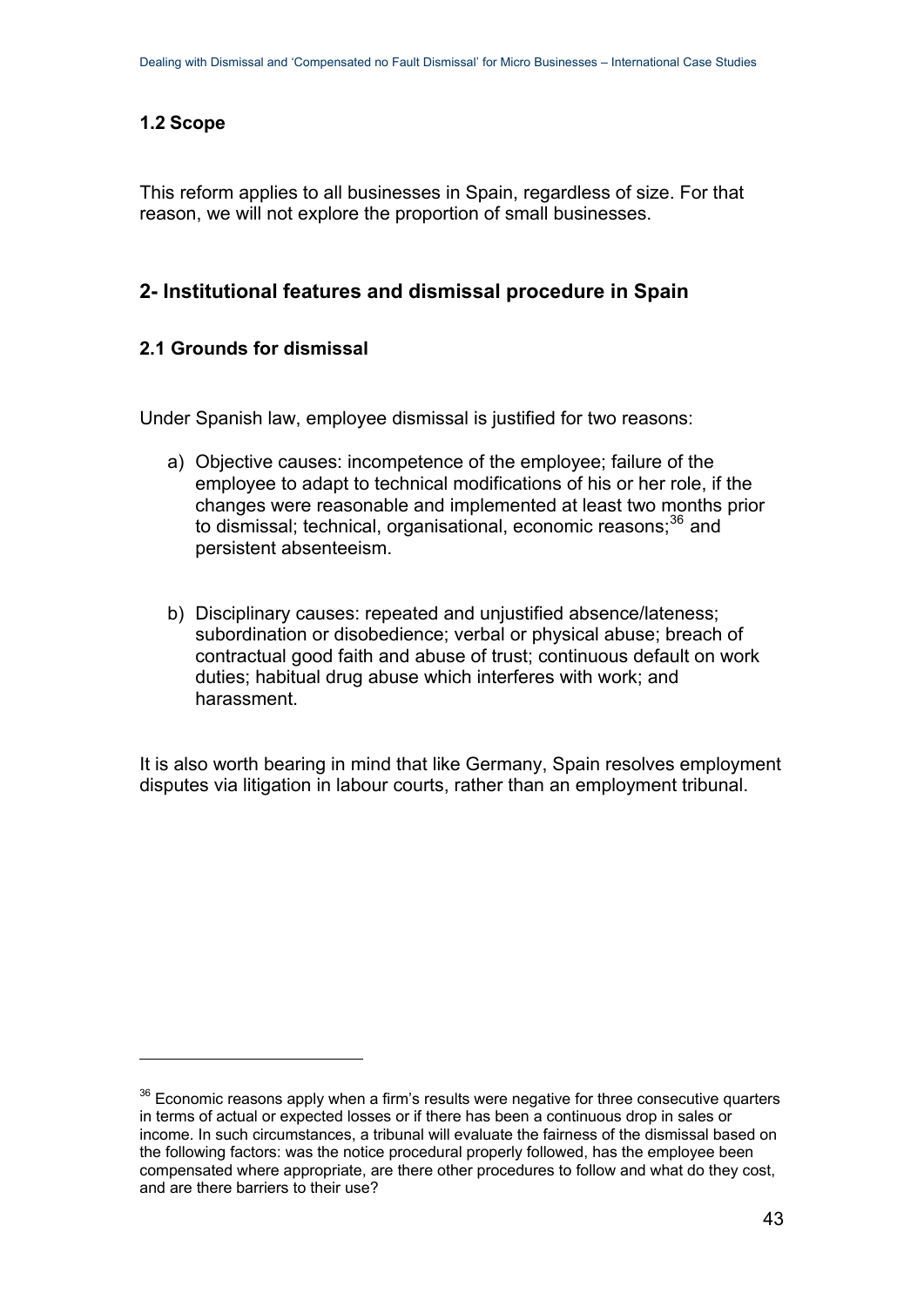## <span id="page-43-0"></span>**2.1 Notification of dismissal procedure and probationary period**

The notice period for objective dismissals is 15 calendar days. Notice must be written and include a detailed explanation of the underlying reasons for dismissal.[37](#page-43-2) If the notice period is not respected, the employer must pay compensation equivalent to the salary which would have been earned during the defaulted period.

If the dismissal is based on disciplinary reasons, no notice is required.

If not regulated by a collective agreement, Article 51(4) of the *Worker's Statute* determines an employee's maximum probationary period:

- (a) Three months for a small business (less than 25 employees)
- (b) Two months otherwise

#### <span id="page-43-1"></span>**2.2 Remedies and severance payments**

1

When a dismissal claim is filed with the court, there are three distinct types of outcome:

- a) Dismissal is justified: the reason for termination of employment is deemed sufficiently serious and relevant. The payment owed depends on the basis of the dismissal:
	- a. Objective basis: in this case, the firm must pay the employee 20 days of severance pay for each year worked (with a cap of 12 months) plus the cost of the 15 day notice period.
	- b. Disciplinary basis: no severance or compensation is required in this instance.

<span id="page-43-2"></span> $37$  During this notice period, an employee may spend six hours per week to seek a new job.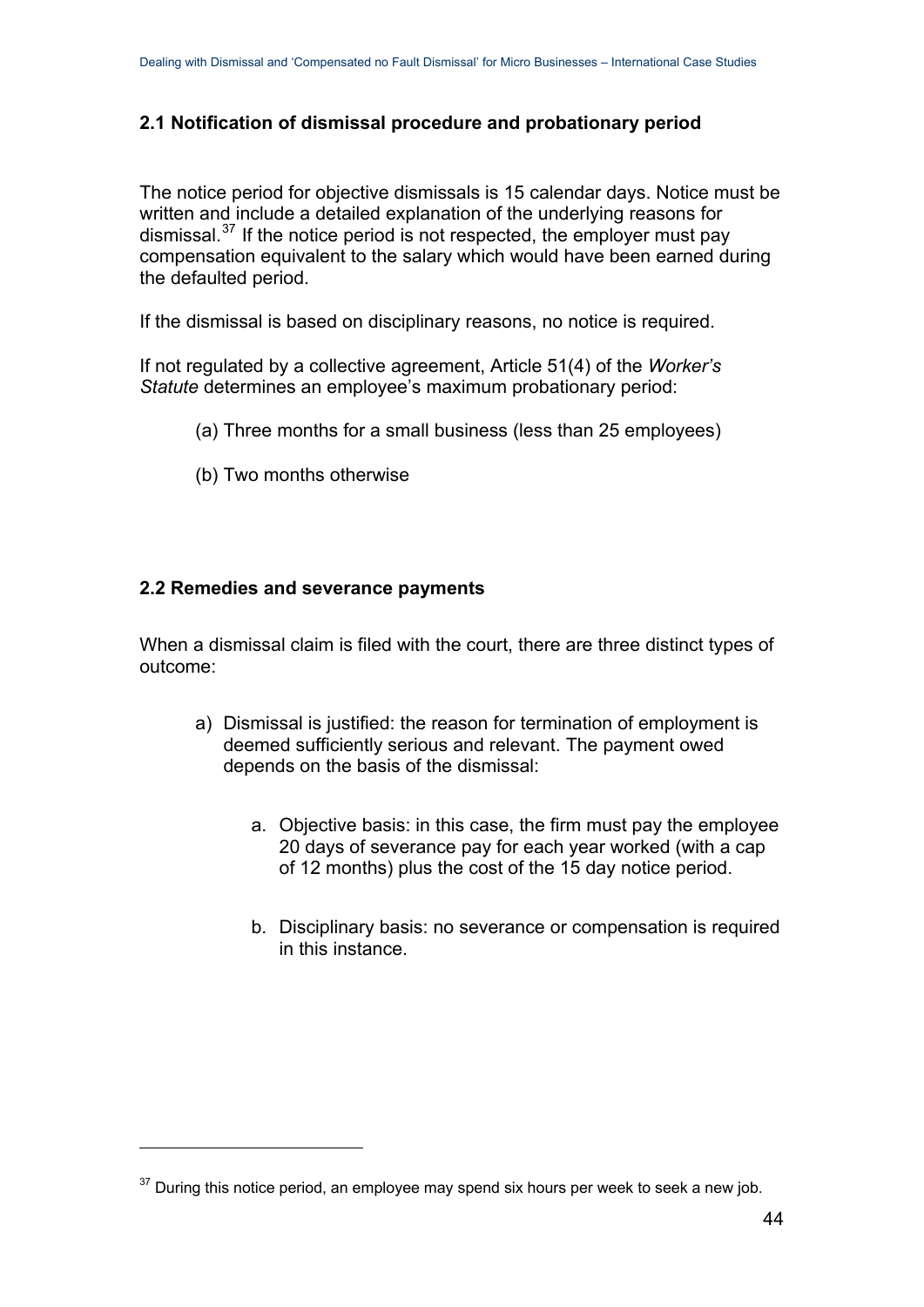- b) Unfair dismissal: the reason for dismissal is deemed insufficient or not proven. The employer can either provide severance pay or reinstate the employee<sup>[38](#page-44-1)</sup>. Severance pay is equal to 33 days of salary for each year of service<sup>[39](#page-44-2)</sup> (with a maximum of 24 months) plus salary from the date of dismissal to the court decision.  $40$ Additionally, an employer's failure to comply with administrative formalities (notice periods, severance payment, etc.) will automatically lead to an unfair dismissal decision.
- c) Null dismissal: where the court holds that the dismissal is discriminatory or breaches the employee's constitutional rights. In this case, the employer may be required to reinstate the employee with back pay

An important feature of the Spanish system is that judges are legally obligated to decide any ambiguous dismissal cases in favour of the employee. This obligation may change, however, once current and ongoing reform regulations are implemented.

## <span id="page-44-0"></span>**2.3 Role of third parties**

Workplace representation in Spain has a clear legal framework. The right to elect representatives applies to workplaces with more than 10 employees. The role of the works council on the protection of individual employees is mainly informative and consultative. In the case of individual dismissal, there is no obligation to observe a period of consultation / negotiation with the employee representative, Notice is not required unless (i) the dismissal concerns an employee representative or (ii) is based on certain objective reasons<sup>[41](#page-44-4)</sup> (see previous section).

In addition, employee representatives have special protection from dismissal. Such employees are given priority when employees are dismissed for economic or technical reasons. In addition, they cannot be dismissed as a result of using their rights as a works council member.

<span id="page-44-1"></span> $38$  Except where the employee is an employee representative, in which case, the employee makes the decision

<span id="page-44-2"></span> $39$  If the employee was hired after 12<sup>th</sup> February 2012; otherwise the period is 45 days with a limit of 720 days accumulated prior to 12<sup>th</sup> February plus the post 12<sup>th</sup> February amount.<br><sup>40</sup> With a cap to 24 months' salary since 12<sup>th</sup> February 2012, previously the cap was 42

<span id="page-44-4"></span><span id="page-44-3"></span>months.

<sup>&</sup>lt;sup>41</sup> Technical, organisational, economic, production related grounds which are not part of collective dismissals.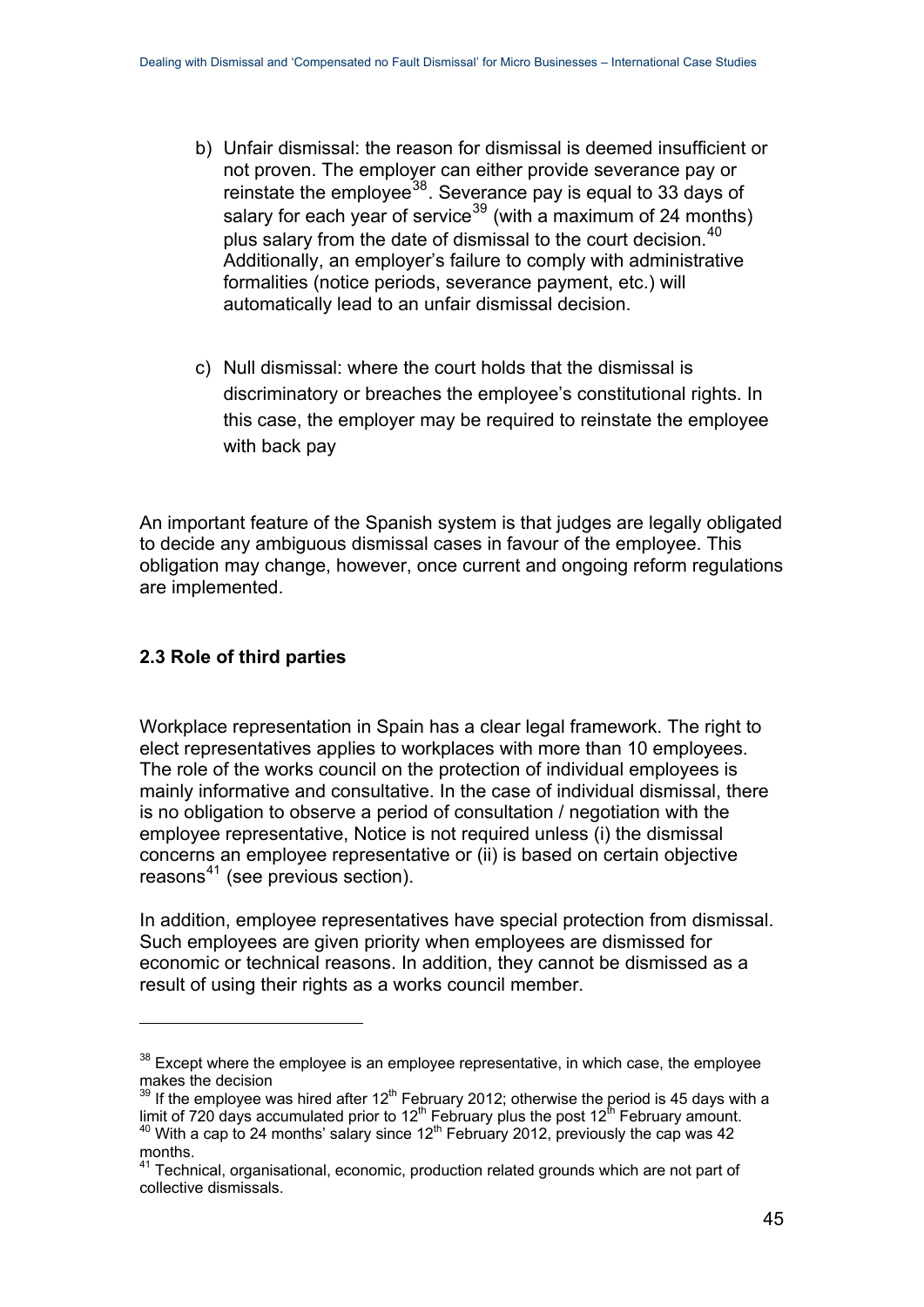## <span id="page-45-0"></span>**3- Years following the reform**

#### <span id="page-45-1"></span>**3.1 Trends in compensated 'unfair' dismissals and total dismissals**

Chart C.1 presents the distribution of the number of dismissals classified by type for the period 2001-2009. The data clearly shows that the introduction of the *Dismissals 45/2002 Act* significantly changed the management of dismissals in Spain. Indeed, the use of *compensated 'unfair' dismissal* procedures has increased since 2002 and accounted for the majority of dismissals in 2009, with a proportion equal to approximately 65%.



**Chart C.1: Distribution of termination of employment, by type (2001-2009)** 

**45/2002 Act Labour courts Economic ground Other dismissal Collective dismissals**

 *Source*: International Labour Organisation, Malo (2011)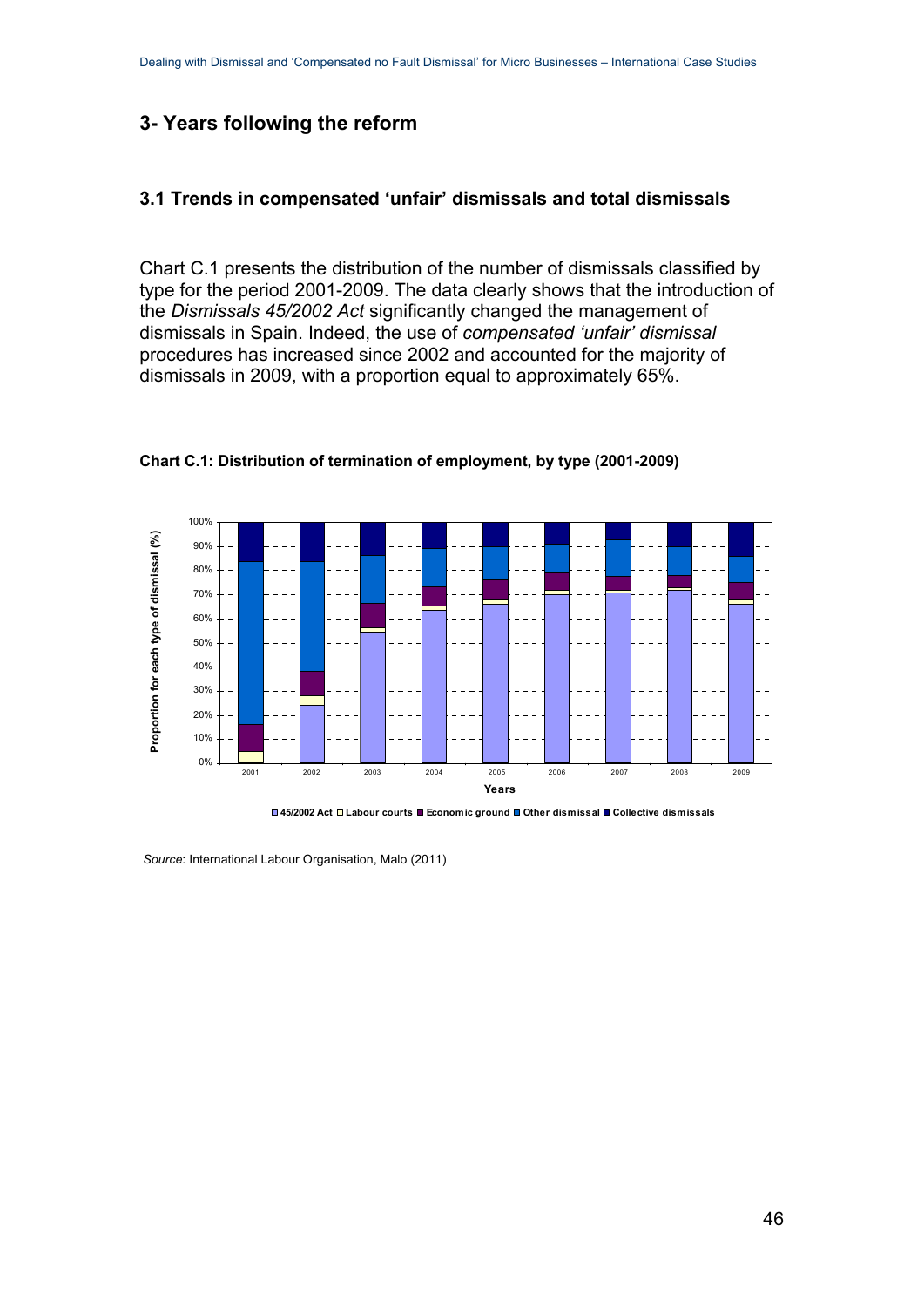Chart C.2 also shows that the number of workers affected by individual dismissals varies between two time periods.<sup>[42](#page-46-1)</sup> Between 1990 and 2001 there were no significant fluctuations in the number of workers affected by individual dismissals, which remained below 300,000 per year. A significant acceleration can be observed from 2002, with the number of dismissals increasing from 286,000 to 347,034 between 2001 and 2002, and steadily increasing since then. By 2009, the number of dismissals had grown to 1,082,949.





 *Source:* International Labour Organisation, Malo (2011)

1

### <span id="page-46-0"></span>**3.2 Unintended consequences of the reform: reliance on disciplinary grounds leading to reform via the** *35/2010 Act*

As previously discussed, the introduction of the *45/2002 Act* has engendered a significant shift in the type of dismissal, with this reform rapidly becoming the most frequently used type of dismissal procedure. However, this phenomenon has not occurred without any adverse effects.

<span id="page-46-1"></span> $42$  From 1990 until 2002, the source of information used is the number of dismissal cases as established by the mediation and arbitration public offices. However, from 2002, the statistics used come from applications for unemployment insurance and assistance from the Spanish Labour Office. This change was made in light of the fact that individual dismissals under the *45/2002 Act* are now principally solved prior to the involvement of the mediation and arbitration public offices (Malo, 2011).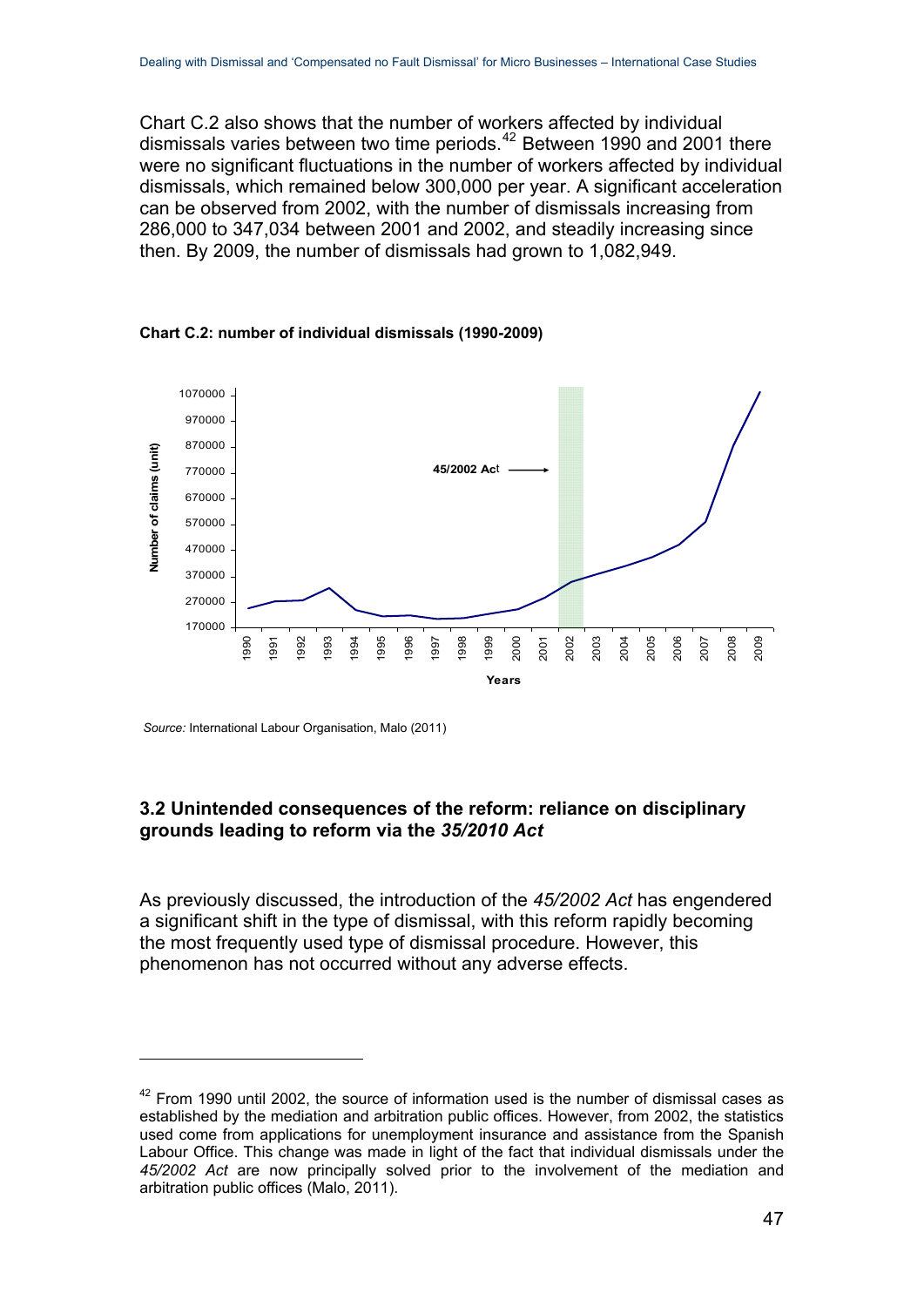It has been argued, in particular, that the reform has resulted in a *distorted* use of its intention, with unfair dismissal becoming the rule rather than the exception. The reason for this distortion is relatively straightforward: since the probability of an employer losing a case in court is very high  $(90\%^{43})$  $(90\%^{43})$  $(90\%^{43})$ , firms typically find it more profitable to dismiss an employee based on *disciplinary* grounds, using the *45/2002 Act,* rather than *economic* grounds. In the first instance, an employer would pay the highest amount of severance payment for unfair dismissal, while in the second, a firm is likely to face an unfair dismissal claim and procedural and court costs.

This problem may account for the Spanish government's decision to introduce new reforms. The most important reform in this sense is the *35/2010 Act* enacted in September 2010 which introduced, among other things,<sup>[44](#page-47-1)</sup> a new definition of dismissal for economic reasons. Employers may still dismiss an employee using a *compensated 'unfair' dismissal* mechanism, but only pay the severance payment due for a dismissal based on *economic reasons*, i.e., 20 wage days per seniority year.

Though a detailed analysis is not relevant to this study, it is interesting to note that the proportion of dismissals under the *45/2002 Act* has significantly diminished while `dismissals for *economic reasons* (objective grounds) have sharply increased following the implementation of this new reform.<sup>[45](#page-47-2)</sup>

<span id="page-47-1"></span><span id="page-47-0"></span> $43$  Bank of Spain, 2009<br> $44$  Another change was to decrease advance notice for economic dismissals to 15 days from 30, with the additional caveat that the firm can replace even this shortened period with the corresponding wages. This reform also dealt with changing separation costs for temporary contracts, costs of dismissals, wage adjustments, working hours adjustments, financial subsidies, contracts for young people, and labour market intermediation.

<span id="page-47-2"></span> $45$  For more information see Malo  $(2011,$  Fig. 6, p 20).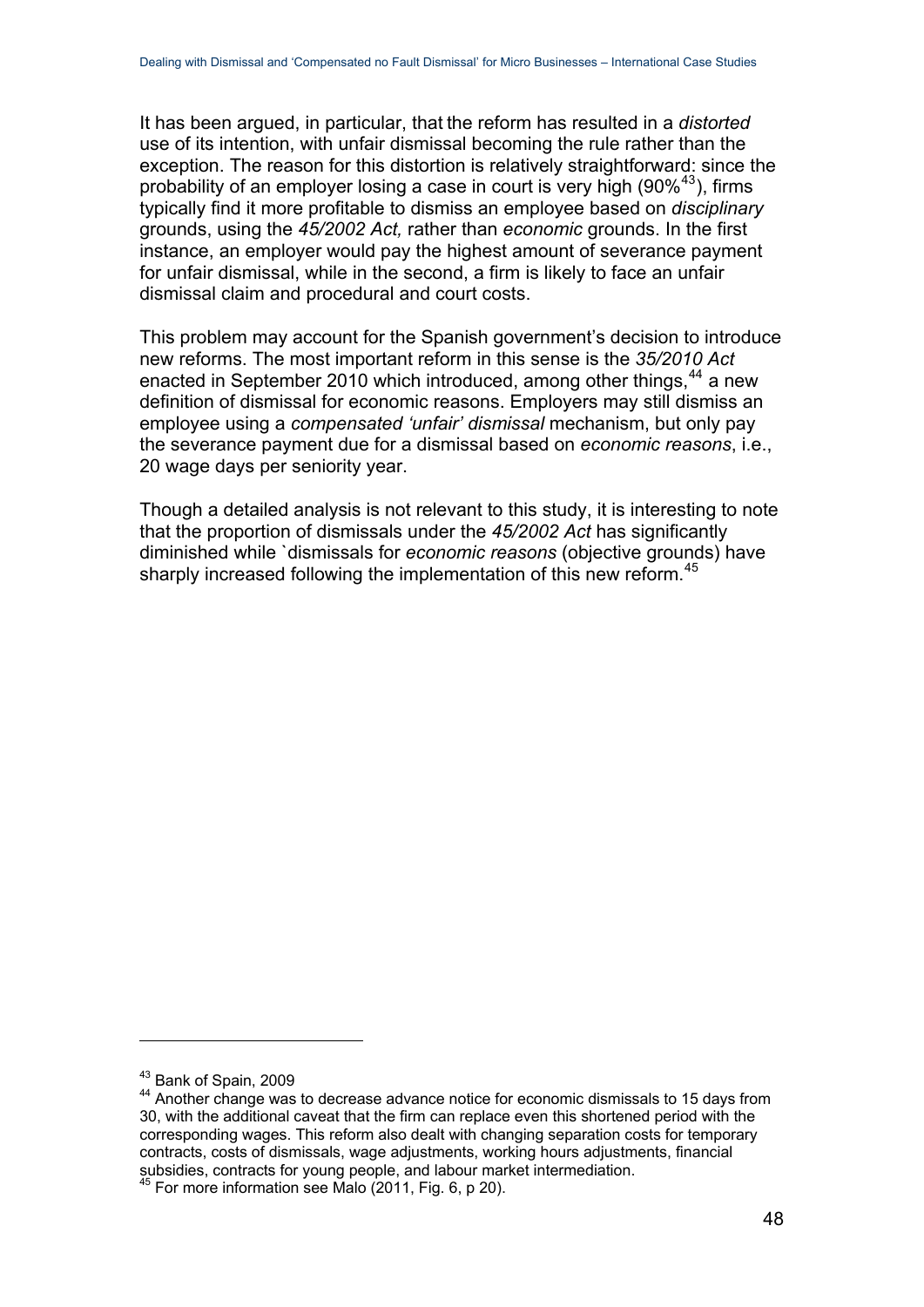## <span id="page-48-0"></span>**References**

Bassanini A. (2011). Aggregate Earnings and Macroeconomic Shocks. *OECD Social, Employment and Migration Working Papers* No.123.

Borgarello, A., Garibaldi, P.& Pacelli, A. (2003). Employment Protection Legislation and the Size of Firms. *IZA Discussion Paper* N0. 787.

Cho, J., Lee, K.Y. (2007). [Deregulation of dismissal law and unjust dismissal in Korea](http://www.google.co.uk/url?sa=t&rct=j&q=cho%20lee%202007%20journal%20of%20law%20and%20economics&source=web&cd=4&ved=0CGEQFjAD&url=http%3A%2F%2Fwww.egov.ufsc.br%2Fportal%2Fsites%2Fdefault%2Ffiles%2Fanexos%2F32975-41258-1-PB.pdf&ei=bh6pT6mCBJOf8gP3lpi3Dw&usg=AFQjCNEGSOuRFxWCmF8r5etg_PQcui1znA). *International Review of Law and Economics*, vol.27, pp 409-422.

Diamond, P.A. Aggregate Demand Management in Search Equilibrium*. Journal of Political Economy*, vol 90 (5), pp. 881-894.

Forsyth, A. & Sutherland, C.E. (2006). Collective Labour Relations Under Siege: The *Work Choices* legislation and Collective Bargaining. *Australian Journal of Labour Law*, vol 19 (2), pp 183-197.

Ichino, A., Polo, M. & Rettore, E. (2003). Are Judges biased by Labour Market Conditions? *European Economic Review,* Elsevier, vol. 47(5), pp 913-944.

Lazear E.P. (1990). Job security Provisions and Employment. *The Quarterly Journal of Economics*. MIT Press, vol. 105 (3), pp 699-726.

Malo, M.A. (2011). Labour market policies in Spain under the current recession. *International Institute for Labour Studies*. International Labour Organisation.

Marinescu, I. (2007). Shortening the Tenure Clock: the Impact of Strengthened UK Job Security Legislation*. Working Papers* 07-04, Utrecht School of Economics.

McCallum, R. (2007). Australian Labour Law after the *Work Choices* Avalanche. *Journal of Industrial relations*, vol. 436, 438-440.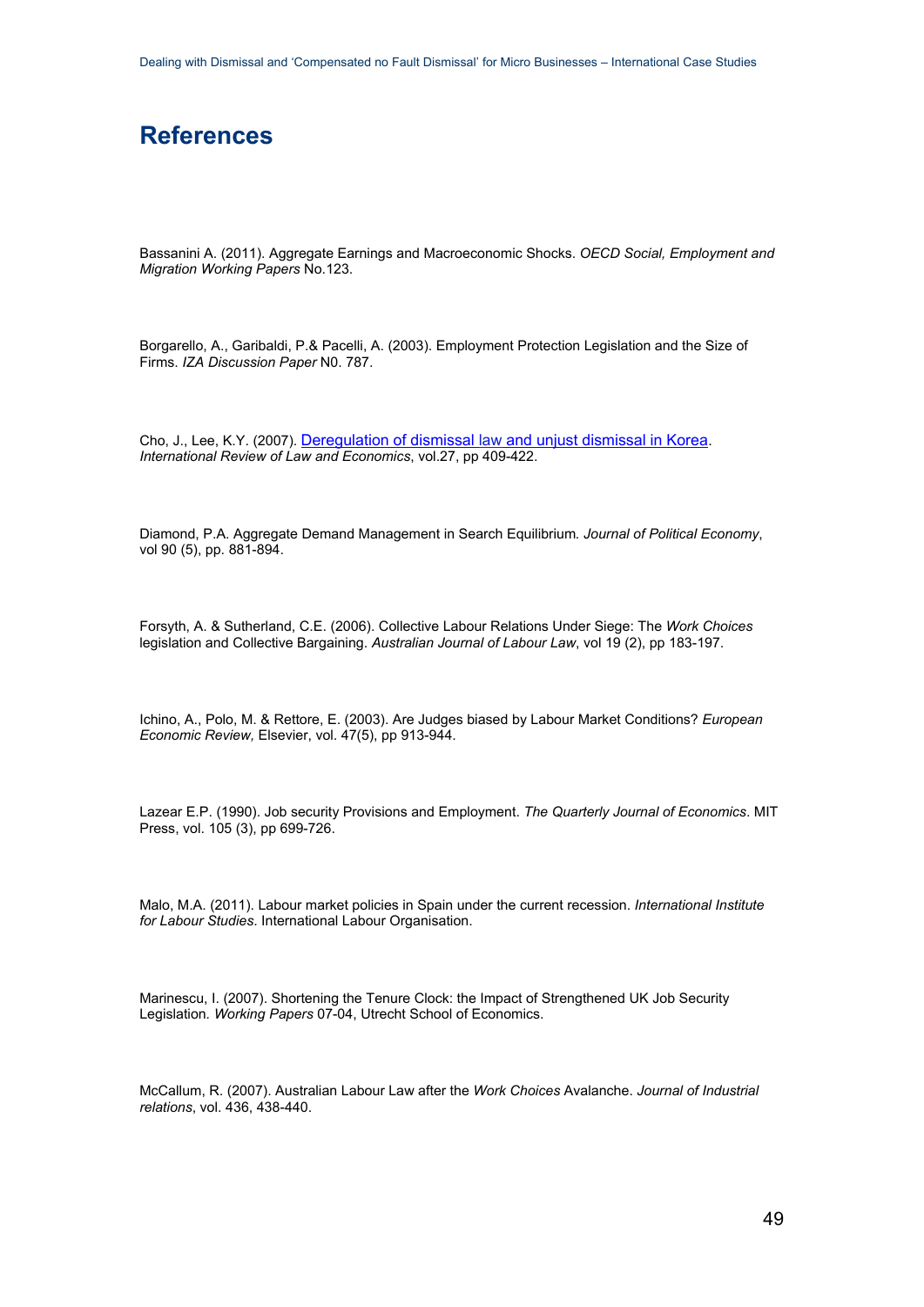Mortensen, D.T & Pissarides, C.A. Job Creation and Job Destruction in the Theory of Unemployment. *The Review of economic Studies,* vol. 61 (3), pp. 397-415.

Venn, D. (2009). Legislation, Collective Bargaining and Enforcement: Updating the OECD Employment Protection Indicators. *OECD Working Paper* No. 89

Waring, P. & Burgess, J. (2006). Workchoices: the Privileging of Individualism in Australian Industrial Relations. *International Journal of Employment Studies,* vol 14 (1).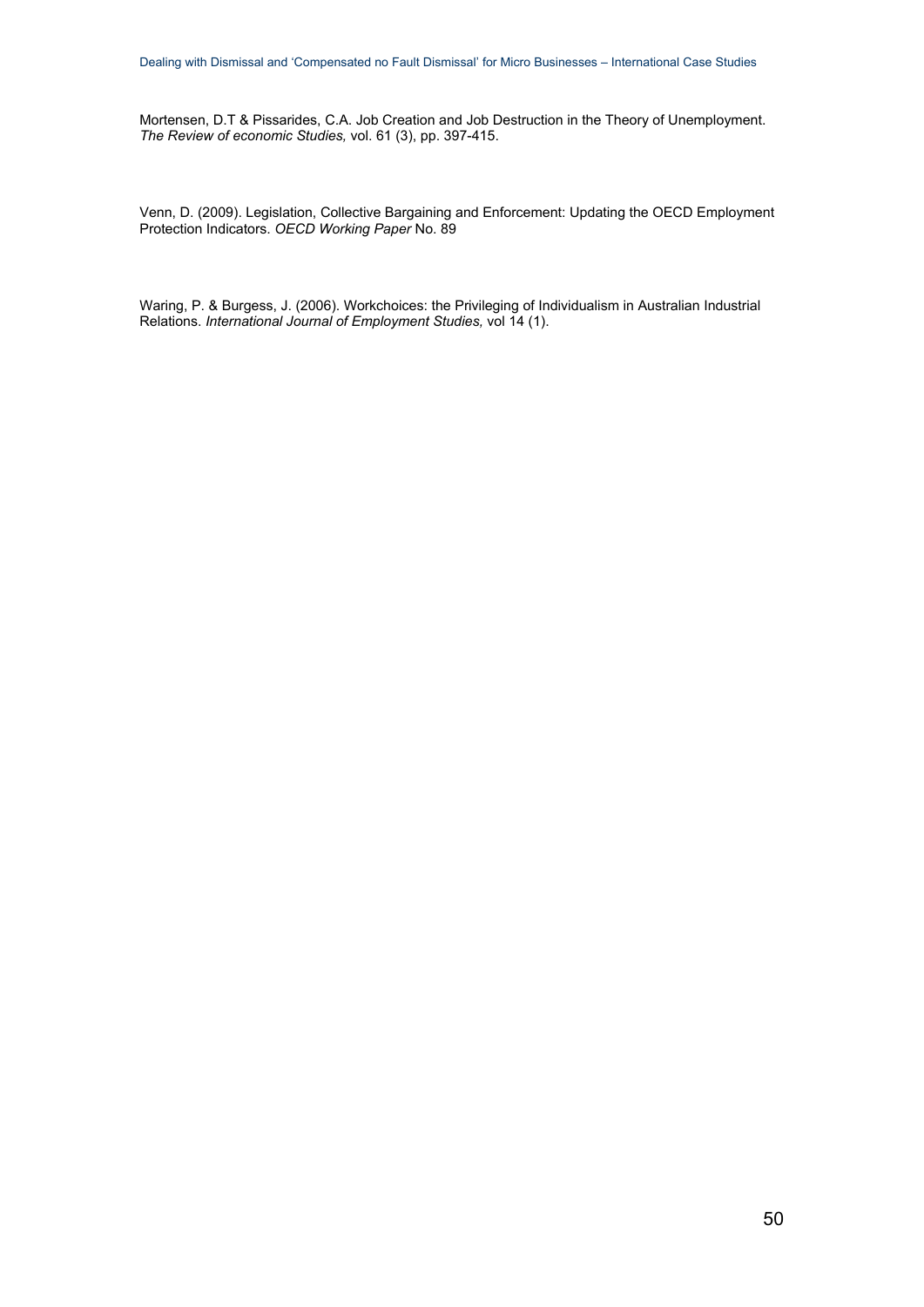<span id="page-50-0"></span>

<span id="page-50-3"></span><span id="page-50-2"></span>1

# <span id="page-50-1"></span>**Annex 1: Notice periods and severance payments**

Table AA.1 presents the notice periods, severance payment and qualifying period for a selection of OECD countries. Information is reported as it was in February 2012, but may be subject to modification in the future. For more information visit PLC website [\(www.uk.practicallaw.com](http://www.uk.practicallaw.com/)) or consult the EPlex database from the International Labour Organisation ([http://www.ilo.org/dyn/terminate/termmain.home\)](http://www.ilo.org/dyn/terminate/termmain.home)

#### **Table AA.1: Notice periods, severance payments, and qualifying periods across countries (February 2012)**

| <b>Country</b>   | Notice periods (weeks)                  |                                      |                                       | Severance payment<br>(months) |                         |                | Qualifying<br>period<br>(Months) |
|------------------|-----------------------------------------|--------------------------------------|---------------------------------------|-------------------------------|-------------------------|----------------|----------------------------------|
|                  | 6 months                                | 2 years                              | 20 years                              | 6<br>months                   | $\overline{2}$<br>years | 20<br>years    |                                  |
| <b>Australia</b> | 1                                       | 2.5                                  | 4.5                                   |                               |                         |                | 3                                |
| Belgium          | 3 months<br>$(BC)$ ;<br>28 days<br>(WC) | 9 months<br>(BC);<br>28 days<br>(WC) | 15 months<br>(BC);<br>56 days<br>(WC) |                               |                         |                | 3.3                              |
| Canada           | $\overline{c}$                          | $\overline{c}$                       | $\overline{c}$                        |                               | 0.15                    | 1.3            | 3                                |
| Denmark          | 13.5                                    | 13.5                                 | 26                                    | 1                             | $\mathbf{1}$            | $\mathfrak{S}$ | 10.5                             |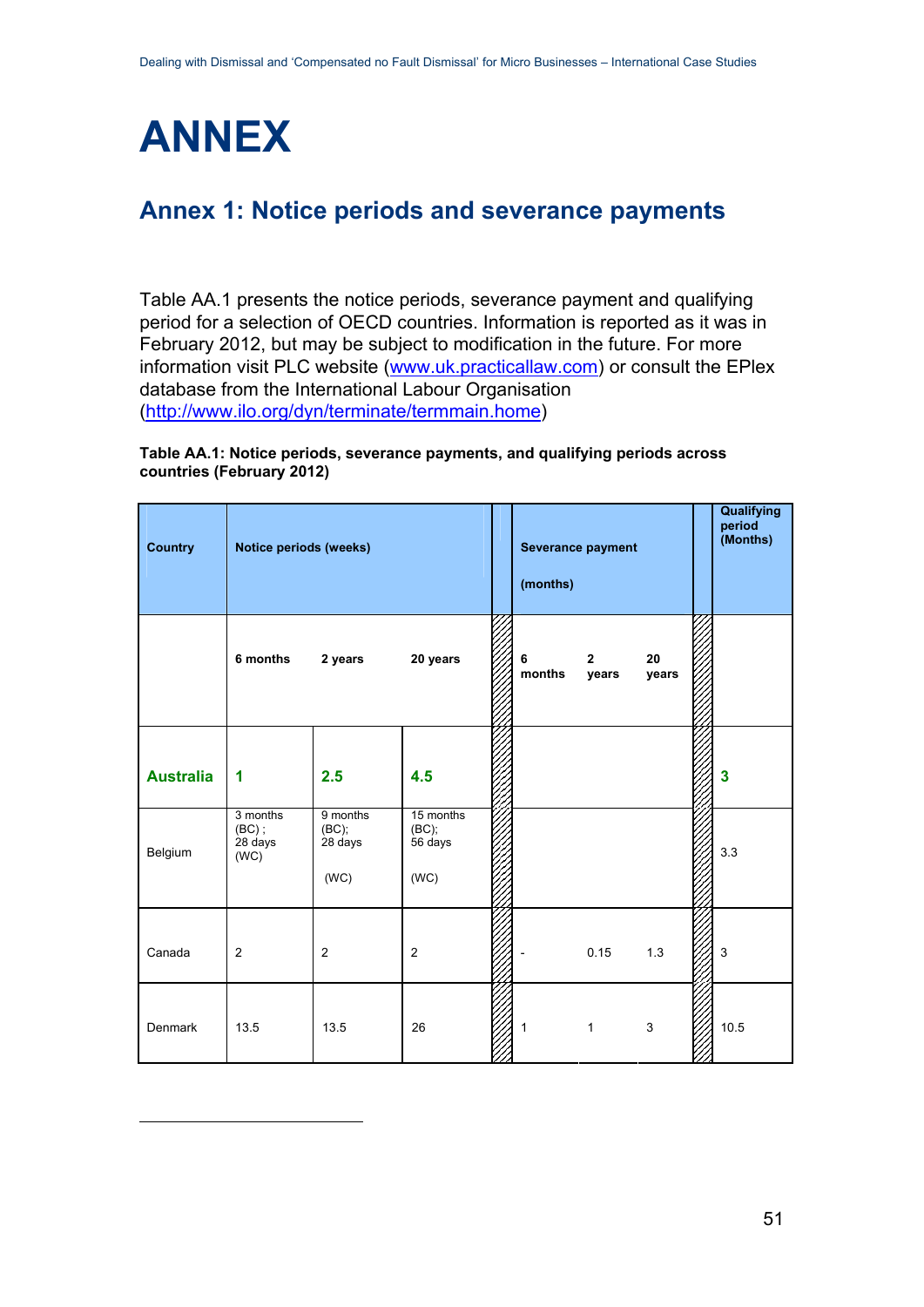| <b>Germany</b>                  | 4                                                                                        | 4.5            | 31.5                    |  | 0.5                                        | $\overline{1}$                                    | 10  | 6                       |
|---------------------------------|------------------------------------------------------------------------------------------|----------------|-------------------------|--|--------------------------------------------|---------------------------------------------------|-----|-------------------------|
| France                          | 4.5                                                                                      | 9              | 9                       |  | year of service                            | 1/5 monthly salary for each                       |     | $\overline{\mathbf{4}}$ |
| Italy                           | Sum of each annual salary<br>No statutory (unless contract agreement)<br>divided by 13.5 |                |                         |  | 0.8                                        |                                                   |     |                         |
| Netherlands                     | 4.5                                                                                      | 4.5            | 18                      |  |                                            | Years of service X fixed<br>monthly wage payments |     | $\overline{2}$          |
| <b>Spain</b>                    | $\overline{\mathbf{2}}$                                                                  | $\overline{2}$ | $\overline{\mathbf{2}}$ |  | 0.3                                        | 1.5                                               | 12  | 2.5                     |
| Sweden                          | 4.5                                                                                      | 9              | 26                      |  | No statutory                               |                                                   |     | 3                       |
| Turkey                          | $\overline{4}$                                                                           | 6              | 8                       |  | Gross monthly salary X<br>years of service |                                                   | 3   |                         |
| <b>United</b><br><b>Kingdom</b> | 1                                                                                        | $\overline{2}$ | 12                      |  |                                            | 0.56                                              | 4.4 | 24                      |
| United<br><b>States</b>         | No statutory (unless contract agreement)                                                 |                |                         |  | agreement)                                 | No statutory (unless contract                     |     |                         |

Note: Green: case study countries

<span id="page-51-0"></span>1

WC= White collars; BC= Blue collars

*Source:* PLC and International Labour Organisation.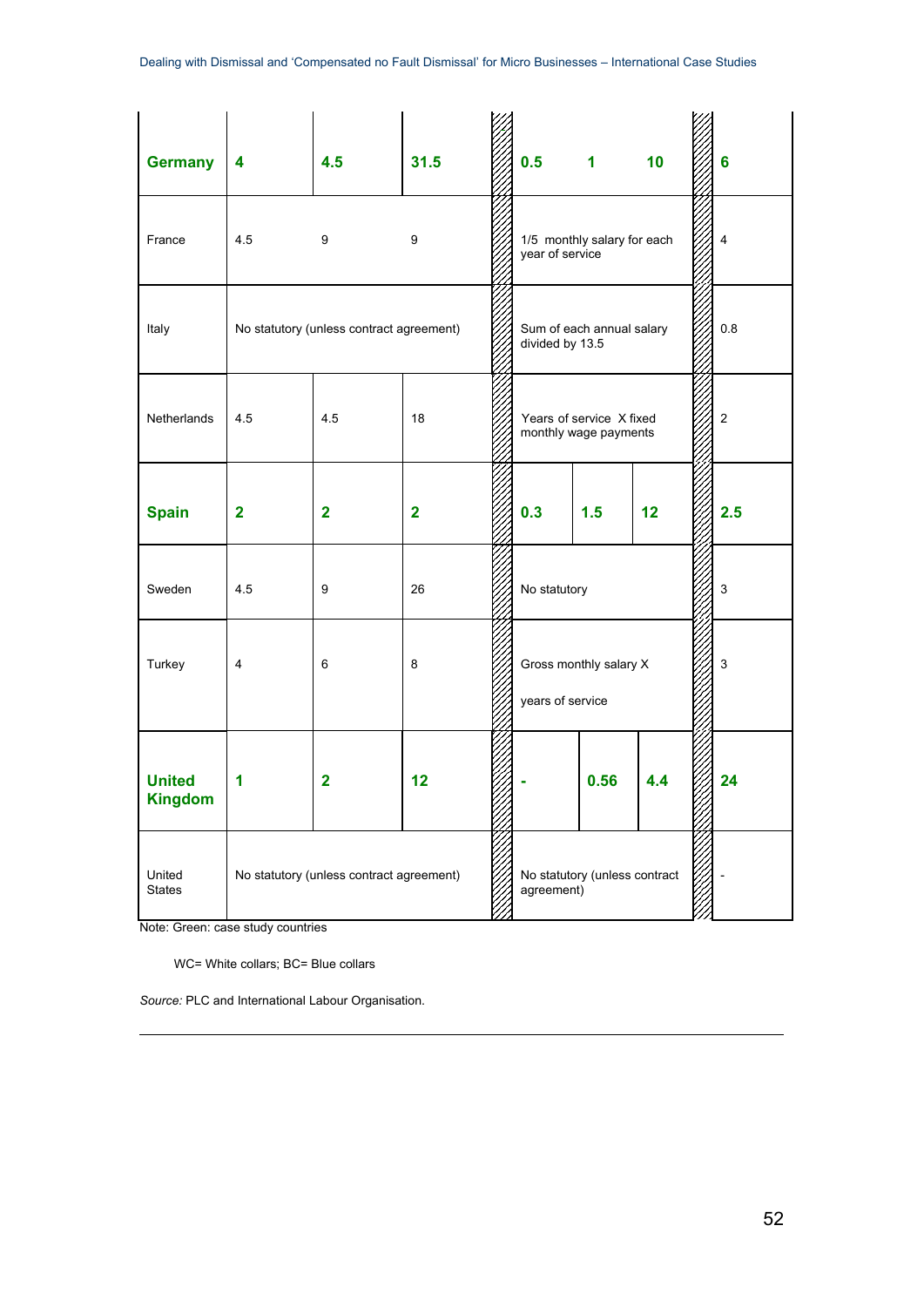# <span id="page-52-0"></span>**Annex 2: OECD employment protection index (2008)**

In Table AA.2 we report the results from the OECD Employment Protection Legislation Index from 2008. The index provides an overall *score*, on a scale of 0 to 6, with a higher number indicating a greater degree of Employment Protection Legislation (EPL) – more information can be found in Venn (2009) or directly to the OECD website: www.**oecd**.org/**[employment](http://www.oecd.org/document/11/0,3746,en_2649_37457_42695243_1_1_1_37457,00.html)**/**protection**

#### **Table AA.2: OECD Employment Protection Index (2008).**

|                       | <b>Protection of</b><br>permanent workers<br>against (individual)<br>dismissal | <b>Regulation on</b><br>temporary forms<br>of employment | <b>Specific</b><br>requirements for<br>collective<br>dismissal | <b>OECD</b><br>employment<br>protection index |
|-----------------------|--------------------------------------------------------------------------------|----------------------------------------------------------|----------------------------------------------------------------|-----------------------------------------------|
| <b>Australia</b>      | 1.37                                                                           | 0.79                                                     | 2.88                                                           | 1.38                                          |
| <b>Belgium</b>        | 1.94                                                                           | 2.67                                                     | 4.13                                                           | 2.61                                          |
| <b>Denmark</b>        | 1.53                                                                           | 1.79                                                     | 3.13                                                           | 1.91                                          |
| <b>France</b>         | 2.60                                                                           | 3.75                                                     | 2.13                                                           | 3.00                                          |
| <b>Germany</b>        | 2.85                                                                           | 1.96                                                     | 3.75                                                           | 2.63                                          |
| <b>Italy</b>          | 1.69                                                                           | 2.54                                                     | 4.88                                                           | 2.58                                          |
| <b>Netherlands</b>    | 2.73                                                                           | 1.42                                                     | 3.00                                                           | 2.23                                          |
| <b>Spain</b>          | 2.38                                                                           | 3.83                                                     | 3.13                                                           | 3.11                                          |
| Sweden                | 2.72                                                                           | 0.71                                                     | 3.75                                                           | 2.06                                          |
| <b>United Kingdom</b> | 1.17                                                                           | 0.29                                                     | 2.88                                                           | 1.09                                          |
| <b>United States</b>  | 0.56                                                                           | 0.33                                                     | 2.88                                                           | 0.85                                          |

Note: Green: case study countries

*Source*: OECD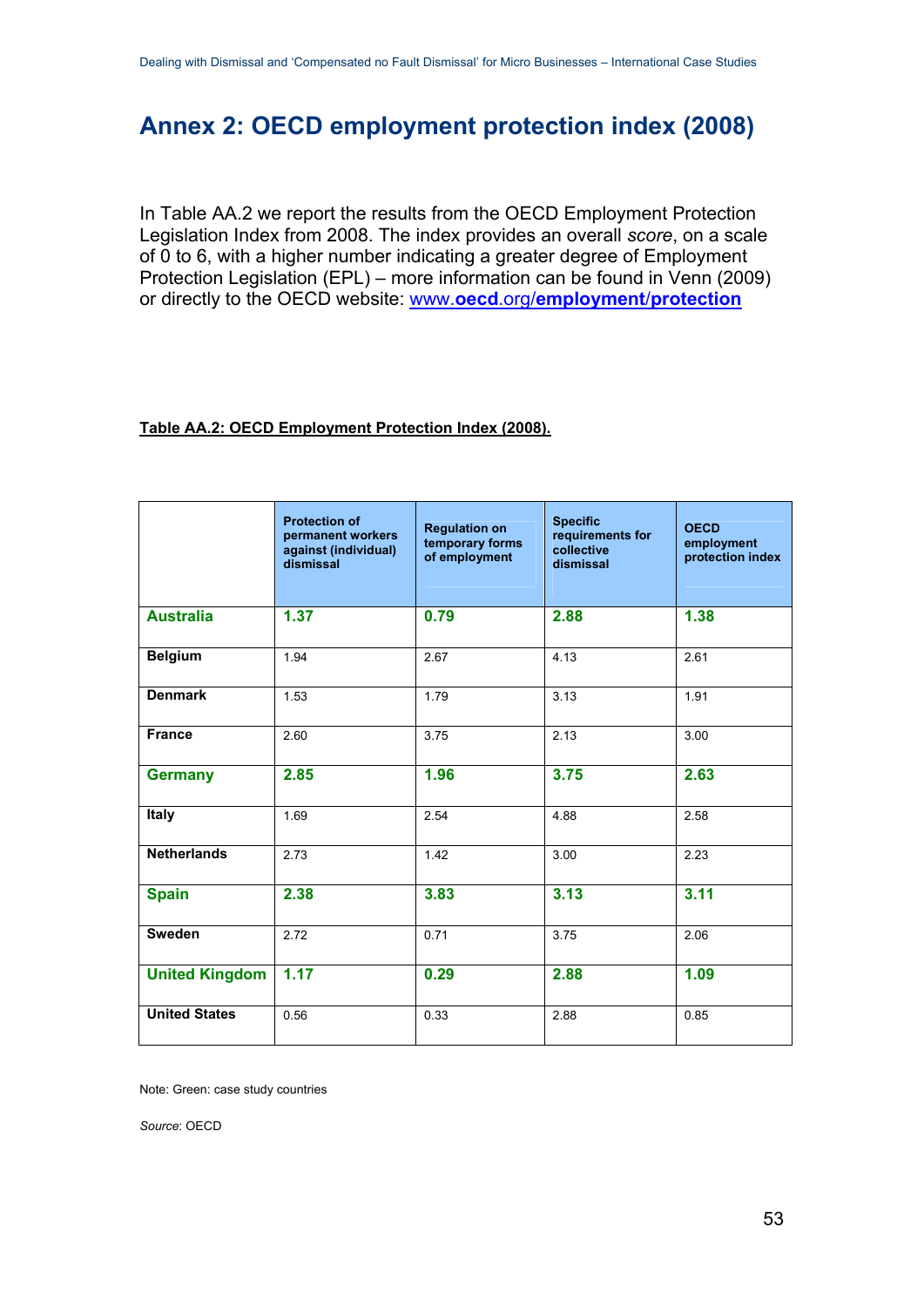# <span id="page-53-0"></span>**Annex 3: Collective bargaining coverage and level of negotiation (OECD, 2009)**

Table AA.3 presents the different rate of coverage for collective agreement along with the level of bargaining.

#### **Table AA.3: Collective agreement coverage**

| <b>Country</b>   | <b>Collective</b><br>agreement<br>coverage (%) | <b>Bargaining level</b>       |
|------------------|------------------------------------------------|-------------------------------|
| <b>Australia</b> | 60                                             | <b>Company</b>                |
| Belgium          | 96                                             | <b>National</b>               |
| Canada           | 32                                             | Company                       |
| Denmark          | 82                                             | Industry / company            |
| France           | 95                                             | Industry / company            |
| Germany          | 63                                             | <b>Industry</b>               |
| Italy            | 80                                             | Industry                      |
| Netherlands      | 82                                             | <b>Industry</b>               |
| <b>Spain</b>     | 80                                             | National / industry / company |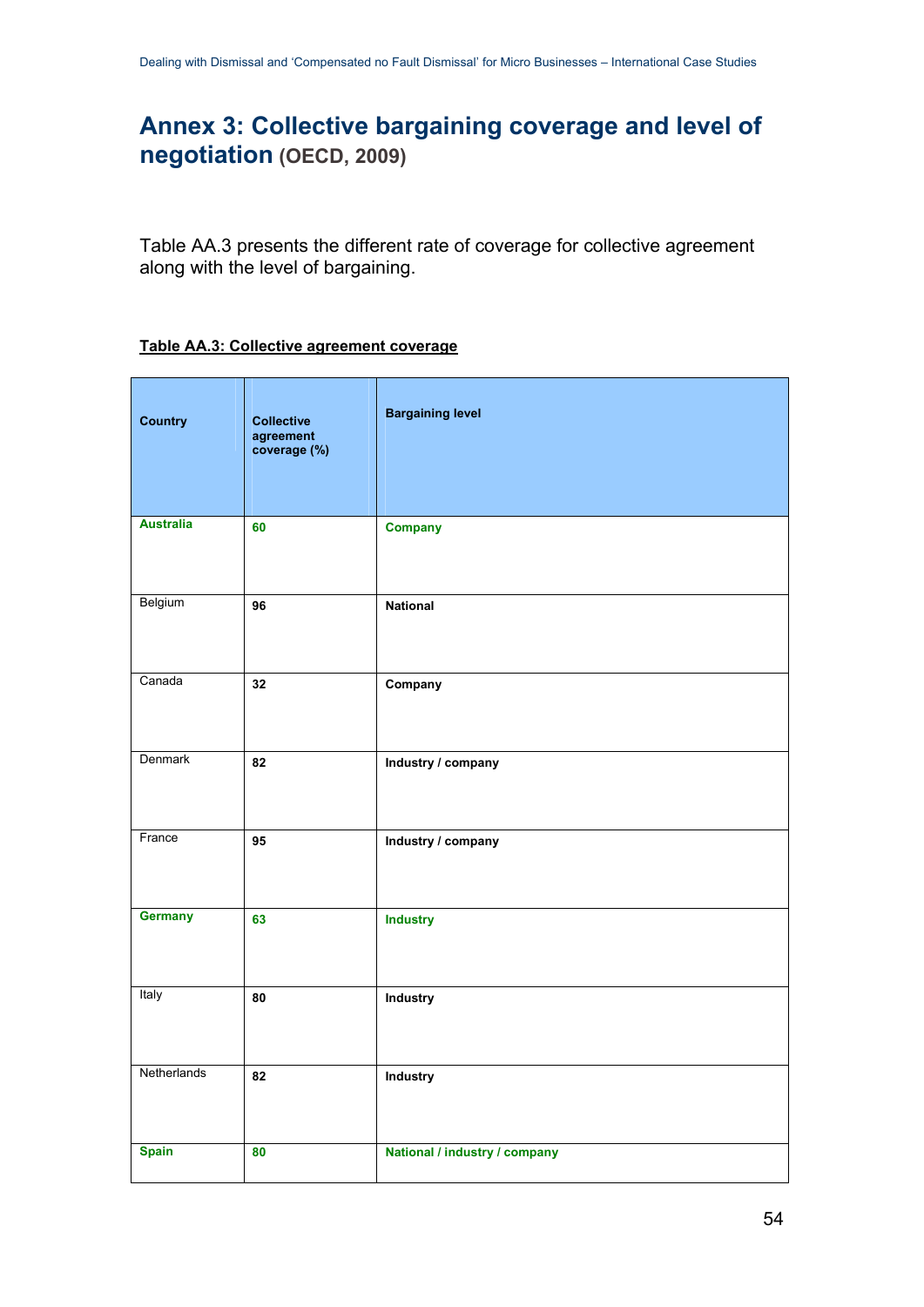| Sweden                | 92 | Industry       |
|-----------------------|----|----------------|
| <b>United Kingdom</b> | 35 | <b>Company</b> |
| <b>United States</b>  | 13 | Company        |

Note: Green: case study countries.

*Source:* OECD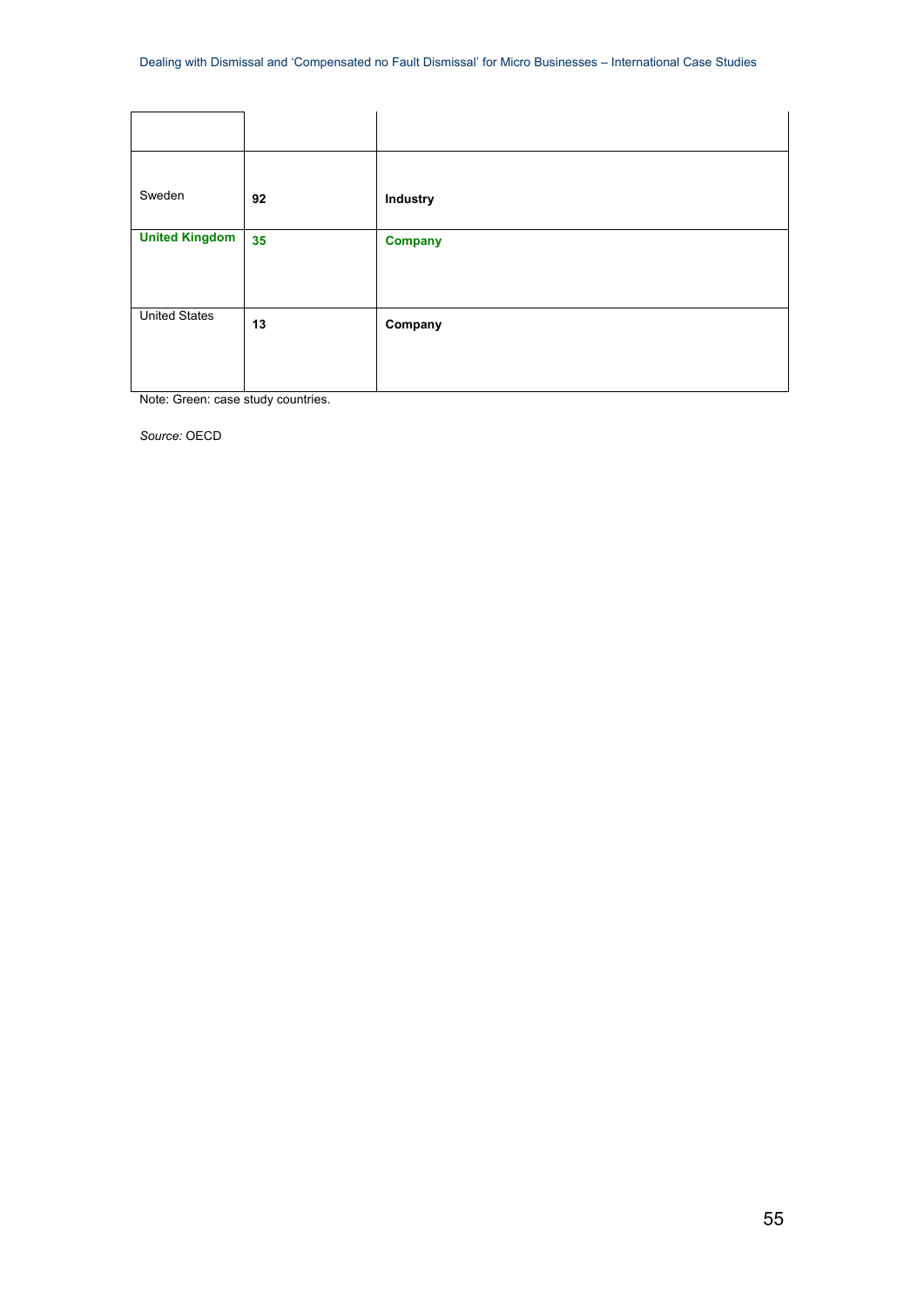# <span id="page-55-0"></span>**Annex 4: Unemployment rate (2000-2011)**

Chart AA.1 presents the evolution of the rate of unemployment (ILO definition) and for the period 1995-2008. We include the three countries used as case studies (Australia, Germany, Spain), added with United Kingdom and two other developed countries (France, United States) for sake of comparison.





Note: Dashed line: IMF forecast*.* 

*Source:* International Monetary Fund.